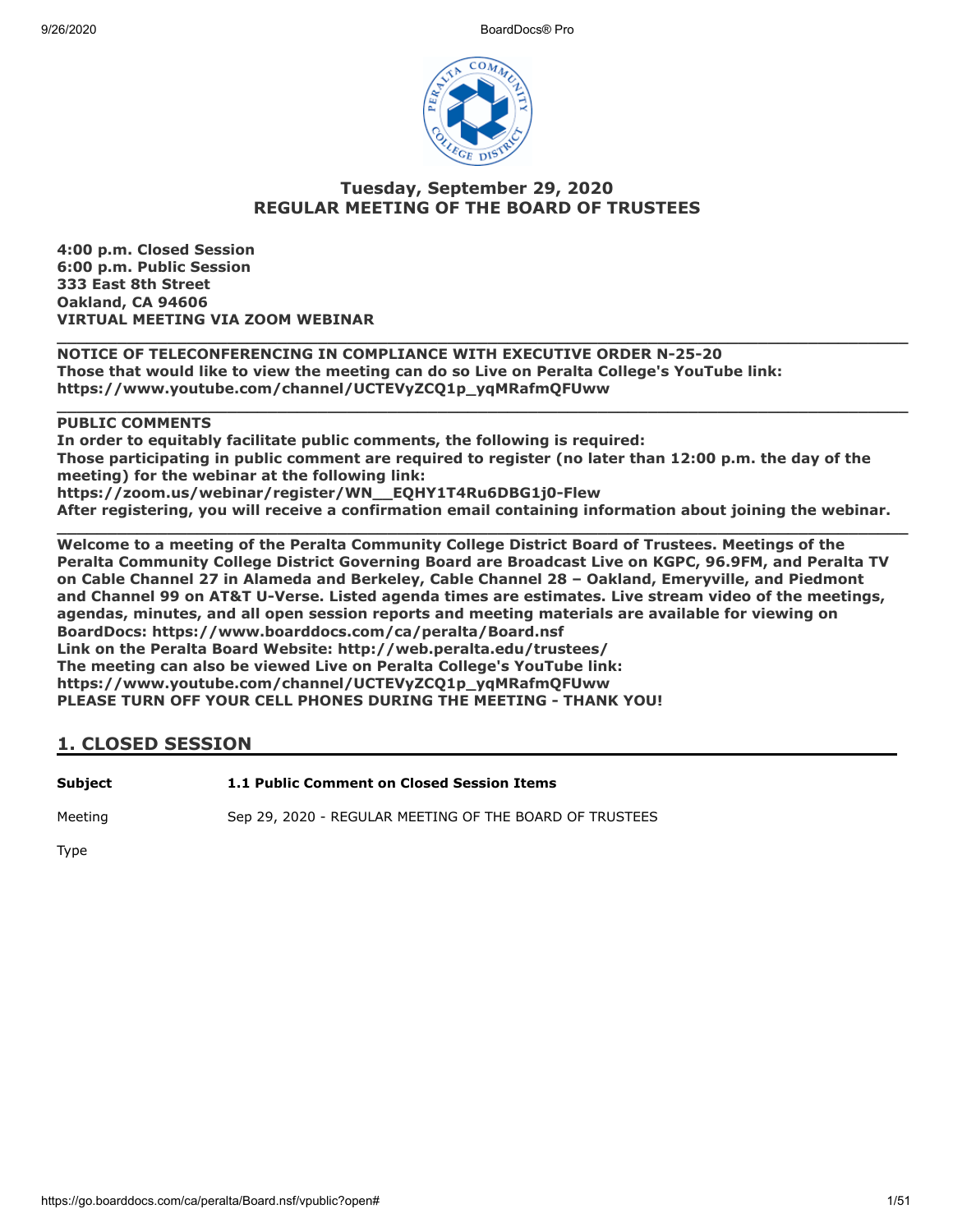| <b>1. CLOSED SESSION</b> |                                                                                                                                        |
|--------------------------|----------------------------------------------------------------------------------------------------------------------------------------|
| Subject                  | 1.2 Conference with Labor Negotiator Whittaker, Peralta Federation of Teachers, Local<br>39, and SEIU 1021 (Government Code § 54957.6) |
| Meeting                  | Sep 29, 2020 - REGULAR MEETING OF THE BOARD OF TRUSTEES                                                                                |

Type Information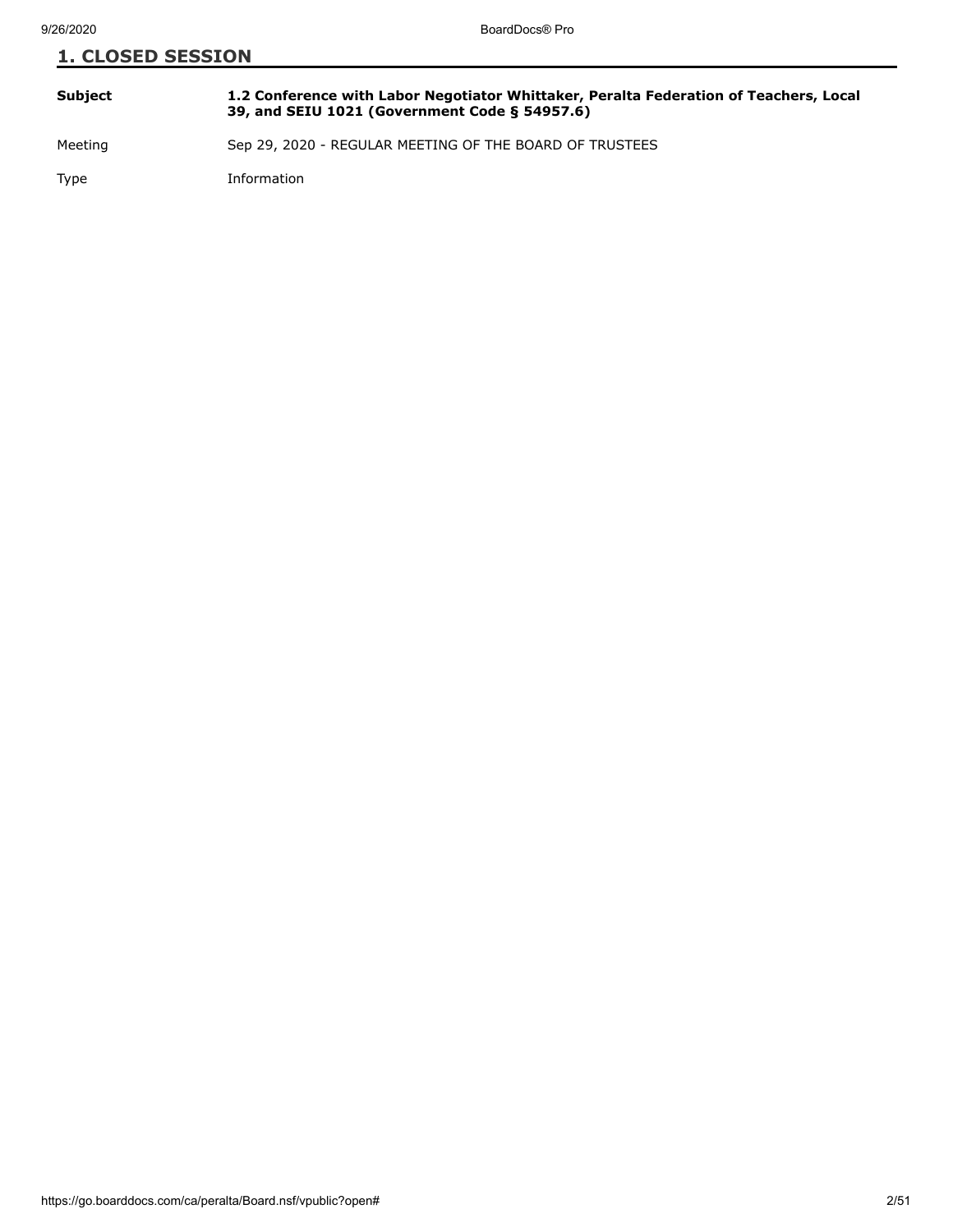#### **Subject 1.3 Public Employee Appointment (Government Code Section 54957)**

Meeting Sep 29, 2020 - REGULAR MEETING OF THE BOARD OF TRUSTEES

Type Information

The Board is provided respective salaries in closed session for information purposes only, if any. The Board is reminded not to discuss personnel matters outside of closed session.

• Interim Chancellor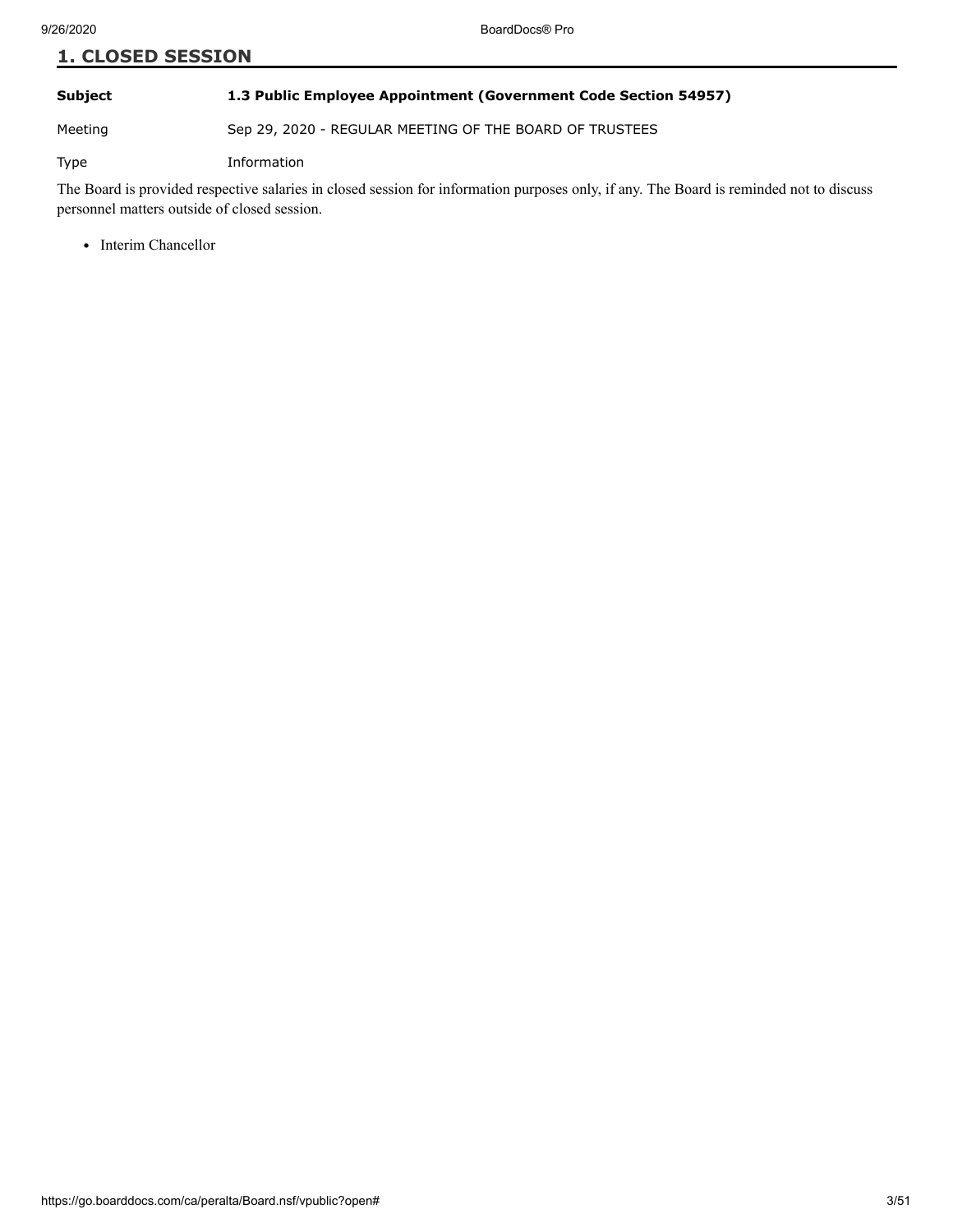| Subject | 1.4 Public Employee Discipline/Dismissal/Release |
|---------|--------------------------------------------------|

Meeting Sep 29, 2020 - REGULAR MEETING OF THE BOARD OF TRUSTEES

Type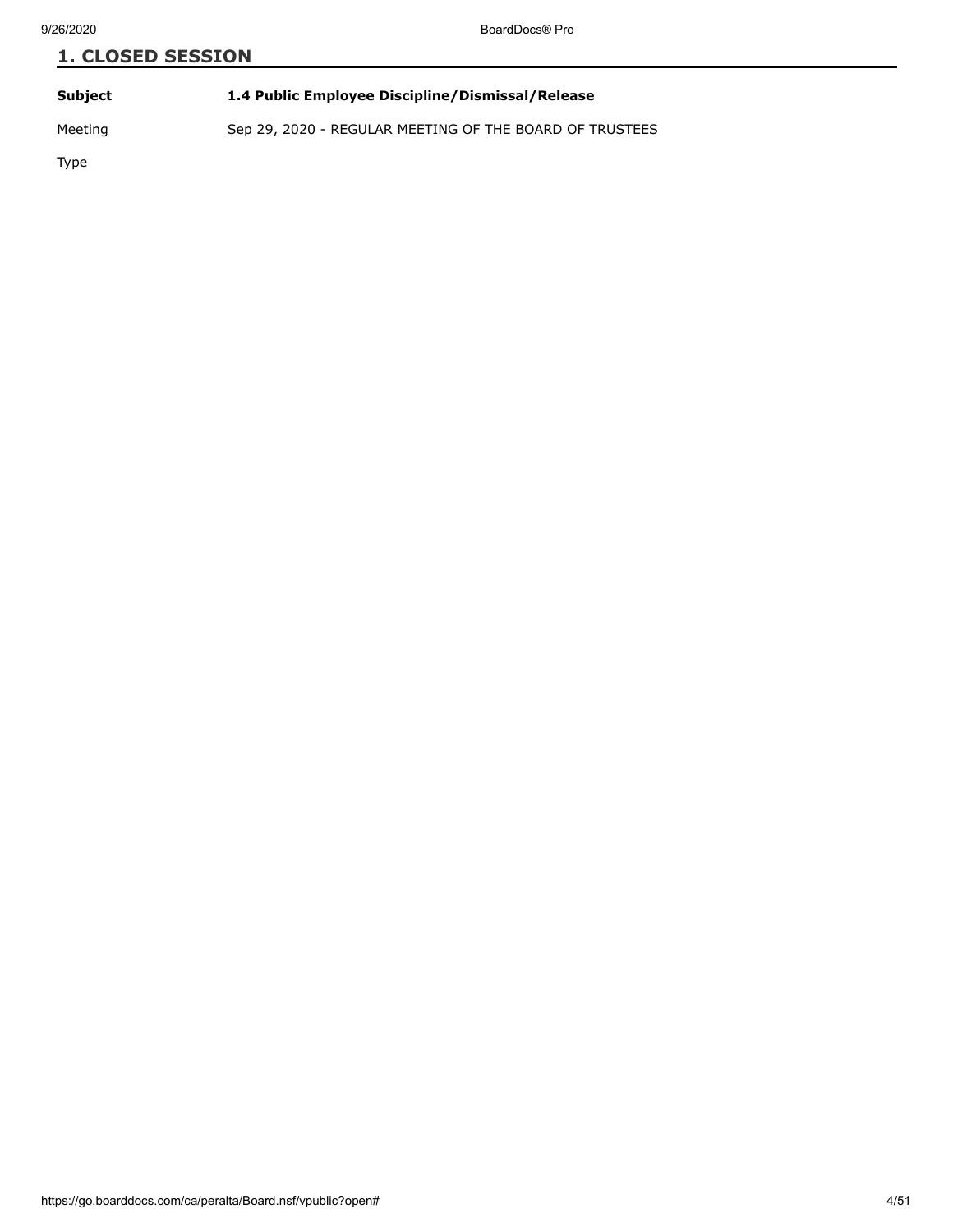| Subject | 1.5 Public Employee Evaluation |
|---------|--------------------------------|
|         |                                |

Meeting Sep 29, 2020 - REGULAR MEETING OF THE BOARD OF TRUSTEES

Type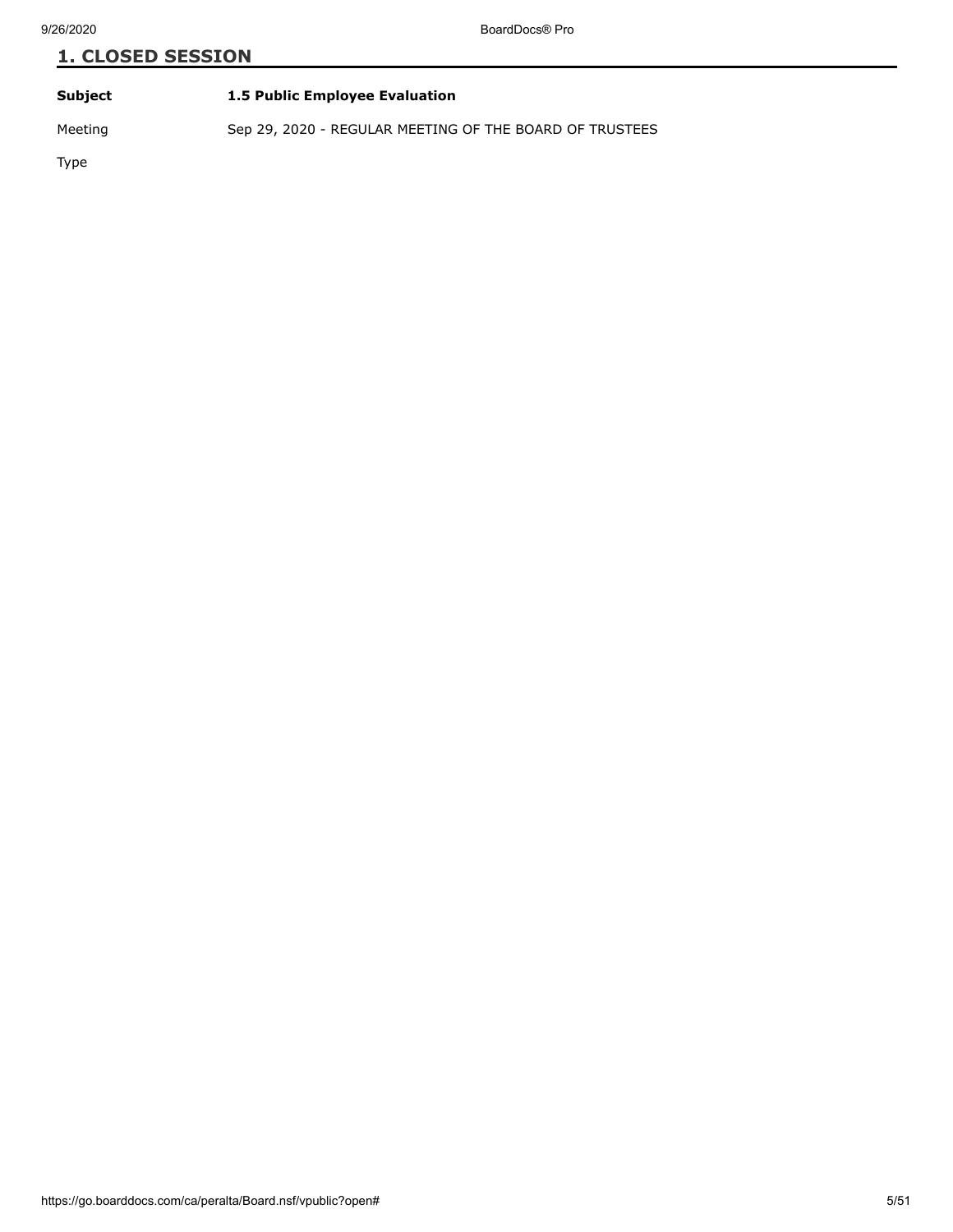**Subject 1.6 Conference with Legal Counsel, Multiple Cases: (Government Code § 54956.9)**

Meeting Sep 29, 2020 - REGULAR MEETING OF THE BOARD OF TRUSTEES

Type Information

- Hussain v. Peralta Community College District, Alameda Superior Court case no. RG20057885.
- Casey v. Peralta Community College District, Alameda County Superior Court Case No. RG20058251
- Payne v. Peralta Community College District, U.S. District Court, Northern District of CA, Case No. 3:16-cv-04390-MMC.
- Herrera v. Peralta Community College District et.al, Alameda Superior Court case no. RG18932402
- Conference with Legal Counsel, Anticipated/Potential Litigation (54956.9(b)-(c)) (1 case).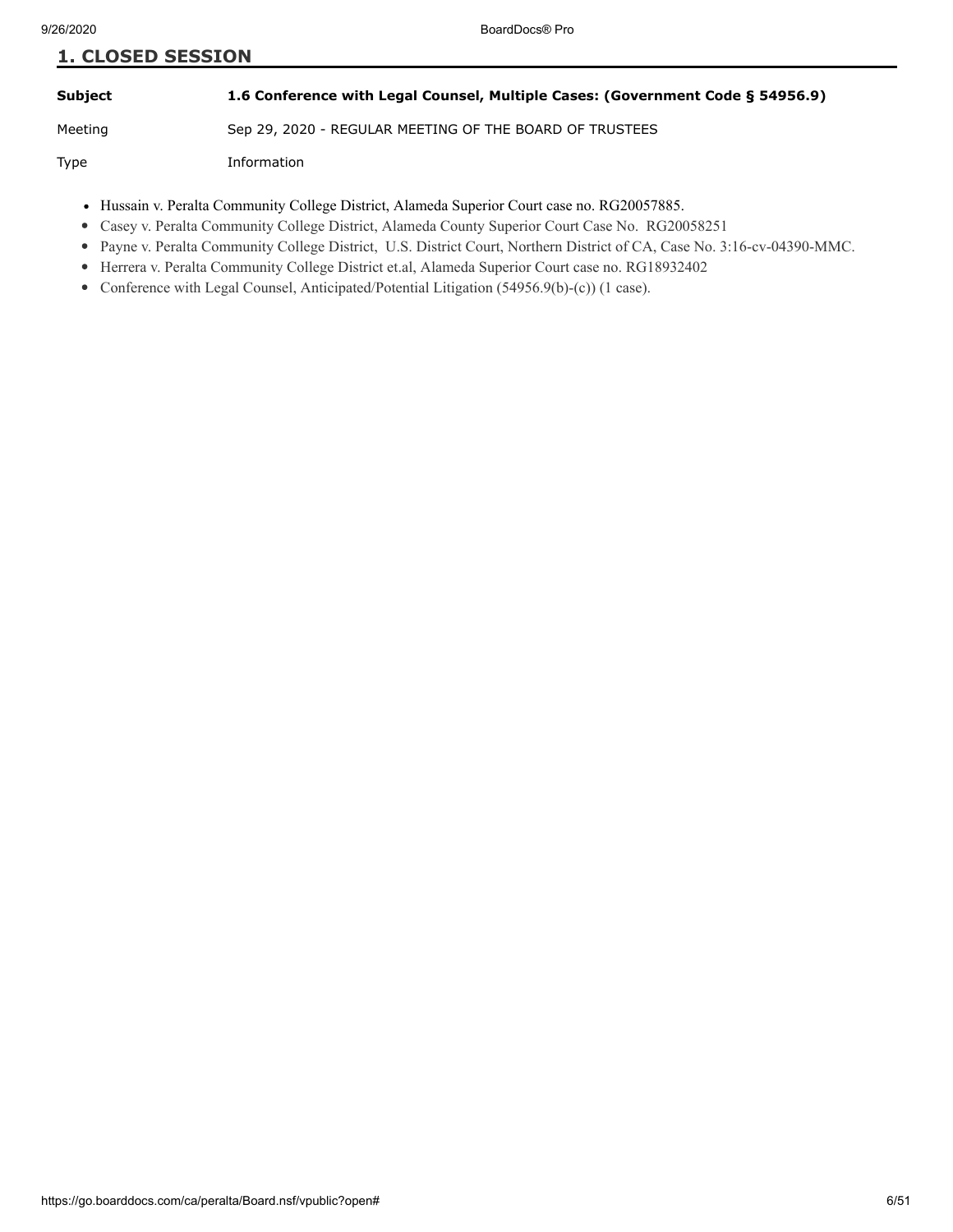# **2. OPEN SESSION Subject 2.1 Call to Order**

Meeting Sep 29, 2020 - REGULAR MEETING OF THE BOARD OF TRUSTEES

Type Procedural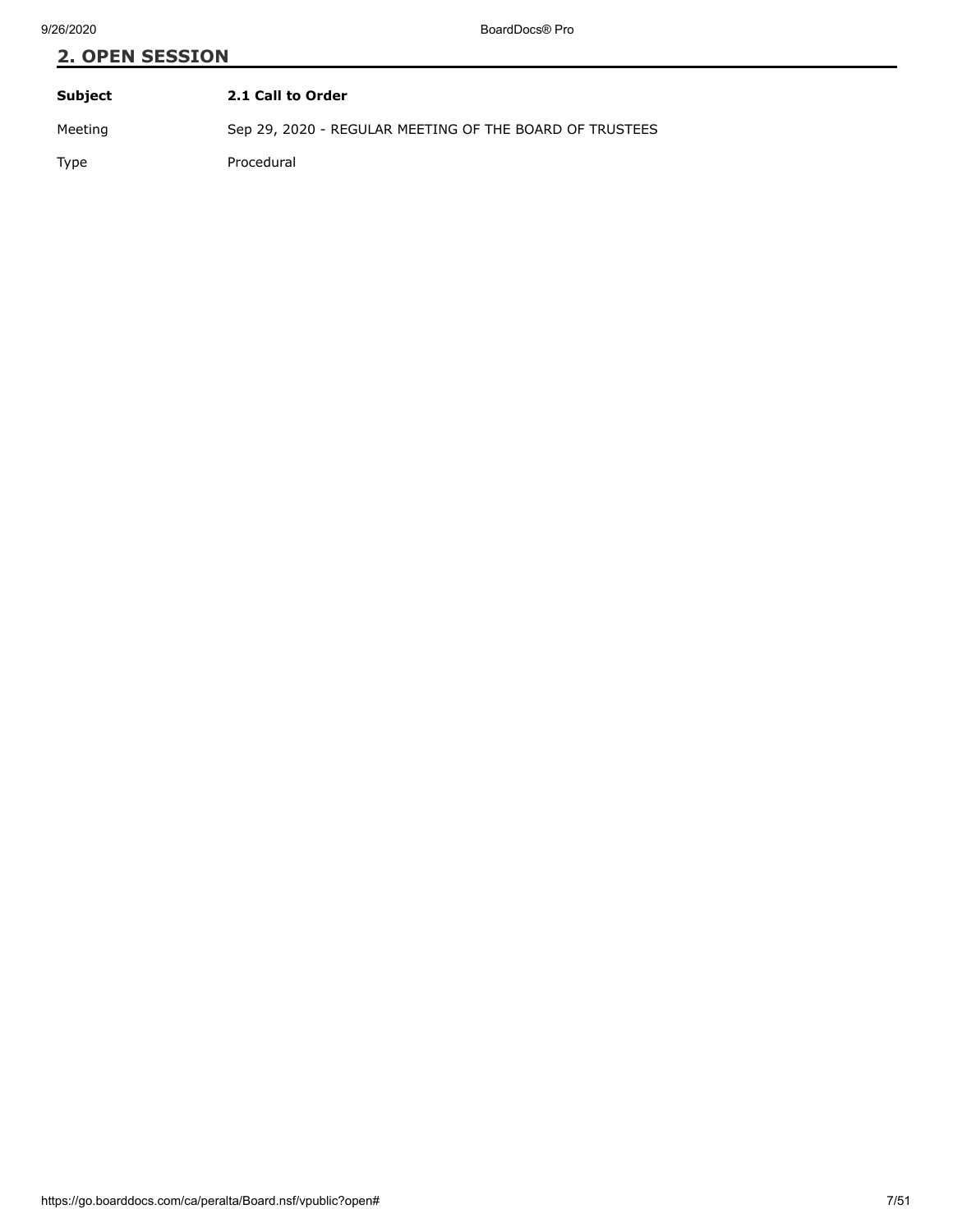| Subject | 2.2 Pledge of Allegiance                                |
|---------|---------------------------------------------------------|
| Meeting | Sep 29, 2020 - REGULAR MEETING OF THE BOARD OF TRUSTEES |
| Type    | Procedural                                              |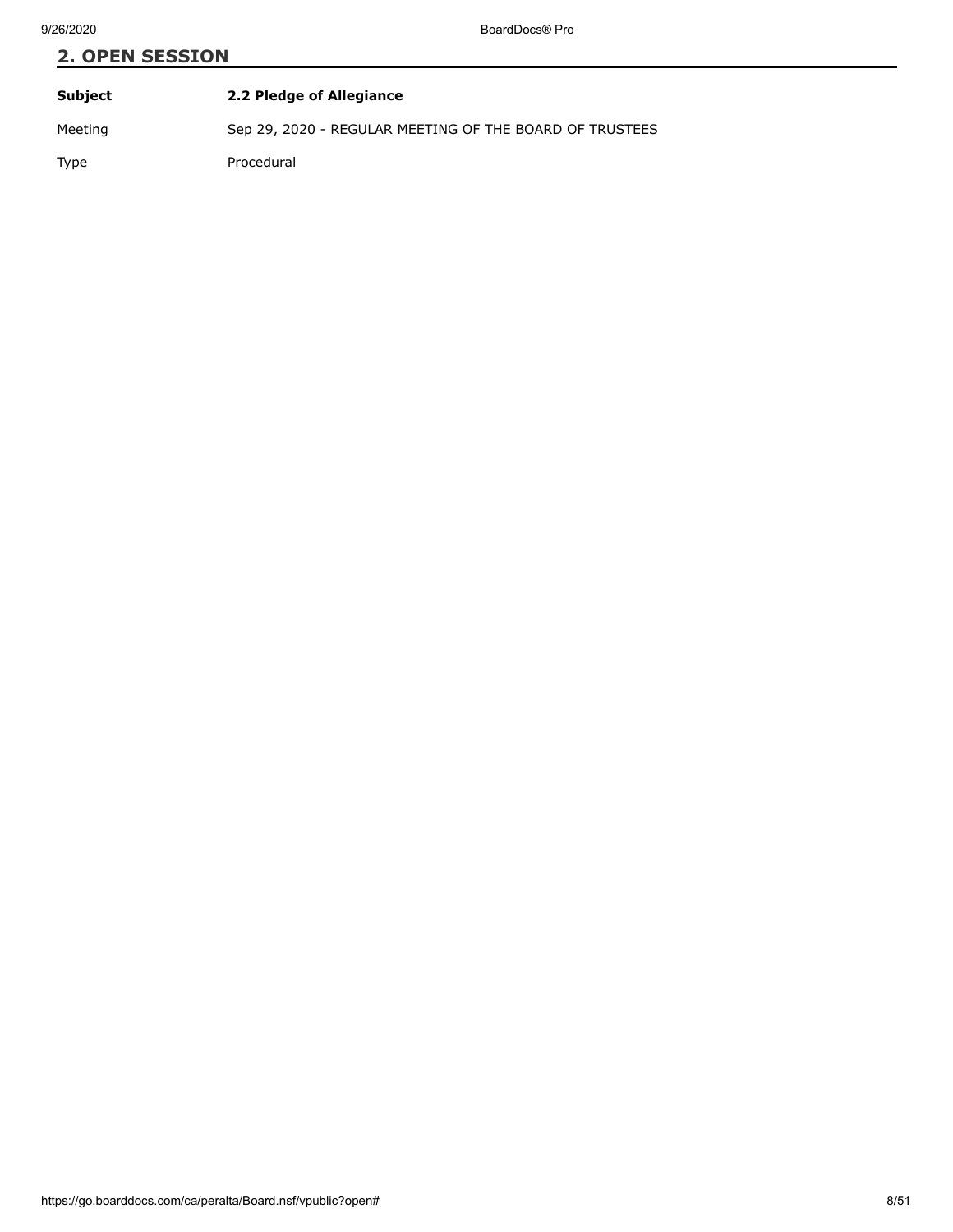| Subject     | <b>2.3 Roll Call</b>                                    |
|-------------|---------------------------------------------------------|
| Meeting     | Sep 29, 2020 - REGULAR MEETING OF THE BOARD OF TRUSTEES |
| <b>Type</b> | Procedural                                              |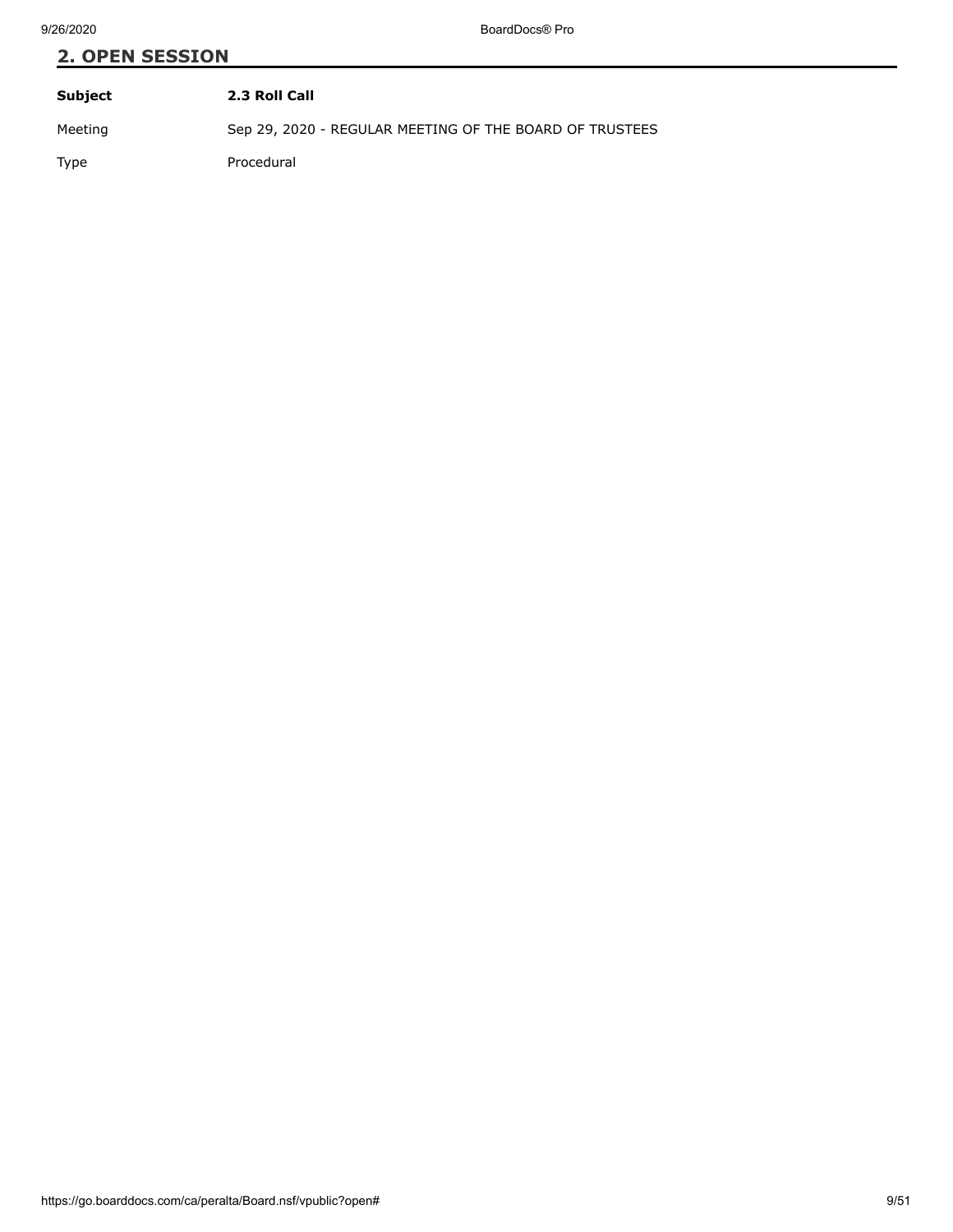# **2. OPEN SESSION Subject 2.4 Report of Action Taken in Closed Session** Meeting Sep 29, 2020 - REGULAR MEETING OF THE BOARD OF TRUSTEES

Type Information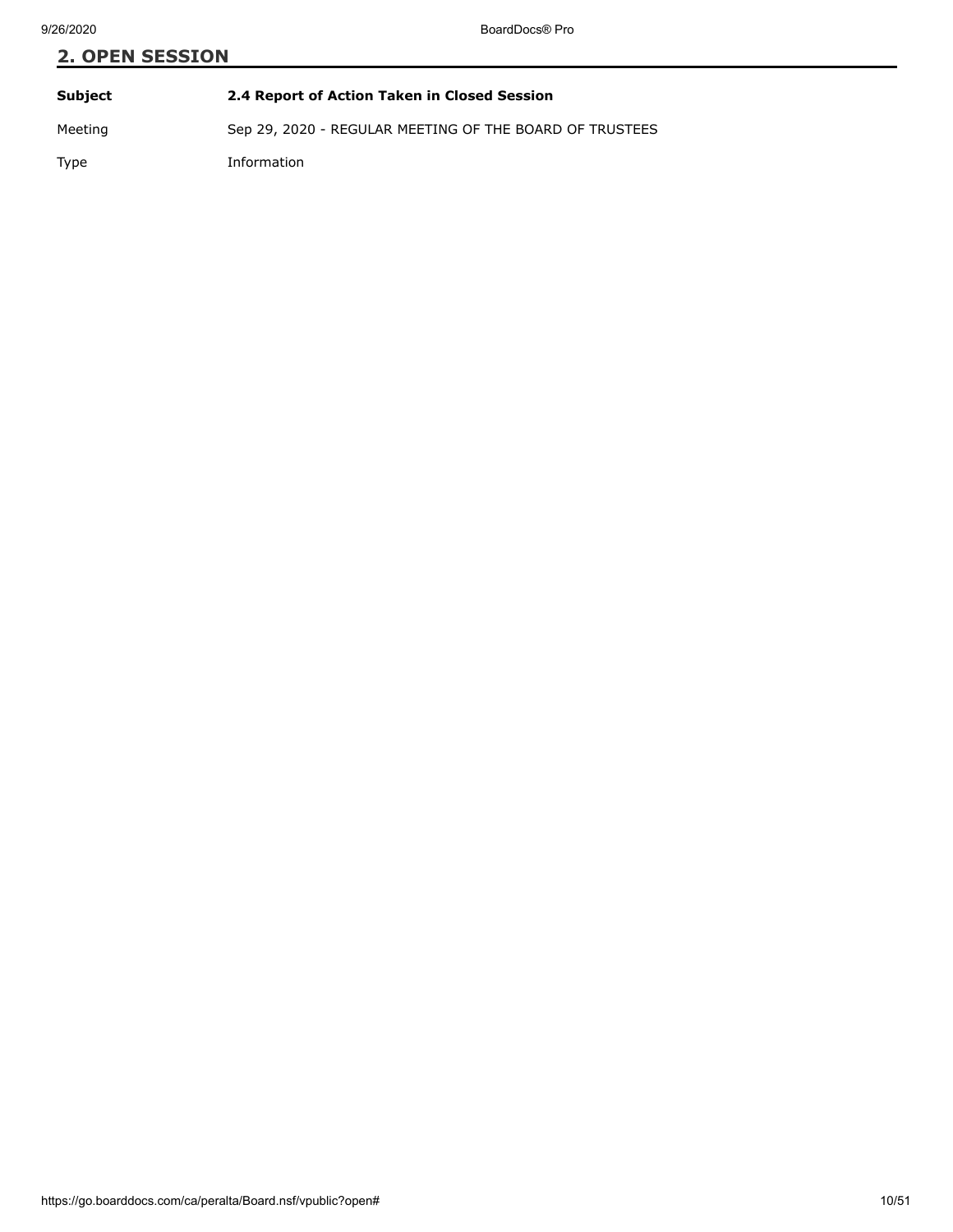| Subject | 2.5 Approval of the Agenda                              |
|---------|---------------------------------------------------------|
| Meeting | Sep 29, 2020 - REGULAR MEETING OF THE BOARD OF TRUSTEES |

Type Action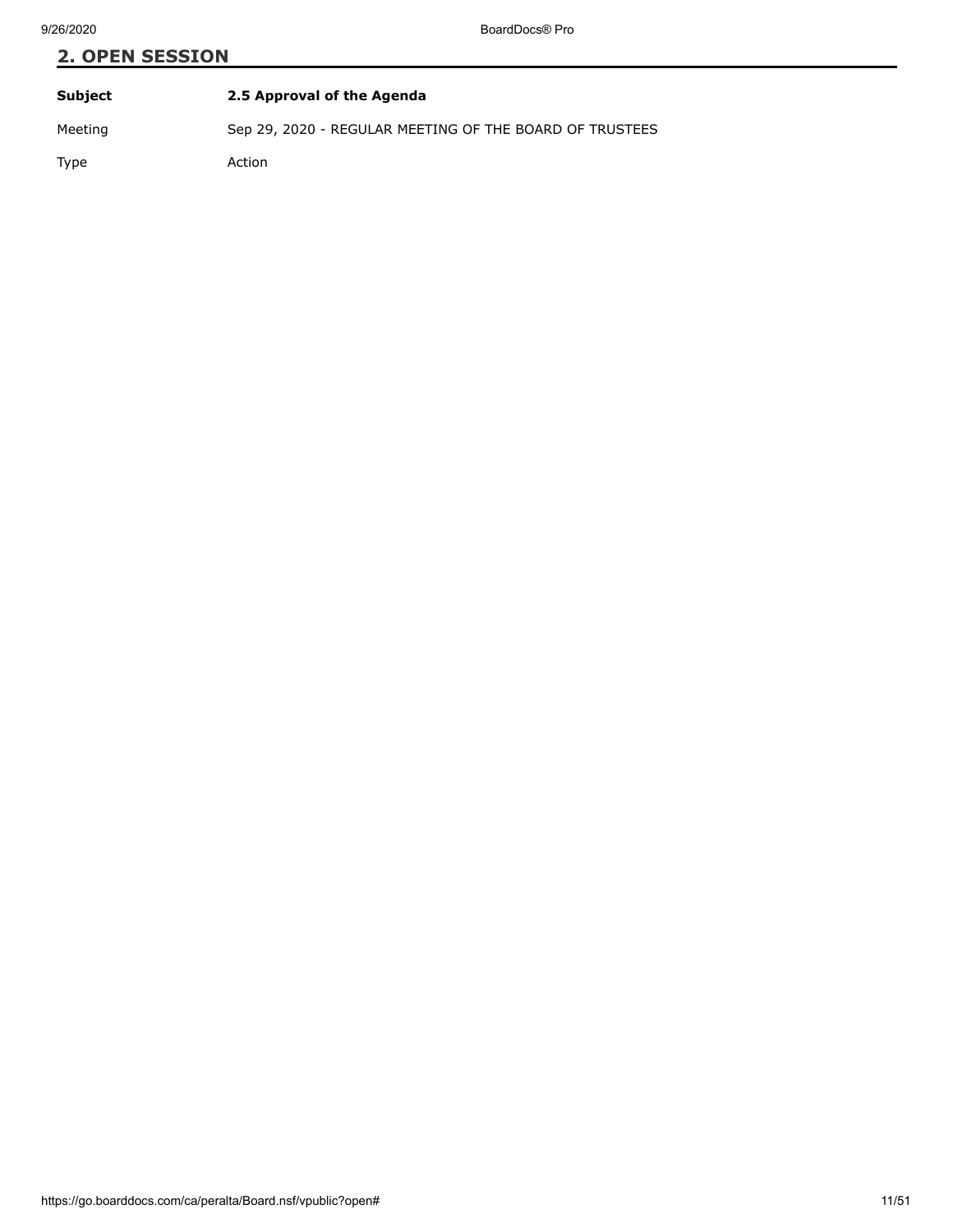| <b>Subject</b>  | 2.6 Approval of the Minutes                             |
|-----------------|---------------------------------------------------------|
| Meeting         | Sep 29, 2020 - REGULAR MEETING OF THE BOARD OF TRUSTEES |
| Type            | Action, Minutes                                         |
| Preferred Date  | Sep 29, 2020                                            |
| Absolute Date   | Sep 29, 2020                                            |
| Fiscal Impact   | No                                                      |
| <b>Budgeted</b> | No                                                      |
|                 |                                                         |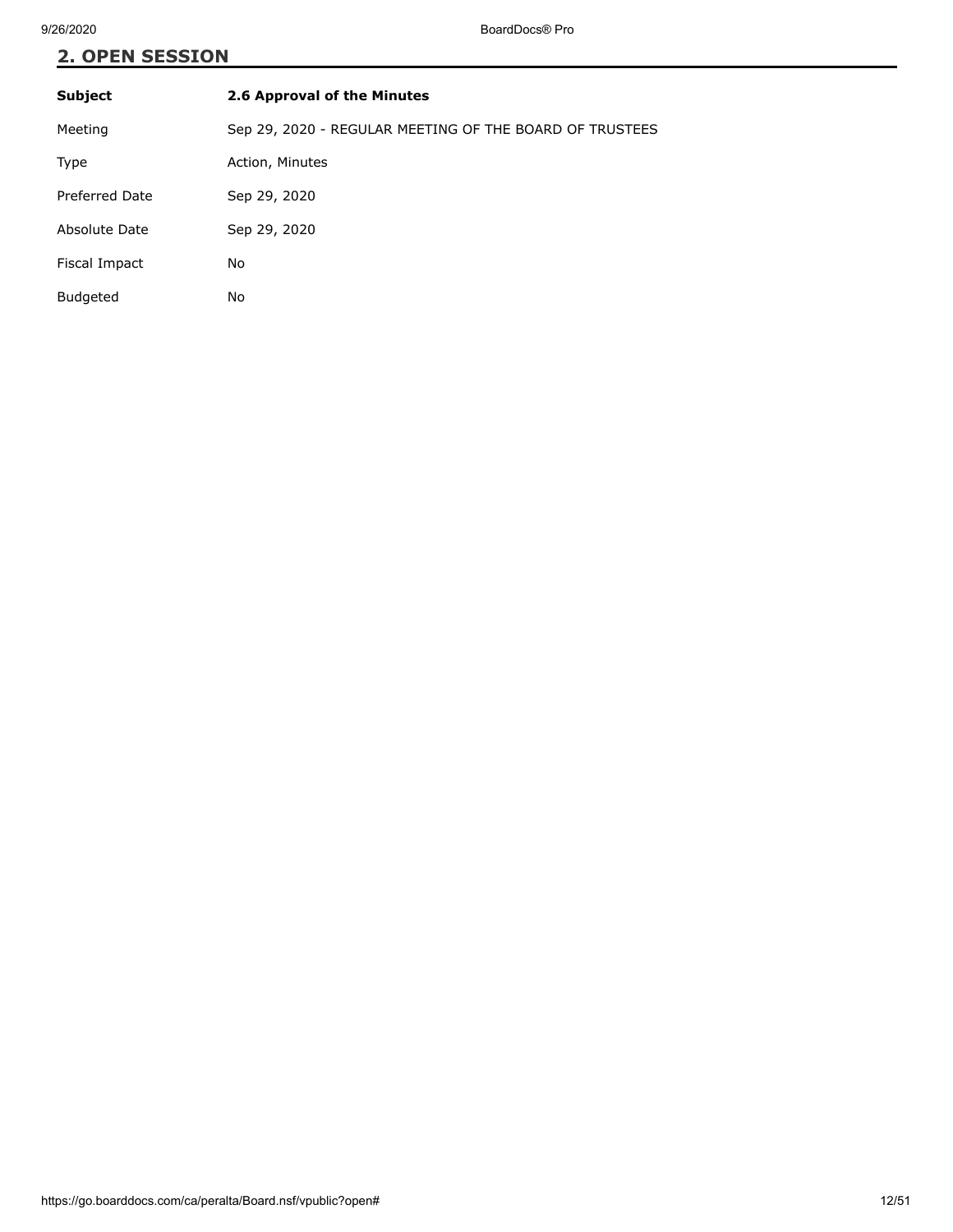# **2. OPEN SESSION Subject 2.7 Associated Student Government Reports** Meeting Sep 29, 2020 - REGULAR MEETING OF THE BOARD OF TRUSTEES

Type Information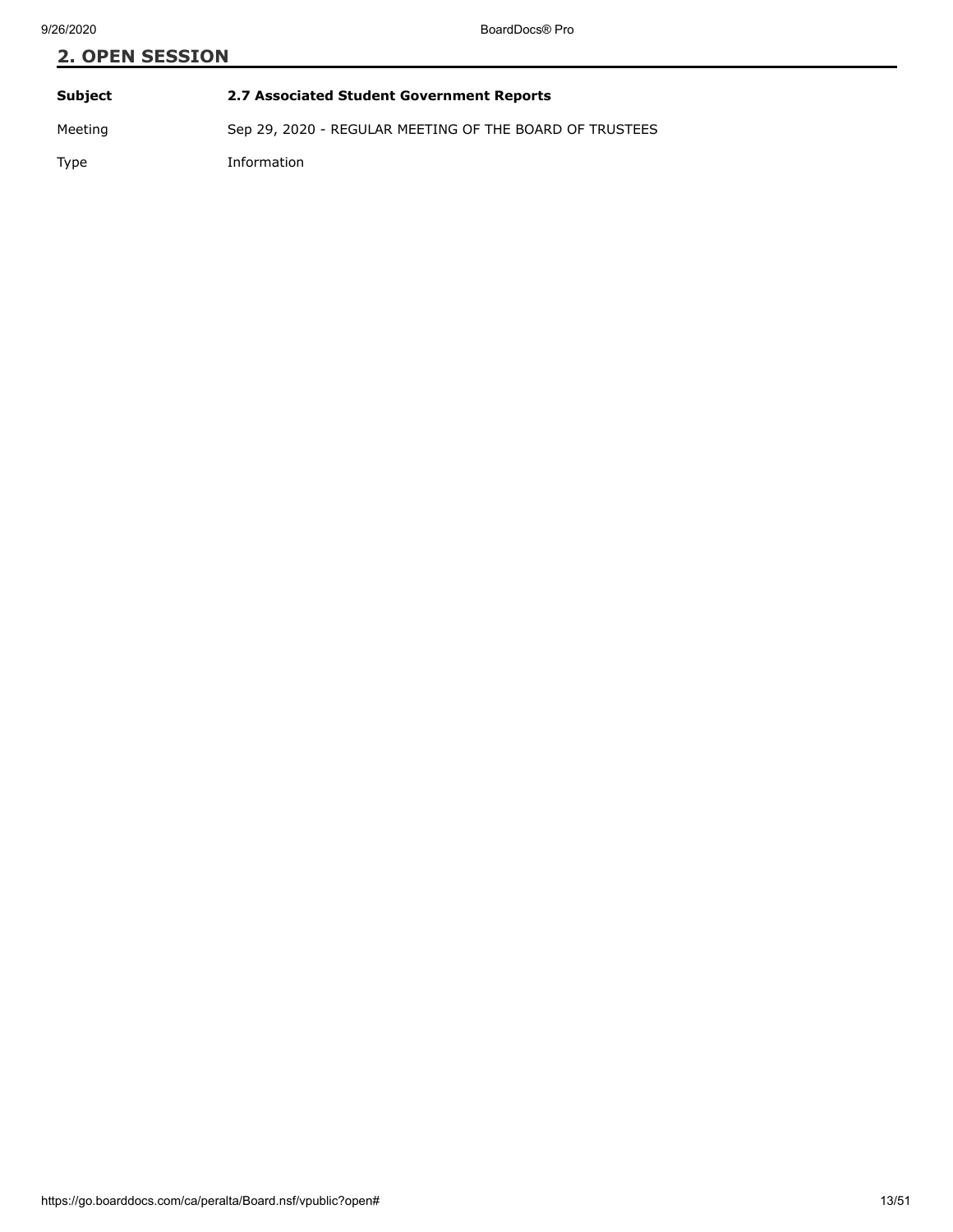| Subject | 2.8 Peralta Classified Senate Report                    |
|---------|---------------------------------------------------------|
| Meeting | Sep 29, 2020 - REGULAR MEETING OF THE BOARD OF TRUSTEES |
| Type    | Information                                             |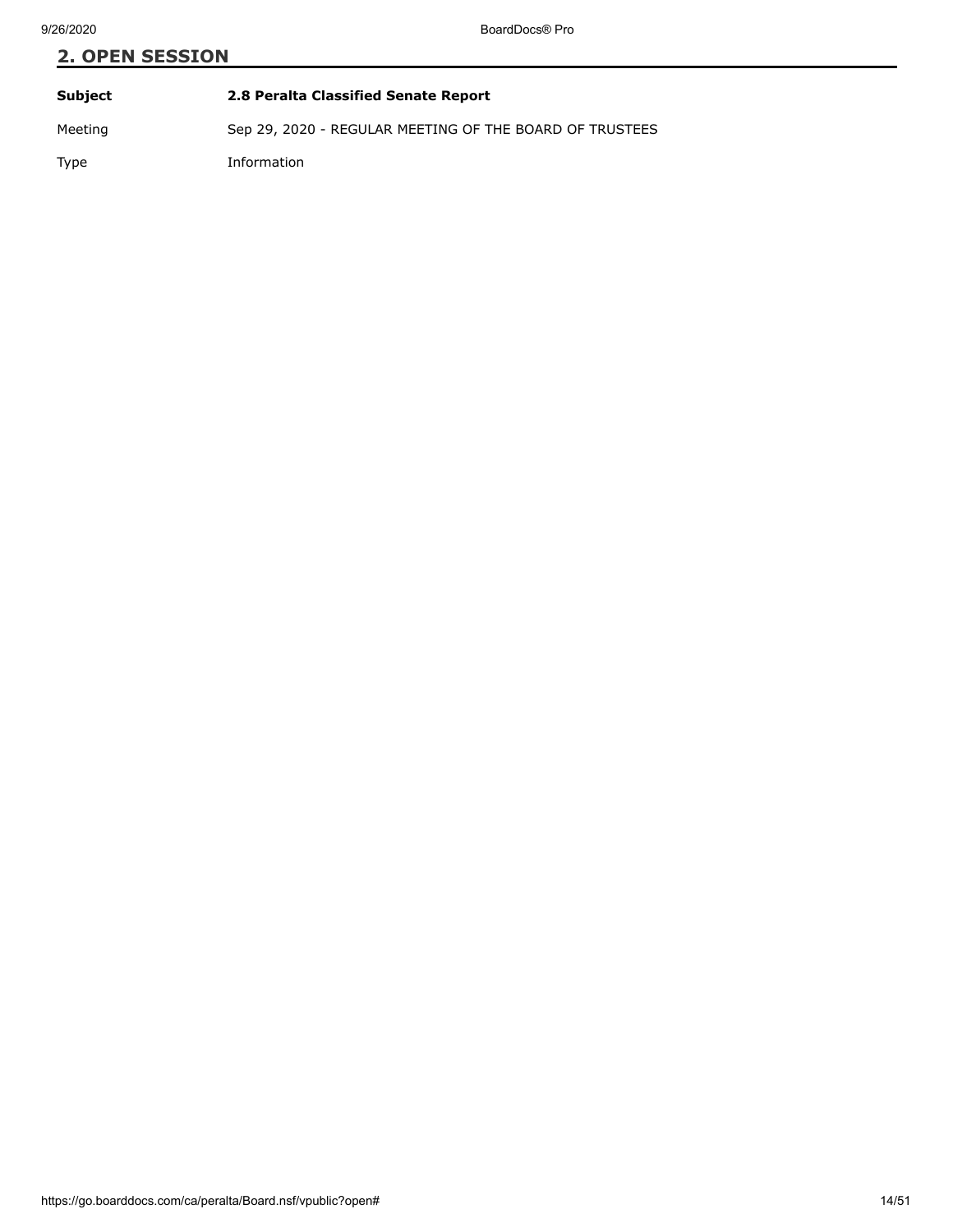**Subject 2.9 District Academic Senate Report** Meeting Sep 29, 2020 - REGULAR MEETING OF THE BOARD OF TRUSTEES Type Information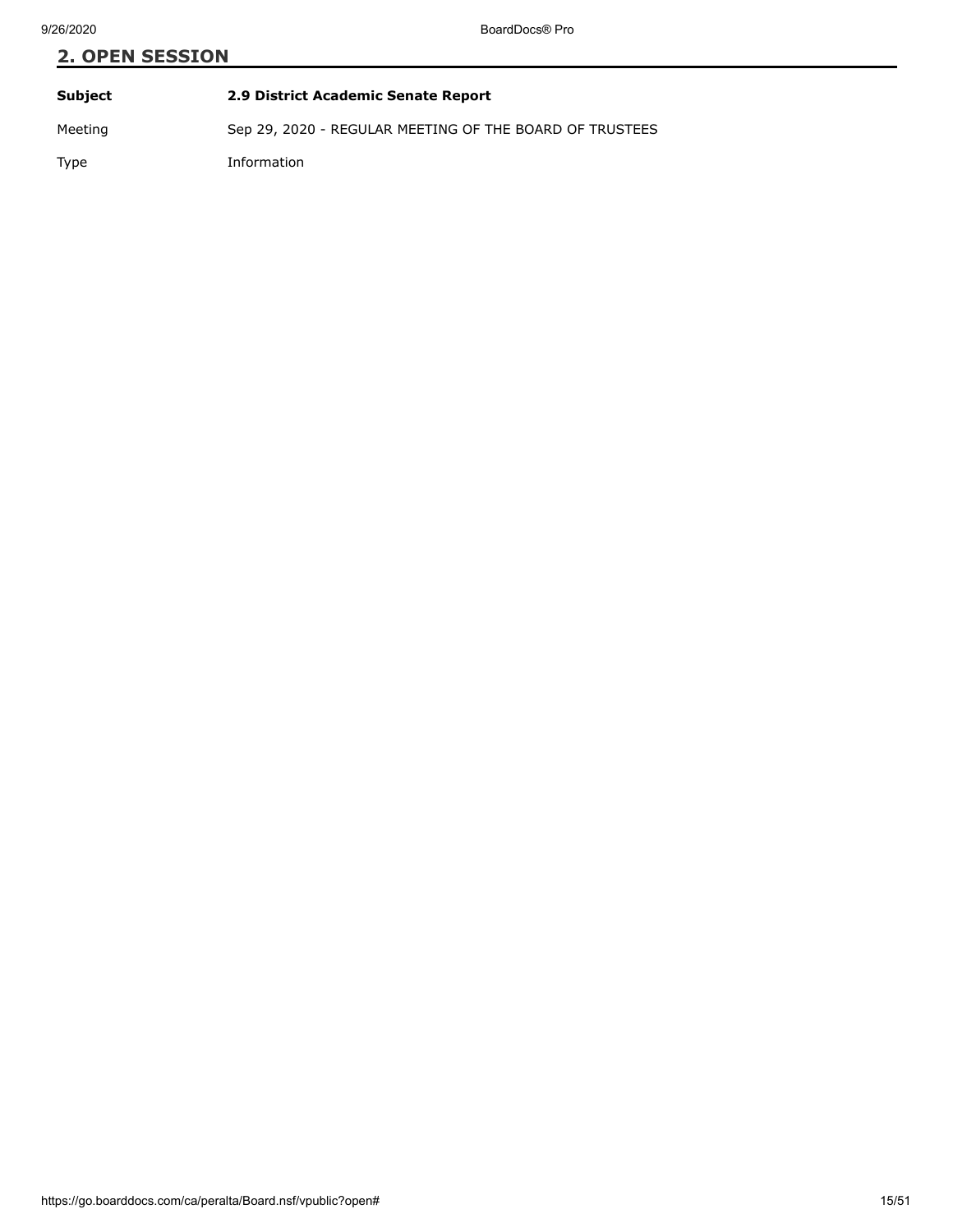#### **Subject 2.10 Public Communication**

Meeting Sep 29, 2020 - REGULAR MEETING OF THE BOARD OF TRUSTEES

Type Information

At this time, the Board of Trustees will listen to communication from the public on matters that are not on the agenda and are within the Board's jurisdiction. Under provisions of the Brown Act, the Board and District staff are prohibited from discussing or taking action on oral requests that are not part of the agenda, but may respond briefly. A maximum of 15 minutes (up to 3 minutes per individual) will be provided for speakers under this agenda section, at the Board President's discretion. A speaker's card must be completed to request to address the Board. Requests to speak which cannot be honored within the time limit will be scheduled for subsequent meetings in the order received. Persons addressing items included on the agenda will be heard at the time the item is considered, and comments on tangential issues not directly related to the item may be ruled out of order. Cards must be received prior to the Board's consideration of the item and are honored in the order the cards are received. A speaker may yield time to another speaker up to a limit of 6 additional minutes, with no more than 5 speakers on the issue, where both have completed a speaker's card, and the yielder must identify him/herself to the Board. Speakers are asked to submit any materials to the Board Clerk and shall not approach the dais during meetings. (Please lineup when your name is called.) Further direction is provided in Board Policy and Administrative Procedure 2345 Public Participation at Board Meetings.

**<http://web.peralta.edu/trustees/board-policies/>**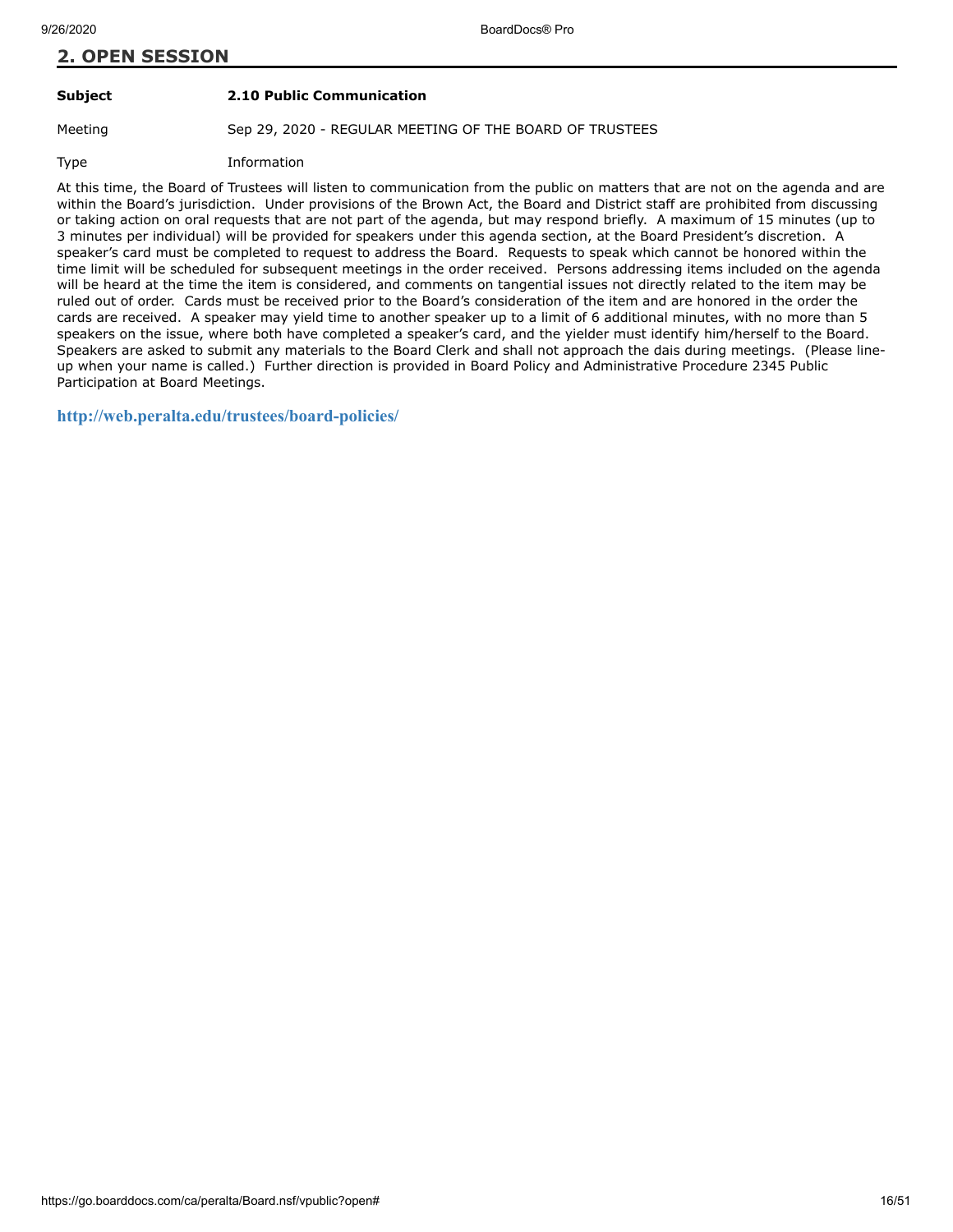#### **Subject 2.11 Chancellor's Reports**

Meeting Sep 29, 2020 - REGULAR MEETING OF THE BOARD OF TRUSTEES

Type Information

- Campus Updates
- Presentation from consultant Jim Riggs on November ACCJC Response letters
- PeopleSoft Project Update
- CARES Act Update

#### File Attachments

[Board Meeting Report\\_v3.pdf \(2,555 KB\)](https://go.boarddocs.com/ca/peralta/Board.nsf/files/BTR98N21C77B/$file/Board%20Meeting%20Report_v3.pdf) [BCC - NewsfortheBoard 10-06-2020.pdf \(2,443 KB\)](https://go.boarddocs.com/ca/peralta/Board.nsf/files/BTSMAB5A464F/$file/BCC%20-%20NewsfortheBoard%2010-06-2020.pdf) [9-29-20 BOT President's Report- COA.pdf \(555 KB\)](https://go.boarddocs.com/ca/peralta/Board.nsf/files/BTRVVN829AEF/$file/9-29-20%20BOT%20President) [Laney College Board Highlight September 29.pdf \(262 KB\)](https://go.boarddocs.com/ca/peralta/Board.nsf/files/BTSP785FE6CC/$file/Laney%20College%20Board%20Highlight%20September%2029.pdf) [BCC BOT Special Report NOV response 9-24-2020.pdf \(354 KB\)](https://go.boarddocs.com/ca/peralta/Board.nsf/files/BTSP6T5FE159/$file/BCC%20BOT%20Special%20Report%20NOV%20response%209-24-2020.pdf) [COA Board Presentation 9-29-20.pdf \(997 KB\)](https://go.boarddocs.com/ca/peralta/Board.nsf/files/BTSP6Z5FE279/$file/COA%20Board%20Presentation%209-29-20.pdf) [Laney College September 29 Board Presentation.pdf \(568 KB\)](https://go.boarddocs.com/ca/peralta/Board.nsf/files/BTSP6X5FE1E4/$file/Laney%20College%20September%2029%20Board%20Presentation.pdf) [Merritt College September 29 2020 BOT Presentation.pdf \(360 KB\)](https://go.boarddocs.com/ca/peralta/Board.nsf/files/BTSP6V5FE190/$file/Merritt%20College%20September%2029%202020%20BOT%20Presentation.pdf)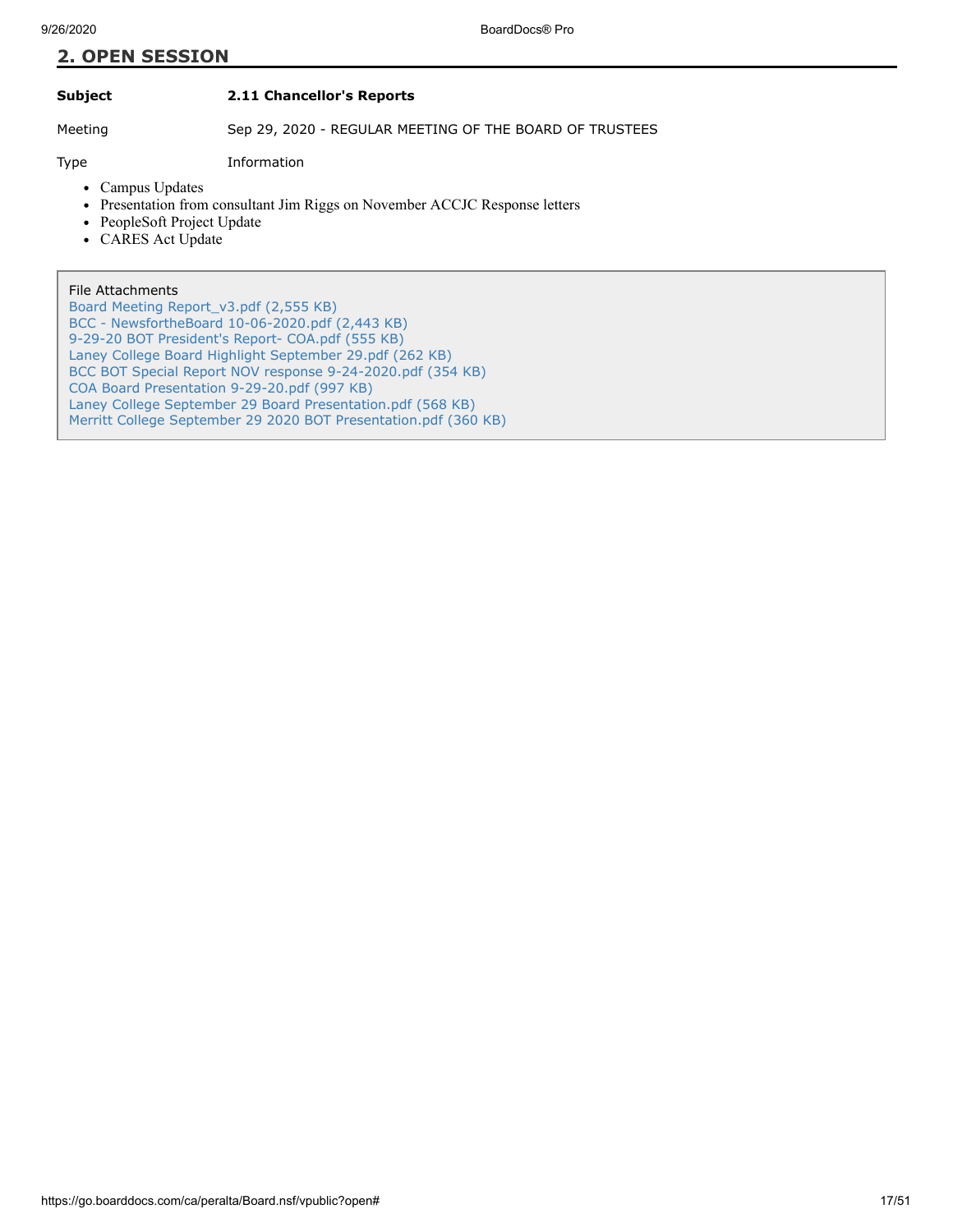#### **3. PRESENTATION**

**Subject 3.1 PCCD Enrollment Report 9.29.20**

Meeting Sep 29, 2020 - REGULAR MEETING OF THE BOARD OF TRUSTEES

Type Reports

TO: Peralta Board of Trustees

FROM: Siri Brown, Vice Chancellor of Academic Affairs and Student Success

PREPARED BY: Siri Brown, Vice Chancellor of Academic Affairs and Student Success

#### BACKGROUND/ANALYSIS:

The Colleges and District Office coordinates to implement effective enrollment management actions with a focus on increasing enrollment, retention, success and persistence for all students. With the implementation of the Student Centered Funding Formula (SCFF) enrollment management includes an integration of Student Services and Instruction. This data and strategy review includes areas PCCD is increasing its effectiveness, along with continued challenges in critical areas.

File Attachments [SB Enrollment Report BOT 9.29.20.pdf \(5,048 KB\)](https://go.boarddocs.com/ca/peralta/Board.nsf/files/BTPR8X6CCF04/$file/SB%20Enrollment%20Report%20BOT%209.29.20.pdf)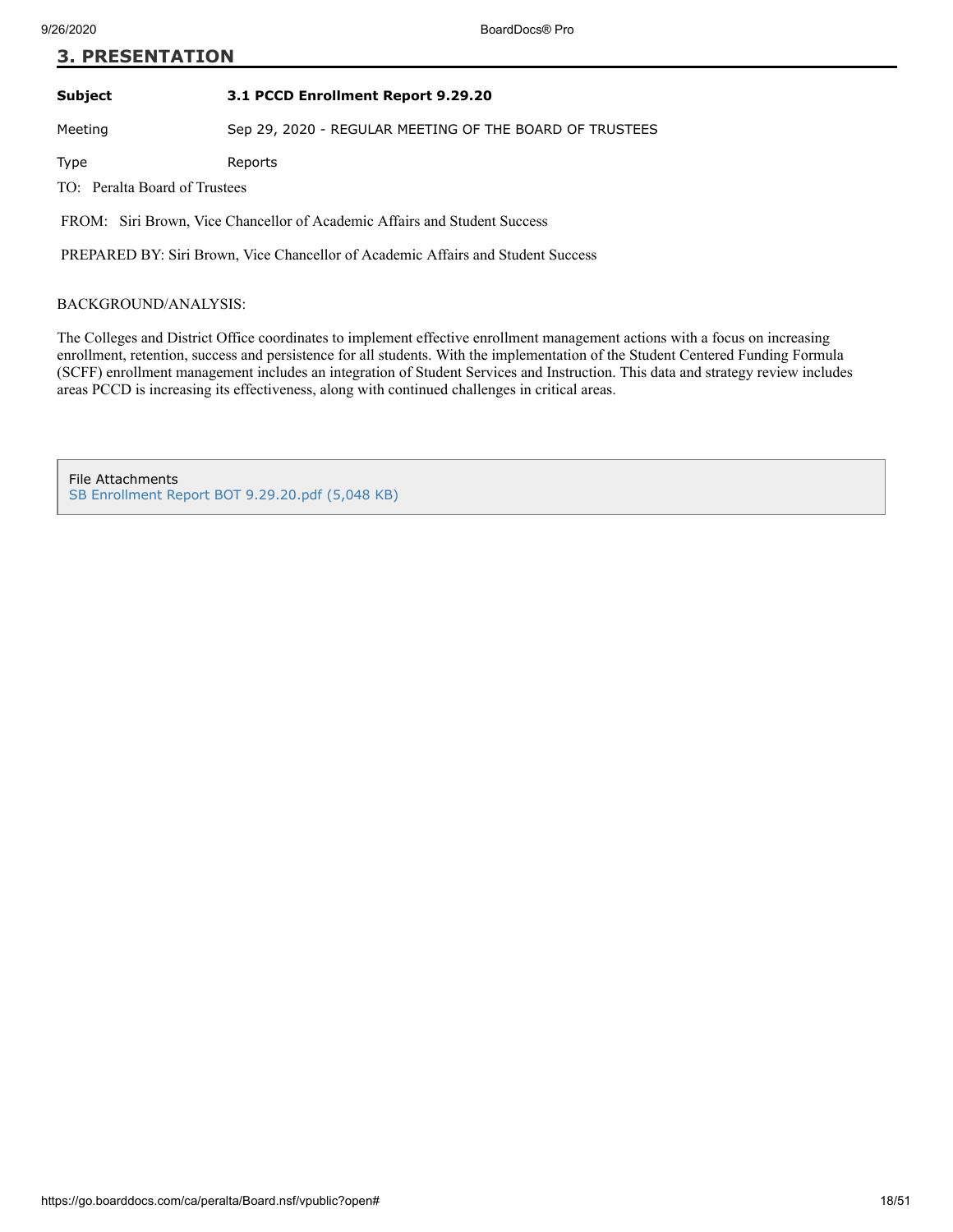#### **4. CONSENT CALENDAR - CHANCELLOR**

| <b>Subject</b>                                          | 4.1 Consider Ratification of Monthly Contract Report in accordance with Administrative<br>Policy 6340. Presenter: Acting Chancellor Walter |  |
|---------------------------------------------------------|--------------------------------------------------------------------------------------------------------------------------------------------|--|
| Meeting                                                 | Sep 29, 2020 - REGULAR MEETING OF THE BOARD OF TRUSTEES                                                                                    |  |
| Type                                                    | Action                                                                                                                                     |  |
| <b>Preferred Date</b>                                   | Sep 29, 2020                                                                                                                               |  |
| Absolute Date                                           | Sep 29, 2020                                                                                                                               |  |
| <b>TO:</b> Peralta Board of Trustees                    |                                                                                                                                            |  |
| <b>FROM:</b> Dr. Carla Walter, Acting Chancellor        |                                                                                                                                            |  |
| <b>PREPARED BY:</b> Dr. Carla Walter, Acting Chancellor |                                                                                                                                            |  |

#### **BACKGROUND/ANALYSIS:**

Consider Ratification of the Monthly Report of Contracts for the period of September 8, 2020 through September 22, 2020. In accordance with Administrative Policy 6340, all contracts and amendments regardless of dollar amount must be ratified by the Board of Trustees within 60 days, if not approved in advance as otherwise required herein.

#### **DELIVERABLES/SCOPE OF WORK:**

Scope of Work and budget source for each contract can be found in the monthly report.

#### **ANTICIPATED COMPLETION DATE:**

N/A

#### **EVALUATION AND RECOMMENDED ACTION:**

The Acting Chancellor recommends ratification.

File Attachments [BOT Contract Ratification for 9.29.2020 \(Revised\).pdf \(136 KB\)](https://go.boarddocs.com/ca/peralta/Board.nsf/files/BTPPA4639C7B/$file/BOT%20Contract%20Ratification%20for%20%209.29.2020%20(Revised).pdf)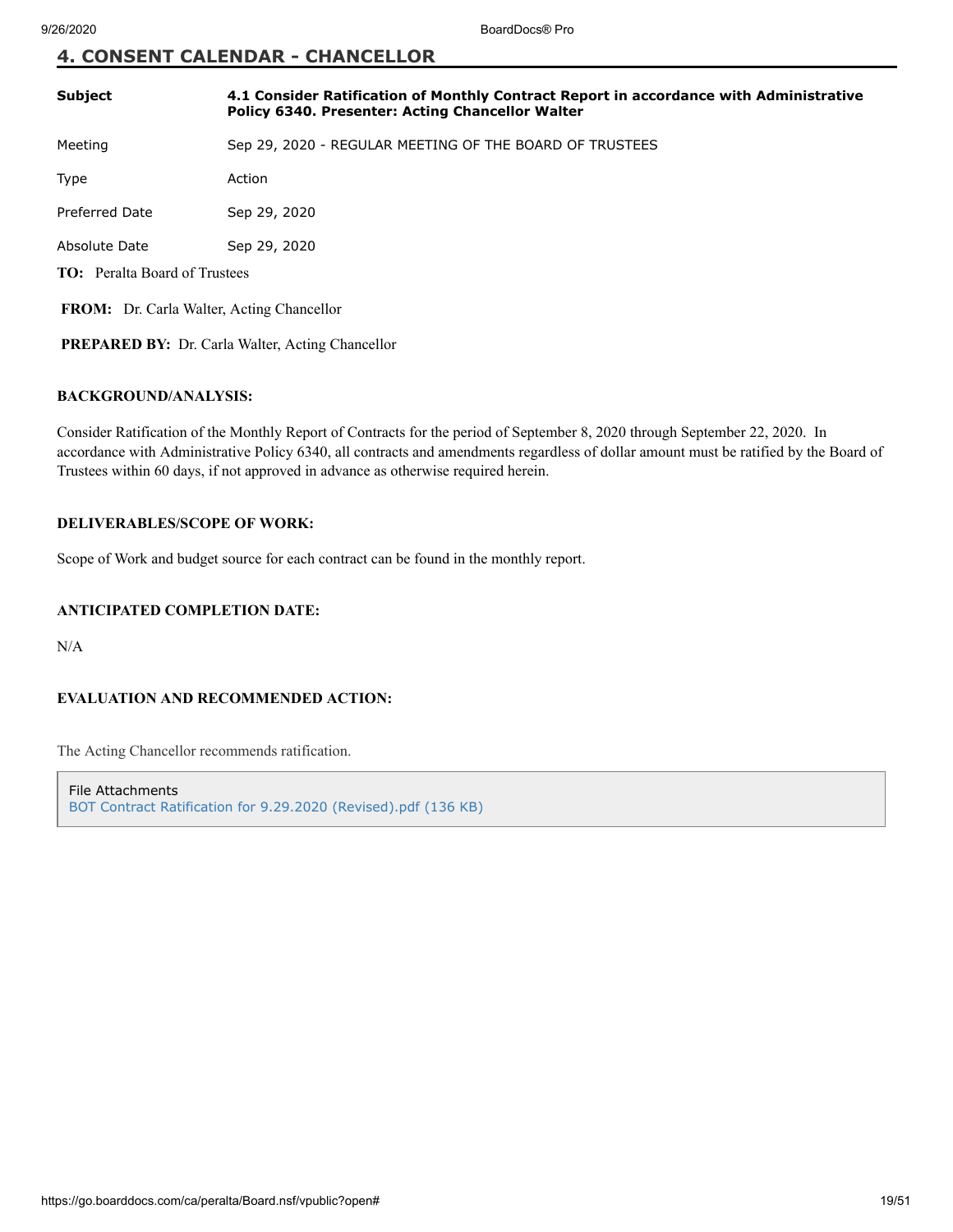## **5. CONSENT CALENDAR - ACADEMIC AFFAIRS**

| Subject                              | 5.1 Consider Ratification of Contract Agreement with Parking Concepts, Inc. in the<br>amount not to exceed \$220,000.00 for Parking for Berkeley City College's Faculty, Staff,<br><b>Administrators and Certain Guests. Presenter: President Garcia</b> |
|--------------------------------------|----------------------------------------------------------------------------------------------------------------------------------------------------------------------------------------------------------------------------------------------------------|
| Meeting                              | Sep 29, 2020 - REGULAR MEETING OF THE BOARD OF TRUSTEES                                                                                                                                                                                                  |
| Type                                 | Action (Consent)                                                                                                                                                                                                                                         |
| Preferred Date                       | Sep 29, 2020                                                                                                                                                                                                                                             |
| Absolute Date                        | Sep 29, 2020                                                                                                                                                                                                                                             |
| Fiscal Impact                        | Yes                                                                                                                                                                                                                                                      |
| Dollar Amount                        | \$220,000.00                                                                                                                                                                                                                                             |
| <b>Budgeted</b>                      | Yes                                                                                                                                                                                                                                                      |
| <b>Budget Source</b>                 | Unrestricted General Fund 8-01-831-5602-1-659900-0000-00                                                                                                                                                                                                 |
| <b>TO: Peralta Board of Trustees</b> |                                                                                                                                                                                                                                                          |
| <b>FROM: President Garcia</b>        |                                                                                                                                                                                                                                                          |
| <b>PREPARED BY: Joanna Louie</b>     |                                                                                                                                                                                                                                                          |

#### **BACKGROUND/ANALYSIS:**

Berkeley City College currently pays for monthly parking at a rate of \$210 per person for ninety-four full-time employees. In addition, throughout the year, the College pays for daily parking for part-time instructors (approximately 200) along with guest speakers/lecturers, art models, interpreters and other guests conducting business related to the college. The cost of daily parking for part-time instructors and guests range from \$17K to \$21K monthly. To lessen cost, BCC negotiated a lower maximum daily rate of \$16 down from the prior discount of \$19 and the market rate of \$23. Further reductions will be achieved by having district-wide personnel pay for their parking and seek reimbursement from their respective campuses/the District.

#### **DELIVERABLES/SCOPE OF WORK:**

Provide daily parking to Berkeley City College Faculty, Staff, Administrators and guests.

#### **ANTICIPATED COMPLETION DATE:**

June 30, 2021

#### **EVALUATION AND RECOMMENDED ACTION:**

The District's Business Services Department has evaluated the deliverables to date for Parking Concepts, Inc. and found them to be satisfactory.

The Acting Chancellor recommends ratification.

```
File Attachments
Parking Concepts, Inc. ICC - signed.pdf (1,358 KB)
PCI MARC.pdf (2,487 KB)
```
*All matters listed under the Consent Calendar are considered by the Board of Trustees to be routine or sufficiently supported by back-up information as to not require additional discussion. Consent Calendar items will be enacted by one motion. There will be no separate discussion on these items prior to the time the Board votes on them, unless a Board member requests that a specific item be removed from the Consent Calendar for action and a separate vote. Public comment on Consent Calendar items from anyone completing a card will be heard prior to the Board's vote on the Consent Calendar. All Board approved contracts are subject to final negotiation and execution by the Chancellor.*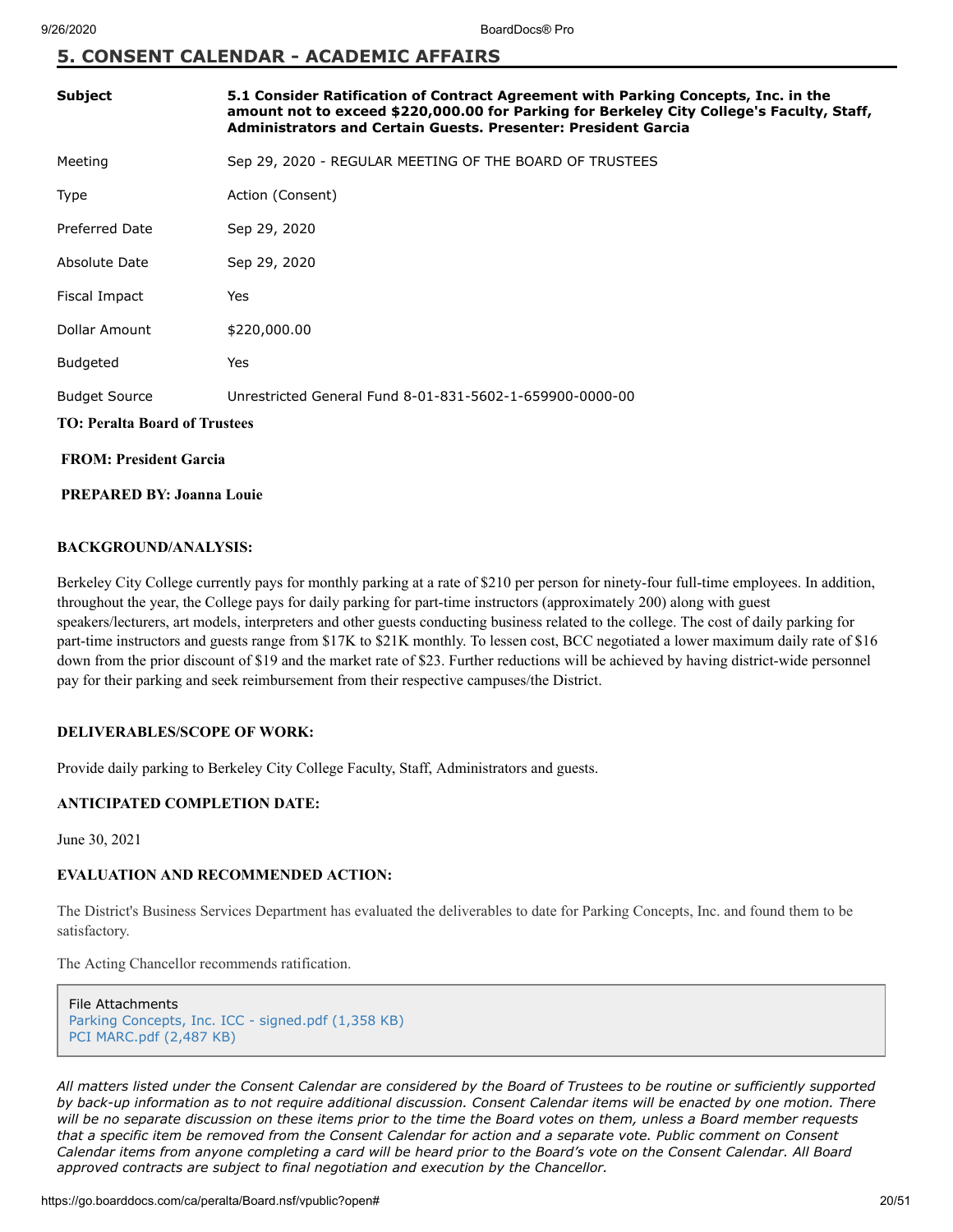# **5. CONSENT CALENDAR - ACADEMIC AFFAIRS**

| <b>Subject</b>        | 5.2 Consider Approval of an Independent Contractor Agreement for East Bay Asian<br>Local Development Corporation (EBALDC)/SparkPoint Oakland (SPO) for Financial<br>Wraparound Service in the Amount of \$70,000 for the Laney Restoring Our<br><b>Communities Program and Laney Career Education Students. Presenter: Acting</b><br><b>President Besikof</b> |
|-----------------------|---------------------------------------------------------------------------------------------------------------------------------------------------------------------------------------------------------------------------------------------------------------------------------------------------------------------------------------------------------------|
| Meeting               | Sep 29, 2020 - REGULAR MEETING OF THE BOARD OF TRUSTEES                                                                                                                                                                                                                                                                                                       |
| Type                  | Action (Consent)                                                                                                                                                                                                                                                                                                                                              |
| <b>Preferred Date</b> | Sep 29, 2020                                                                                                                                                                                                                                                                                                                                                  |
| Absolute Date         | Sep 29, 2020                                                                                                                                                                                                                                                                                                                                                  |
| Fiscal Impact         | No                                                                                                                                                                                                                                                                                                                                                            |
| Dollar Amount         | \$70,000.00                                                                                                                                                                                                                                                                                                                                                   |
| <b>Budgeted</b>       | Yes                                                                                                                                                                                                                                                                                                                                                           |
| <b>Budget Source</b>  | California Community College State Chancellor's Innovation Award (50k) and CTE (20K)                                                                                                                                                                                                                                                                          |

Background/Analysis:

EBALDC is a community development organization based at 1825 San Pablo Ave., Suite 200, Oakland, CA 94612. EBALDC builds healthy, vibrant and safe neighborhoods through real estate development, property management, social and financial services, community building, and neighborhood collaborative.

SparkPoint is an initiative created by United Way Bay Area (UWBA), and provides low-income residents with financial coaching, career counseling, and support clients to build credit and asset. EBALDC is a founding partner and lead agency at SparkPoint Oakland (SPO). SPO is a collaborative partnership amongst EBALDC and has partnered with community partners/organizations such as Operation HOPE (HOPE), the West Oakland Job Resource Center (WOJRC), and Laney College.

During 2019-20, SparkPoint was already providing services to CTE and ROC students on the Laney campus from their own funding. Restoring Our Communities (ROC) and Career Technical Education (CTE) of Laney College aims to scale its partnership with SparkPoint Oakland, to continue to deliver financial wraparound services to Laney's formerly incarcerated students and CTE students.

Due to the additional challenge COVID-19 Shelter-In-Place created on formerly incarcerated students, in May of 2020, the State Chancellor's Office released Guidance Memo 20-18, allowing state funded reentry resources to be re-appropriated as "direct aid" to students (except in the form of cash). This subcontract includes \$10,000 in "direct aid" to ROC students working with SparkPoint. Deliverables and Scope of Work:

Contractor Project Deliverables:

Upon completion of contract, the following outcomes will be delivered:

- 1. Financial Coaching Services for 30-35 formerly incarcerated Laney College Students and Financial Coaching for 20-35 CTE students (October 1, 2020- June 30, 2021):
	- SparkPoint shall work with ROC and CTE staff to create shared referral and digital case management system.
	- Within the context of the County Shelter in Place order, and when necessary, SparkPoint will provide virtual services using media platforms such as Zoom, and telephone support to shared clients, including but not limited to: tax consultation, employment advising, housing referrals and matched savings enrollment (when eligible).
	- SparkPoint will meet with ROC and CTE staff weekly to coordinate support efforts for participating students.
- 2. Outreach and Marketing Support (October 1, 2020- June 30, 2021)
	- Contractor shall familiarize themselves with academic support services offered to formerly incarcerated students and CTE students.
	- Contractor shall make ROC brochures and marketing materials accessible to SparkPoint Oakland and EBALDC other program clients at service venues throughout network.
	- Contractor shall help refer prospective formerly incarcerated students to ROC staff when appropriate.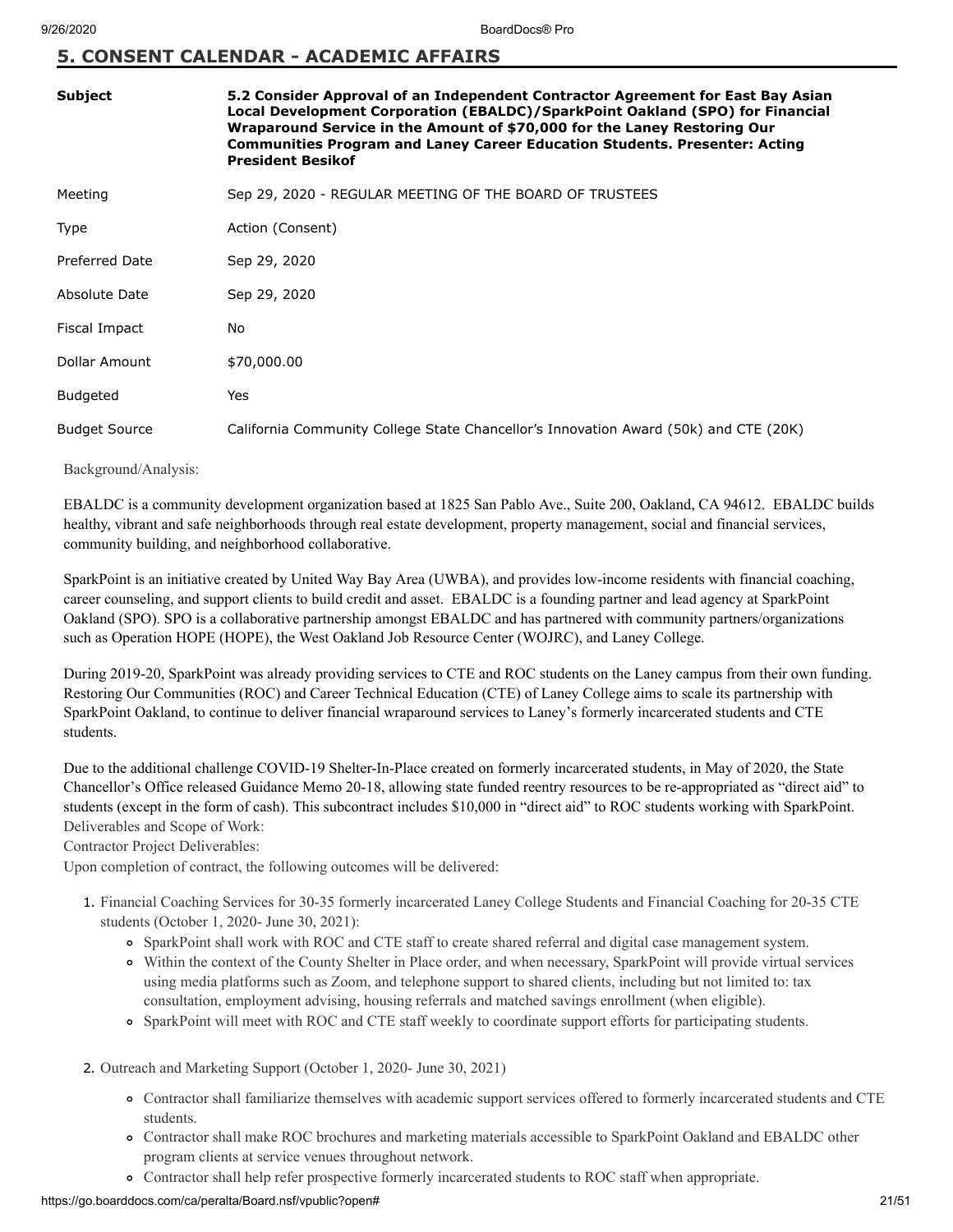#### 9/26/2020 BoardDocs® Pro

- Contractor shall provide technical assistance in marketing financial literacy programming as connected to ROC on program website.
- Contractor shall provide outreach and enrollment support for CTE programs.
- 3. Data, Reporting and Assessments May 1, 2021- June 20, 2021
	- Contractor shall provide data on measurable clients.
	- Contractor shall collaborate with ROC and CTE staff in developing an aggregated report to be shared with the State Chancellor's Office
	- Contractor will contribute to the design of visual data to be presented on ROC website.
- 4. Management of Direct Aid for ROC students only
	- In collaboration with ROC, contractor will design a system to distribute incentives and direct aid to participants.
	- Contractor shall track and report incentive and direct aid funds.
	- Contractor shall work with ROC staff to evaluate efficacy of incentive and direct aid programming. Upon completion of the contract, the following outcomes will be delivered:

Total: \$70,000 including \$60,000 towards SparkPoint staffing and \$10,000 towards direct aid for ROC students. Anticipated Completion Date:

June 30, 2021

Evaluation and Recommended Action:

Approve the Independent Contractor Agreement with East Bay Asian Local Development Corporation (EBALDC)/SparkPoint Oakland (SPO) for financial wraparound service in the amount of \$70,000. for the Laney Restoring Our Communities Program and Career Technology Education students.

File Attachments [EBALDC ICC\\_REVISE 101113.pdf \(6,480 KB\)](https://go.boarddocs.com/ca/peralta/Board.nsf/files/BTNW5Q83C9D7/$file/EBALDC%20ICC_REVISE%20101113.pdf) [EBALDC ICC\\_REVISE 101113.pdf \(6,480 KB\)](https://go.boarddocs.com/ca/peralta/Board.nsf/files/BTP247005041/$file/EBALDC%20ICC_REVISE%20101113.pdf)

*All matters listed under the Consent Calendar are considered by the Board of Trustees to be routine or sufficiently supported by back-up information as to not require additional discussion. Consent Calendar items will be enacted by one motion. There will be no separate discussion on these items prior to the time the Board votes on them, unless a Board member requests that a specific item be removed from the Consent Calendar for action and a separate vote. Public comment on Consent Calendar items from anyone completing a card will be heard prior to the Board's vote on the Consent Calendar. All Board approved contracts are subject to final negotiation and execution by the Chancellor.*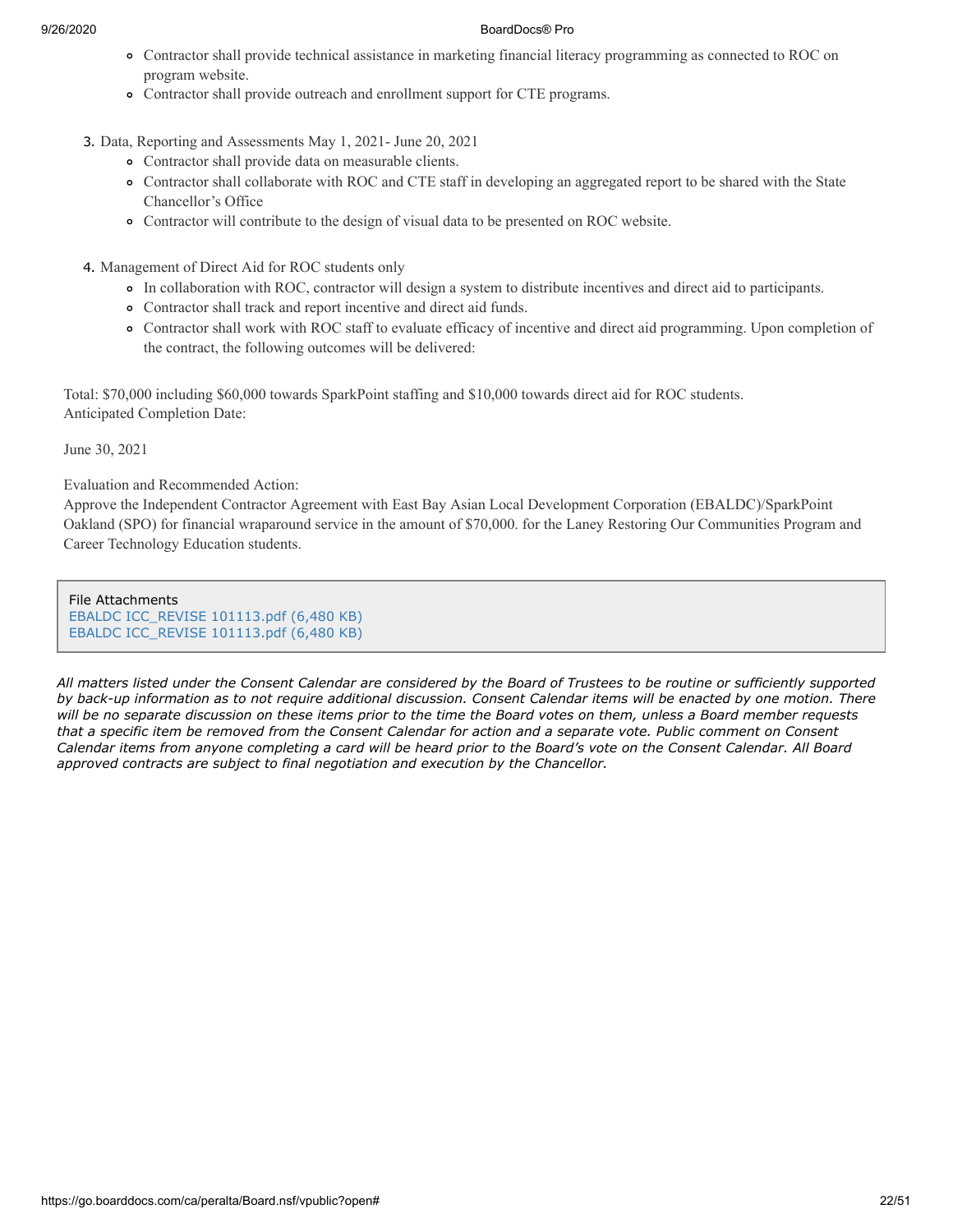## **5. CONSENT CALENDAR - ACADEMIC AFFAIRS**

| <b>Subject</b>        | 5.3 Consider Approval for Laney College to accept an Advanced Manufacturing Regional<br>Director Grant from the State Chancellor's office in the amount of \$200,000. Presenter:<br><b>Acting President Besikoff</b> |
|-----------------------|----------------------------------------------------------------------------------------------------------------------------------------------------------------------------------------------------------------------|
| Meeting               | Sep 29, 2020 - REGULAR MEETING OF THE BOARD OF TRUSTEES                                                                                                                                                              |
| Type                  | Action (Consent)                                                                                                                                                                                                     |
| <b>Preferred Date</b> | Oct 13, 2020                                                                                                                                                                                                         |
| Absolute Date         | Oct 13, 2020                                                                                                                                                                                                         |
| Fiscal Impact         | No                                                                                                                                                                                                                   |
| Dollar Amount         | \$200,000.00                                                                                                                                                                                                         |
| <b>Budgeted</b>       | Yes                                                                                                                                                                                                                  |
| <b>Budget Source</b>  | California Community College Chancellor's Office, Economic and Workforce Development Program<br>funding. Grant #20-452-001.                                                                                          |

#### **TO: Peralta Board of Trustees**

#### **FROM: Interim President Dr. Rudy Besikof**

#### **PREPARED BY: Dean Peter Crabtree**

#### **BACKGROUND/ANALYSIS:**

This Regional Director grant is part of the Chancellor's Office statewide career education program to have experts working on industry and K-12 engagement within specific sectors.

The grant is to be used to coordinate and collaborate regionally, and to develop effective sector partnerships with employers, regional consortium, community colleges, high schools, ROPs (Regional Occupational Programs), Workforce Development Boards (WDB's), and other regional organizations to ensure a skilled workforce in support of the regional economy within an industry sector and to establish career pathways for the regional community into those regional economies.

The grantee will support and improve regional workforce training within the sector (advanced manufacturing) for entry level and incumbent workers and will partner with regional employers, community colleges, high schools and Regional Occupational Centers and Programs (ROCPs) in support of curriculum and certificate development and program alignment and to support offering contract education, credit, and non-credit training.

#### **DELIVERABLES/SCOPE OF WORK:**

1. The Regional Director will work collaboratively in a network comprised of the statewide Sector Navigator and other Regional Directors within the sector. The Regional Director will work collaboratively with the Chair and/or Co-Chairs of the Bay Area California Community Colleges Consortium (BACCC) to align the needs of sector employers with the program and curriculum offered by colleges within the regional consortium. Additionally, the Regional Director will work with the Bay Area Consortium and individual colleges within the region offering courses and programs within the sector to develop faculty collaborations, connect programs and employers, and promote and strengthen curriculum and program alignment.

2. The Regional Director will work with employers, industry and labor organizations, and Workforce Investment Boards within the region to do the following (a) determine gaps in the workforce; (b) promote integration of workforce training and employment; (c) strengthen programs within the sector at regional colleges and high schools; (d) provide incumbent worker training; (e) promote opportunities for contract education and faculty professional growth; and (f) thereby, promote and support growth of the sector within the regional economy.

3. Gaps within the workforce will be identified and prioritized and strategies developed and implemented. Examples of strategies to address workforce gaps include: (a) creating community collaborations and professional development opportunities; (b) providing assistance with curriculum development, career guidance development, seminars, workshops, and collaboration between faculty with the goal of integrating the needs of employers and addressing the job skills and competencies required for employment and career advancement within the curriculum and programs.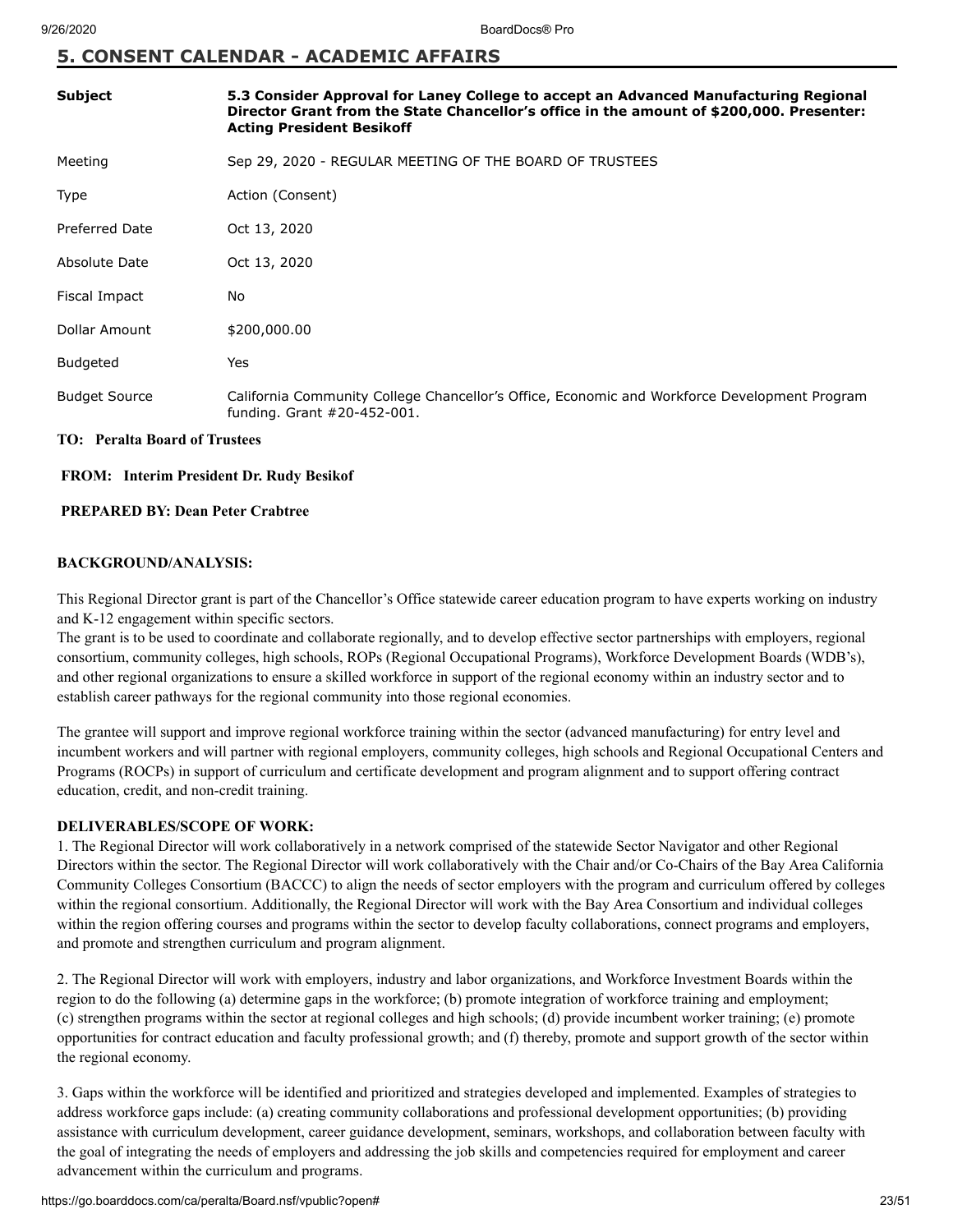#### 9/26/2020 BoardDocs® Pro

4. The Regional Director will work with representatives of business, labor, and professional trade associations to develop and implement courses and programs to train incumbent workers in the regional industry sector. A key objective is to enable incumbent workers to become more competitive in their region's labor market, increase competency, and identify career pathways to economic self-sufficiency. Sector strategies may be implemented using articulated career pathways or career lattices and a system of stackable credentials. Curriculum can be offered through a variety of methods including credit, non-credit, or contract education depending on the needs of the employer.

5. The Regional Director will collect and report data on all required accountability measures working with common metrics and accountability measures.

#### **ANTICIPATED COMPLETION DATE:**

September 30, 2021

#### **EVALUATION AND RECOMMENDED ACTION:**

The District's Career and Technical Education has evaluated the deliverables to date for Advanced Manufacturing Regional Director grant and found them to be satisfactory.

The Chancellor recommends approval.

File Attachments [Intent to Award RD Renewals\\_AM\\_Laney.pdf \(181 KB\)](https://go.boarddocs.com/ca/peralta/Board.nsf/files/BSV6C21436D3/$file/Intent%20to%20Award%20RD%20Renewals_AM_Laney.pdf)

*All matters listed under the Consent Calendar are considered by the Board of Trustees to be routine or sufficiently supported by back-up information as to not require additional discussion. Consent Calendar items will be enacted by one motion. There will be no separate discussion on these items prior to the time the Board votes on them, unless a Board member requests that a specific item be removed from the Consent Calendar for action and a separate vote. Public comment on Consent Calendar items from anyone completing a card will be heard prior to the Board's vote on the Consent Calendar. All Board approved contracts are subject to final negotiation and execution by the Chancellor.*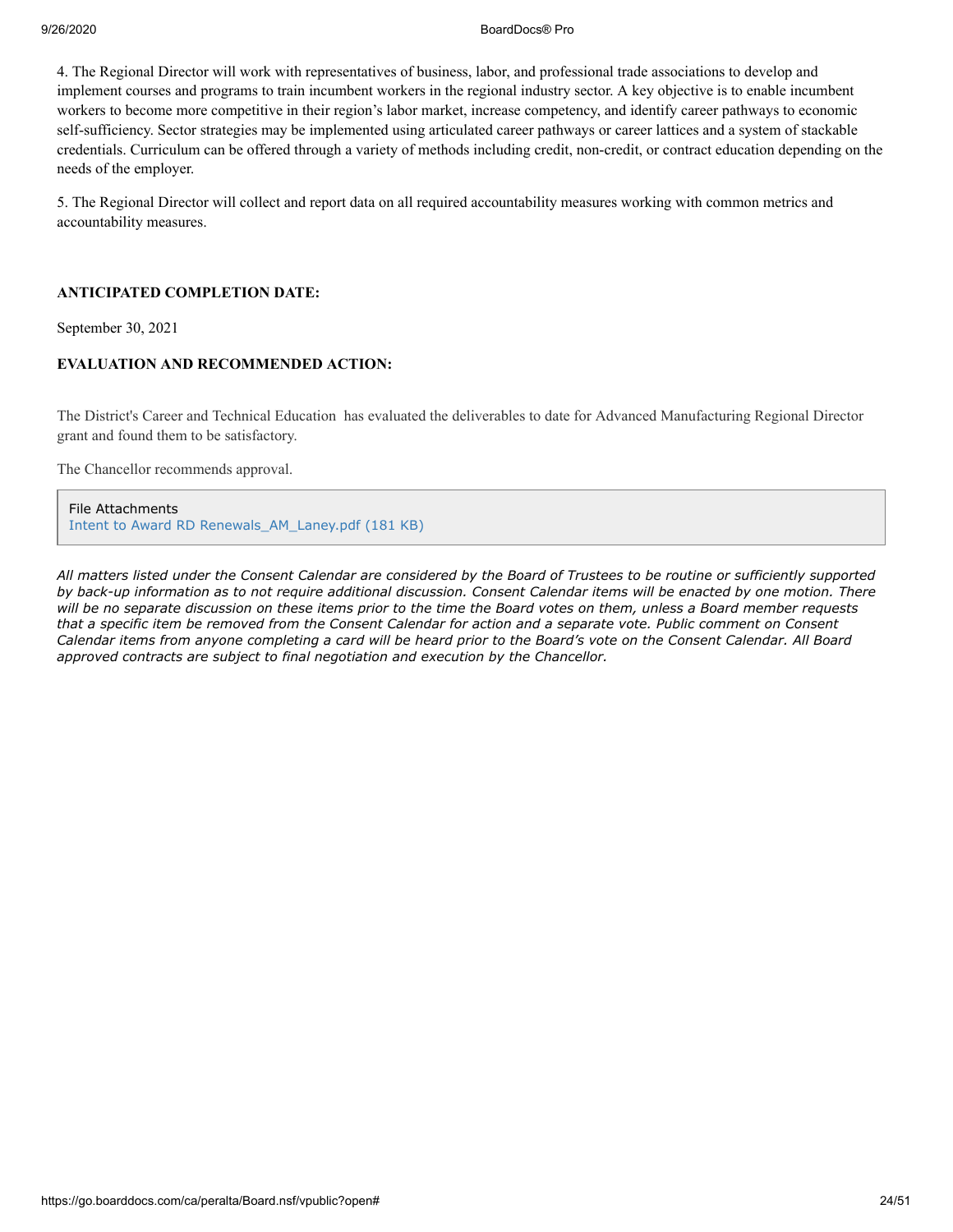#### **6. CONSENT CALENDAR - FACILITIES**

| <b>Subject</b>                       | 6.1 Consider Approval of the Agreement for Construction Management Services with<br>Anthonio, Inc. in the Amount of \$542,390.00 for Construction Management Services for<br>the College of Alameda Aviation Complex Phase 1 Project. Presenter: Director Atheria<br>Smith. |
|--------------------------------------|-----------------------------------------------------------------------------------------------------------------------------------------------------------------------------------------------------------------------------------------------------------------------------|
| Meeting                              | Sep 29, 2020 - REGULAR MEETING OF THE BOARD OF TRUSTEES                                                                                                                                                                                                                     |
| Type                                 | Action (Consent)                                                                                                                                                                                                                                                            |
| <b>Preferred Date</b>                | Sep 29, 2020                                                                                                                                                                                                                                                                |
| Absolute Date                        | Sep 29, 2020                                                                                                                                                                                                                                                                |
| Fiscal Impact                        | Yes                                                                                                                                                                                                                                                                         |
| Dollar Amount                        | \$542,390.00                                                                                                                                                                                                                                                                |
| <b>Budgeted</b>                      | Yes                                                                                                                                                                                                                                                                         |
| <b>Budget Source</b>                 | 1-63-391-5105-1-710000-2365-00 (Fund 63 - Measure A & EDA reimbursement)                                                                                                                                                                                                    |
| <b>TO: Peralta Board of Trustees</b> |                                                                                                                                                                                                                                                                             |

#### **FROM: Department of General Services**

#### **PREPARED BY: AECOM**

#### **BACKGROUND/ANALYSIS:**

On July 10, 2018, the Board approved Resolution 18/19-12, approving seven (7) Construction Management (CM) vendors deemed qualified to manage small construction projects for the District, consistent with Government Code qualifications-based procurement for construction management services (Gov. Code, § 4525, et seq.).

The seven (7) CM firms qualified to manage small projects were asked to submit proposals to manage state, bond and federally funded design and construction work at the District's four colleges, including the College of Alameda's Aviation Complex Phases 1 and 2 projects which received a US Department of Commerce Economic Development Administration ("EDA") grant.

The seven (7) firms were asked to present a team of managers with experience overseeing projects of similar scope and size, providing design and construction management services in a participatory governance decision making system, facilitating the DSA process, understanding state funding deadlines, and strategizing on the various project delivery methods within California Community Colleges.

The proposals were reviewed by a combination of DGS staff, campus management, procurement staff and the Program Management team using a set of scoring criteria delineated in the request for proposal. Interviews were held on July 17, 2020 and Anthonio, Inc. was selected to manage the Aviation Complex Phase 1 Project and a contract is now brought to the Board for approval.

#### **DELIVERABLES/SCOPE OF WORK:**

Anthonio, Inc. will provide project-specific construction management services for the Aviation Complex Phase 1 Project funded by federal funds and Measure A. The project-specific construction manager will be responsible for managing the day to day activities of the design and construction teams, including (but not limited to): communicating with campus staff and leadership about the status of projects, ensuring that proper safety procedures are followed during construction, organizing meetings, presenting at community forums and providing other project related communication from the campus. In addition, the construction manager will interface with the Program Management team to implement design and sustainability standards, providing project status reports and other deliverables to support the bond program and the EDA Award requirements.

The contract will be effective as of September 30, 2020 and the term will be for two years and six months.

#### **ANTICIPATED COMPLETION DATE:**

The Agreement for Construction Management services is anticipated to be completed by December 31, 2022.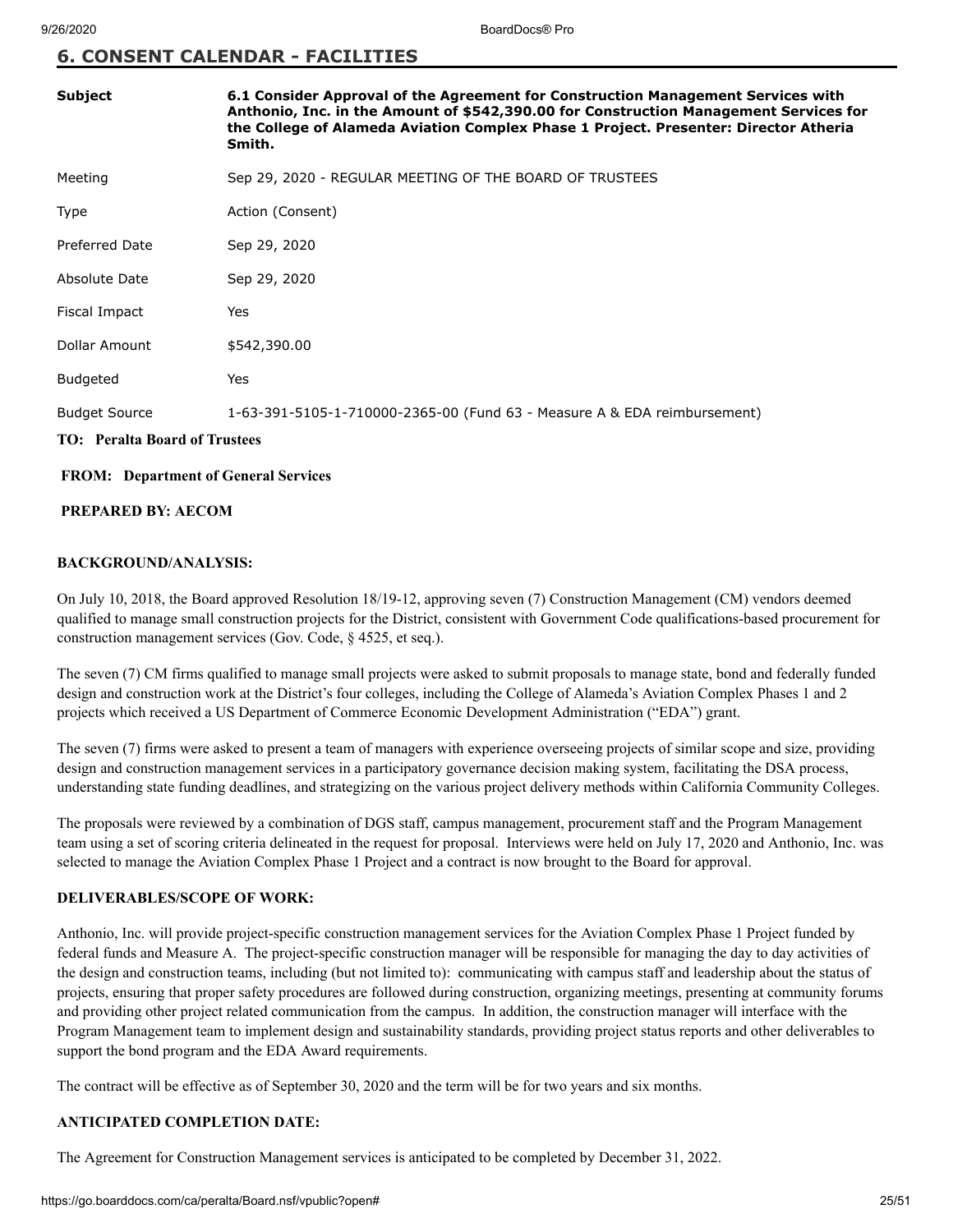#### **EVALUATION AND RECOMMENDED ACTION:**

The Facilities Planning and Development Director, Bond Program Manager and Acting Chancellor recommend approval of the Agreement for Construction Management Services with Anthonio, Inc. in the amount of \$542,390.00 for construction management services for the Aviation Complex Phase 1 Project.

File Attachments

Anthonio Phase 1 Aviation Construction Management Agreement (rev.9.10.2020) 3601159 1(DMS).pdf (728 KB) [Anthonio CoA Aviation MARC-signed.pdf \(7,970 KB\)](https://go.boarddocs.com/ca/peralta/Board.nsf/files/BTRUSH7D74F0/$file/Anthonio%20CoA%20Aviation%20MARC-signed.pdf)

*All matters listed under the Consent Calendar are considered by the Board of Trustees to be routine or sufficiently supported by back-up information as to not require additional discussion. Consent Calendar items will be enacted by one motion. There will be no separate discussion on these items prior to the time the Board votes on them, unless a Board member requests that a specific item be removed from the Consent Calendar for action and a separate vote. Public comment on Consent Calendar items from anyone completing a card will be heard prior to the Board's vote on the Consent Calendar. All Board approved contracts are subject to final negotiation and execution by the Chancellor.*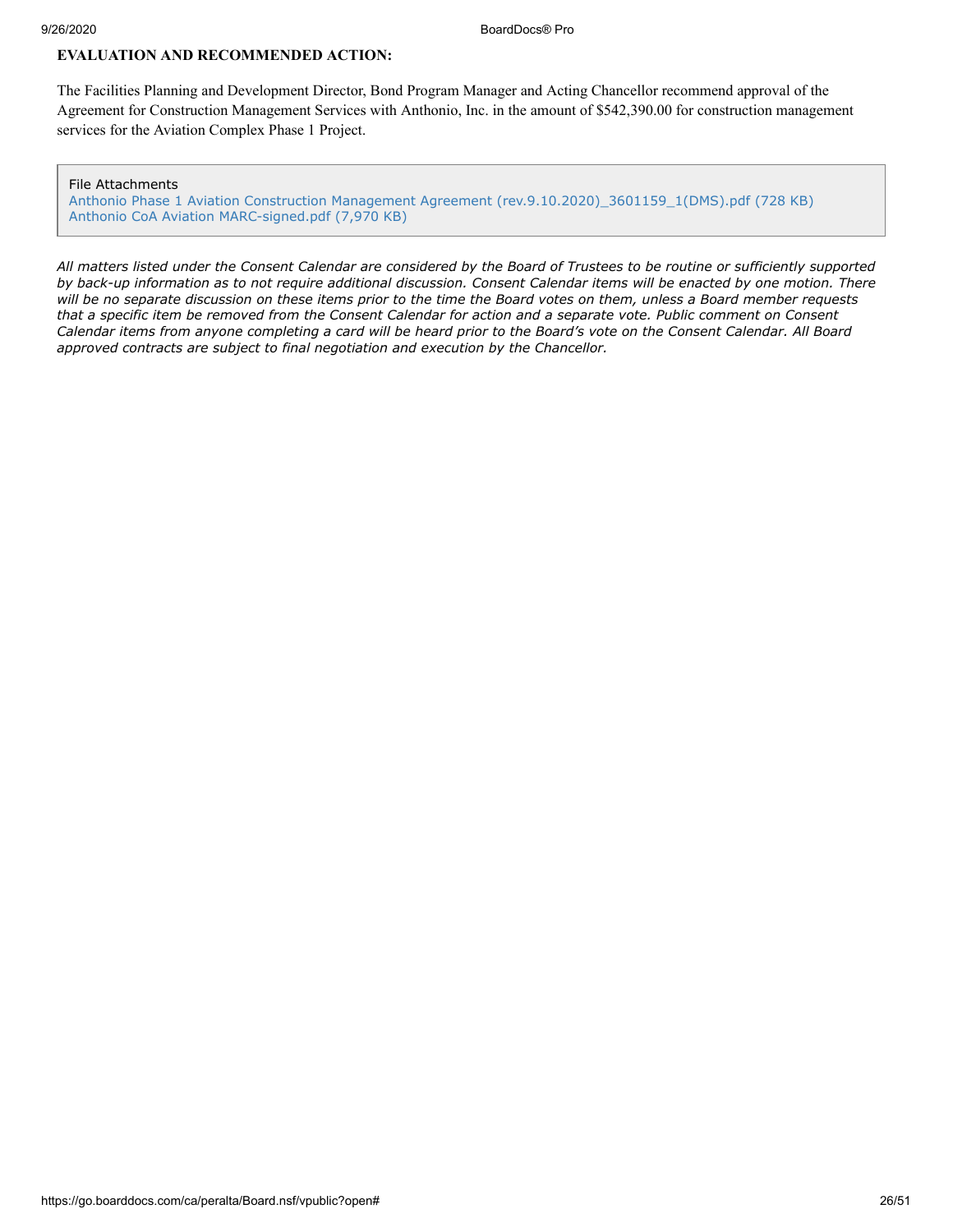### **6. CONSENT CALENDAR - FACILITIES**

| <b>Subject</b> | 6.2 Consider Approval of Amendment No. 1 to the Agreement Incorporating Piggyback<br>Contract for College of Alameda Gym Bleachers Purchase and Installation with KYA<br>Services, LLC to Extend the Delivery Date for the Equipment and to Approve an Increase<br>in the Contract Price by an Amount Not-to-Exceed \$29,319.63 to Purchase a<br>Programmable Electrical Controls System and Keypad for the Bleachers. Presenter:<br>Director Atheria Smith. |
|----------------|--------------------------------------------------------------------------------------------------------------------------------------------------------------------------------------------------------------------------------------------------------------------------------------------------------------------------------------------------------------------------------------------------------------------------------------------------------------|
| Meeting        | Sep 29, 2020 - REGULAR MEETING OF THE BOARD OF TRUSTEES                                                                                                                                                                                                                                                                                                                                                                                                      |
| Type           | Action (Consent)                                                                                                                                                                                                                                                                                                                                                                                                                                             |
| Preferred Date | Sep 29, 2020                                                                                                                                                                                                                                                                                                                                                                                                                                                 |

| Absolute Date | Sep 29, 2020 |
|---------------|--------------|
| Fiscal Impact | Yes          |

Dollar Amount \$29,319.63

Budgeted Yes

Budget Source 1-63-391-6403-1-710000-2490-00 (Fund 63 - Measure A)

#### **TO: Peralta Board of Trustees**

#### **FROM: Department of General Services/COA Business Office**

#### **PREPARED BY: Chungwai Chum, Director of Business & Administrative Services and Atheria Smith, Director of Planning & Administration**

#### **BACKGROUND/ANALYSIS:**

On February 25, 2020, the Board of Trustees adopted Resolution 19/20-37 to approve and accept a contract award for the College of Alameda bleachers purchase and installation with KYS, Services, LCC ("KYA"). The accompanying Agreement Incorporating Piggyback Contract ("Agreement") covered the purchase and installation of freestanding telescoping bleachers with sculptured seat modules ("Equipment") in the gymnasium at the College of Alameda campus ("Project"). The Equipment the District desired was made available from KYA under a Foundation of California Community Colleges ("FCCC") contract.

As detailed when the Agreement was presented to the Board of Trustees, the FCCC is an auxiliary organization and public agency operating pursuant to the Education Code and in conformity with regulations adopted by the Board of Governors of the California Community Colleges. FCCC, as the largest national purchasing consortium for colleges and universities, leverages its buying power to make available, at competitive prices, equipment and services to colleges and universities nationwide under its "CollegeBuys" program.

Public Contract Code Section 20661 is an exception to the public bidding requirements of California law, authorizing California community colleges to enter into contracts awarded by the Chancellor of the California Community Colleges so long as the cost to the community college is better than that which the college could obtain through its own competitive bid process or otherwise through direct negotiation with a vendor.

Prior submitting the Agreement for approval, District staff researched the costs and terms of the FCCC contract and confirmed that the price of the Equipment and installation of the Project under the FCCC contract and the proposal by KYA were reasonable and that it would be in the best interests of the District to utilize the FCCC contract to purchase the Equipment from KYA.

Pursuant to the Agreement, the Delivery Date for the Equipment was estimated to be two to eight weeks from issuance of a purchase order and not later than July 15, 2020. Installation of the Equipment was to be completed within 21 days from delivery of the Equipment. At the time the Board of Trustees approved the Agreement on February 25, 2020, the electrical work required to power the Equipment was not included in the scope of work. As a result, the Notice to Proceed ("NTP") for the Project was not issued and District staff requested an additional proposal from KYA, under the terms of the FCCC contract, for the required electrical equipment and related installation. The Delivery Date specified in the Agreement passed while the District was investigating why the scope of the required electrical work was not included in the original proposal. Because the District has not issued the NTP for the Project, KYA has not ordered any of the Equipment and the Project has not progressed. The District would still like to purchase the Equipment from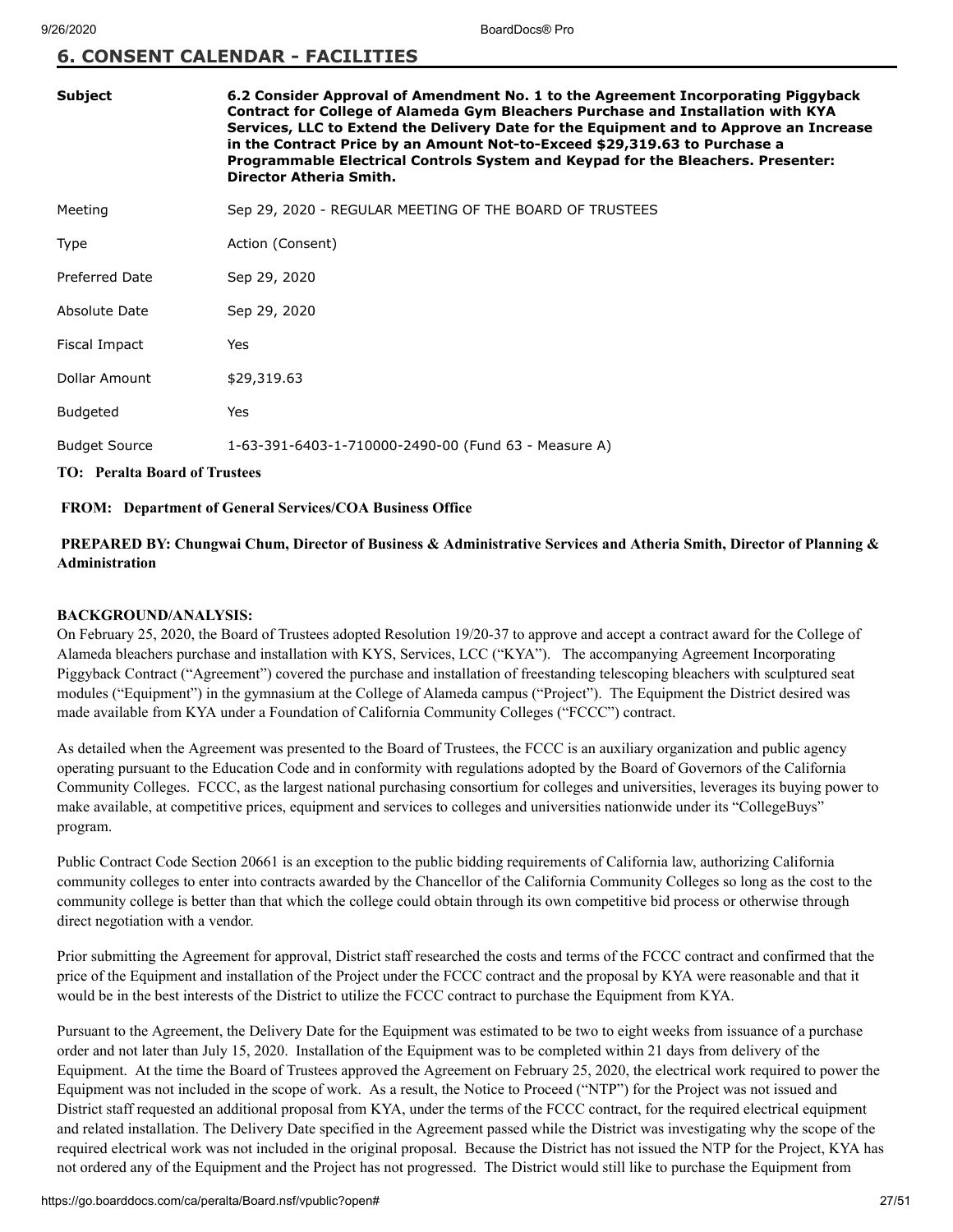#### 9/26/2020 BoardDocs® Pro

KYA pursuant to the terms of the Agreement. To move the Project forward, the District seeks to simultaneously extend the Delivery Date stated in the Agreement and increase the Contract Price to include the electrical equipment and related installation work required to power the bleachers.

This is the first Amendment to KYS's COA Bleacher Project contract. See Table 1.1 below for the history of this contract.

#### Table 1.1

| Contract                                      | <b>Approved Amount</b> | <b>Board Approval Date</b> |
|-----------------------------------------------|------------------------|----------------------------|
| Agreement Incorporating Piggyback<br>Contract | \$216,970.36           | 2/25/2020                  |
| Amendment No. 1                               | \$29,319.63            | This item.                 |
| <b>New Contract Total</b>                     | \$246,289.99           |                            |

#### **Contact Information:**

KYA Services, LLC 1800 E. Mc Fadden Avenue Santa Ana, CA 92705 (408) 828-0267 Michelle Derkx, Regional Advisor

#### **DELIVERABLES/SCOPE OF WORK:**

The Project consists of the purchase of freestanding telescoping bleachers with sculptured seat modules. Shipping, delivery, and installation, including incidental labor and cost of bonding, is included in the Contract Price. This Amendment No. 1 ratifies an extension of the Delivery Date and increases the Contract Price to cover the electrical equipment and related installation work required to power the bleachers.

#### **ANTICIPATED COMPLETION DATE:**

The Equipment is expected to be delivered to the College of Alameda campus by May 31, 2021. The Project is expected to be installed and completed by June 30, 2021.

#### **EVALUATION AND RECOMMENDED ACTION:**

The Facilities Planning and Development Director, the Project Manager and the Acting Chancellor recommend approval of Amendment No. 1 to the Agreement Incorporating Piggyback Contract for College of Alameda Gym Bleachers Purchase and Installation with KYA Services, LLC to extend the Delivery Date for the Equipment and to approve an increase in the Contract Price by an amount not-toexceed \$29,319.63 to purchase a programmable electrical controls system and keypad for the bleachers.

File Attachments [Amendment #1 to Agreement Incorporating Piggyback \(KYA\) COA Bleachers\\_3601876\\_1\(DMS\).pdf \(74 KB\)](https://go.boarddocs.com/ca/peralta/Board.nsf/files/BTJ3RA081765/$file/Amendment%20%231%20to%20Agreement%20Incorporating%20Piggyback%20(KYA)%20COA%20Bleachers_3601876_1(DMS).pdf) [KYA COA Bleachers Original Agreement.pdf \(2,779 KB\)](https://go.boarddocs.com/ca/peralta/Board.nsf/files/BTJ3RH081E9C/$file/KYA%20COA%20Bleachers%20Original%20Agreement.pdf) [KYA COA MARC\\_signed.pdf \(8,447 KB\)](https://go.boarddocs.com/ca/peralta/Board.nsf/files/BTS4EF0B304D/$file/KYA%20COA%20MARC_signed.pdf)

*All matters listed under the Consent Calendar are considered by the Board of Trustees to be routine or sufficiently supported by back-up information as to not require additional discussion. Consent Calendar items will be enacted by one motion. There will be no separate discussion on these items prior to the time the Board votes on them, unless a Board member requests that a specific item be removed from the Consent Calendar for action and a separate vote. Public comment on Consent Calendar items from anyone completing a card will be heard prior to the Board's vote on the Consent Calendar. All Board approved contracts are subject to final negotiation and execution by the Chancellor.*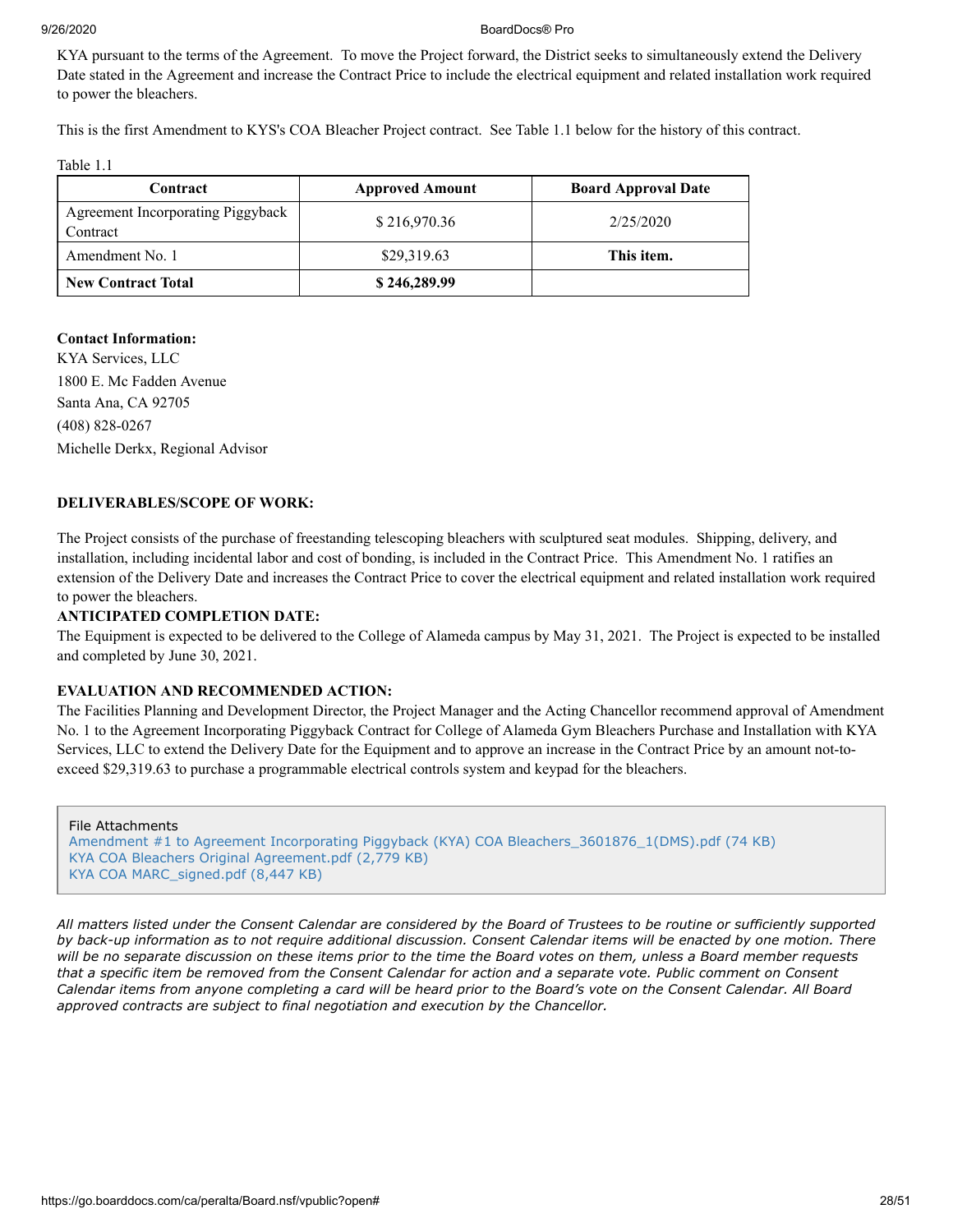#### **6. CONSENT CALENDAR - FACILITIES**

| <b>Subject</b>                       | 6.3 Consider Approval of Amendment No. 1 to the Contract for Routine Maintenance<br>with Opening Technologies, Inc. to Extend the Term of the Contract for a Second Year<br>and Approve the \$775,562 Contract Price for the Extended Term to Ensure Laney<br>College Compliance with the American with Disabilities Act (ADA) Requirements<br>Addressed in the Payne v. Peralta Amended Consent Decree. Presenter: Director Atheria<br>Smith. |
|--------------------------------------|------------------------------------------------------------------------------------------------------------------------------------------------------------------------------------------------------------------------------------------------------------------------------------------------------------------------------------------------------------------------------------------------------------------------------------------------|
| Meeting                              | Sep 29, 2020 - REGULAR MEETING OF THE BOARD OF TRUSTEES                                                                                                                                                                                                                                                                                                                                                                                        |
| Type                                 | Action (Consent)                                                                                                                                                                                                                                                                                                                                                                                                                               |
| <b>Preferred Date</b>                | Sep 29, 2020                                                                                                                                                                                                                                                                                                                                                                                                                                   |
| Absolute Date                        | Sep 29, 2020                                                                                                                                                                                                                                                                                                                                                                                                                                   |
| Fiscal Impact                        | Yes                                                                                                                                                                                                                                                                                                                                                                                                                                            |
| Dollar Amount                        | \$775,562.00                                                                                                                                                                                                                                                                                                                                                                                                                                   |
| <b>Budgeted</b>                      | Yes                                                                                                                                                                                                                                                                                                                                                                                                                                            |
| <b>Budget Source</b>                 | 1-63-391-6206-1-710000-2348-02 (Measure A Funds) / 1-61-163-5881-1-651000-1950-02<br>(RDA Funds)                                                                                                                                                                                                                                                                                                                                               |
| <b>TO: Peralta Board of Trustees</b> |                                                                                                                                                                                                                                                                                                                                                                                                                                                |

#### **FROM: Department of General Services**

#### **PREPARED BY: Kitchell CM**

#### **BACKGROUND/ANALYSIS:**

The Board is asked to approve Amendment No. 1 ("Amendment") to the Contract for Routine Maintenance ("Contract") with Opening Technologies, Inc. ("OT") to exercise the option to extend the Contract term for one (1) year at the rates indicated in Exhibit "A" of the Contract. The term for the second year will start on October 1, 2020 and end on September 30, 2021. OT has satisfactorily rendered the routine maintenance services at Laney College throughout the past year. Further, it is recommended for the Board to approve this Amendment to ensure that the District remains in compliance with the remediation plan the District stipulated to in order to address the Payne v. Peralta Amended Consent Decree.

As previously reported, on March 14, 2019, the Board of Trustees adopted Resolution 18/19-66 which authorized District staff to take necessary measures required to expedite the retention of service providers required to ensure timely compliance with the provisions of the consent decree issued in the Payne v. Peralta civil action.

Thereafter, under the direction of Vice Chancellor Sata, the ADA Compliance Strike Team solicited a proposal from OT to assess and repair door and finish hardware at Laney College. The assessment and repair were necessary to ensure District compliance with ADA requirements identified in the District's remediation plan to address the Payne v. Peralta Amended Consent Decree.

On October 8, 2019, the Board ratified a Contract for Routine Maintenance with OT ("Contract"). The one-year Contract included two (2) one (1) year options for a total of three (3) years in an amount not-to-exceed \$3,051,384.00. The specific not-to-exceed amounts for each additional year were set forth in Exhibit "A" to the Contract. Approval of this Amendment will extend the term of the Contract through September 30, 2021.

A summary of the Contract years and associated costs follows:

| Contract Year                                 | Amount                            |
|-----------------------------------------------|-----------------------------------|
| Year One – Oct. 1, 2019 to Sept. 30, 2020     | NTE \$1,511,217.00                |
| Year Two – Oct. 1, 2020 to Sept. 30, 2021     | NTE \$775,562.00                  |
| Year Three $-$ Oct. 1, 2021 to Sept. 30, 2022 | NTE \$764,605.00                  |
|                                               | <b>TOTAL</b>   NTE \$3,051,384.00 |

| <b>Budget String</b> | Percent | <b>Year Two Total</b> |
|----------------------|---------|-----------------------|
|                      |         |                       |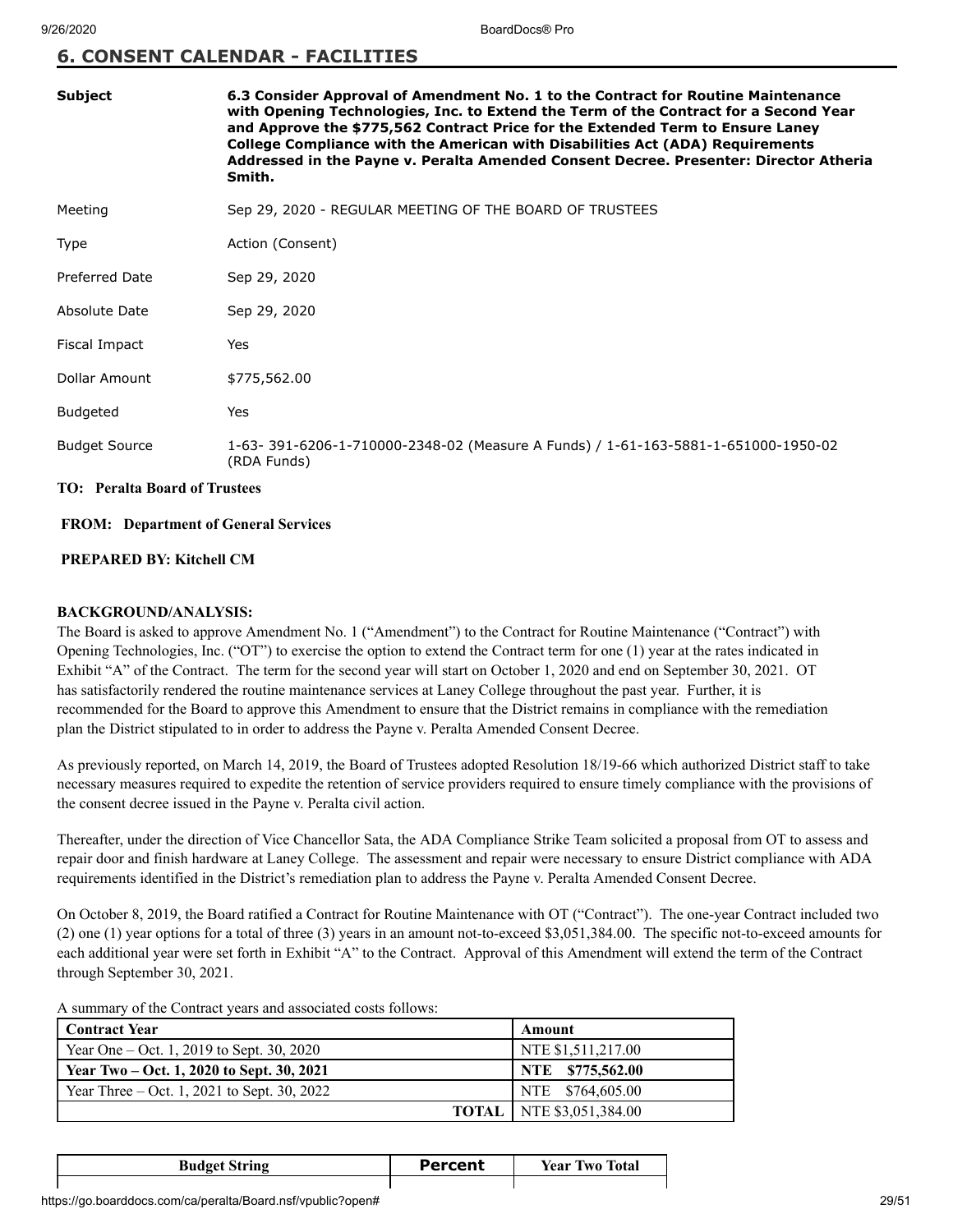| 9/26/2020 |
|-----------|
|-----------|

BoardDocs® Pro

| 1-63-391-6202-1-710000-2348-02<br>1-61-163-5881-1-651000-1950-02 | 25% | \$575.562.00<br>\$200,000.00 |
|------------------------------------------------------------------|-----|------------------------------|
| <b>CONTRACT TOTAL</b>                                            |     | \$775,762.00                 |

## **Contact Information:** Opening Technologies, Inc. 2050 Commerce Avenue Concord, CA 94520 (925) 674-6900 Gary Allen, Manager, Business Development Education Market

#### **DELIVERABLES/SCOPE OF WORK:**

In accordance with the remediation plan discussed above, OT will continue to furnish the door and finish hardware routine maintenance services detailed in Exhibit "A" to the Contract. Per the terms of the Contract, OT will assess the doors noted in the Contract and will complete necessary repairs. Further, any doors that cannot be brought into compliance with ADA and functionality standards will be assessed by OT and recommendations will then be provided for the appropriate repairs, replacements and additions required to bring those doors within ADA compliance.

#### **ANTICIPATED COMPLETION DATE:**

The term of second year of the Contract is from October 1, 2020 to September 30, 2021. Following that term, the District can exercise its right to extend the Contract for a third and final year which would start on October 1, 2021 and end on September 30, 2022.

#### **EVALUATION AND RECOMMENDED ACTION:**

The Facilities Planning and Development Director, the Project Manager and the Acting Chancellor recommend approval of Amendment No. 1 to the Contract for Routine Maintenance with Opening Technologies, Inc. to extend the term of the Contract for a second year and approve the \$775,562 contract price for the extended term of the Contract to ensure Laney College's compliance with the American with Disabilities Act (ADA) requirements addressed in the Payne v. Peralta Amended Consent Decree.

#### File Attachments

[Amendment No. 1\\_Opening Technologies \(9.29.2020\)\(REVISED\)\\_3603702\\_1\(DMS\).pdf \(23 KB\)](https://go.boarddocs.com/ca/peralta/Board.nsf/files/BTRUB97B38AE/$file/Amendment%20No.%201_Opening%20Technologies%20(9.29.2020)(REVISED)_3603702_1(DMS).pdf) [Opening Tech- Laney ADA Upgrade Doors \\$1,511,217\\_3600166\\_1\(DMS\).PDF \(7,910 KB\)](https://go.boarddocs.com/ca/peralta/Board.nsf/files/BTRUBS7B4CA2/$file/Opening%20Tech-%20Laney%20ADA%20Upgrade%20Doors%20%241%2C511%2C217_3600166_1(DMS).PDF) [Opening Technology MARC\\_Amend. #1\\_signed.pdf \(8,915 KB\)](https://go.boarddocs.com/ca/peralta/Board.nsf/files/BTSTHJ777200/$file/Opening%20Technology%20MARC_Amend.%20%231_signed.pdf)

*All matters listed under the Consent Calendar are considered by the Board of Trustees to be routine or sufficiently supported by back-up information as to not require additional discussion. Consent Calendar items will be enacted by one motion. There will be no separate discussion on these items prior to the time the Board votes on them, unless a Board member requests that a specific item be removed from the Consent Calendar for action and a separate vote. Public comment on Consent Calendar items from anyone completing a card will be heard prior to the Board's vote on the Consent Calendar. All Board approved contracts are subject to final negotiation and execution by the Chancellor.*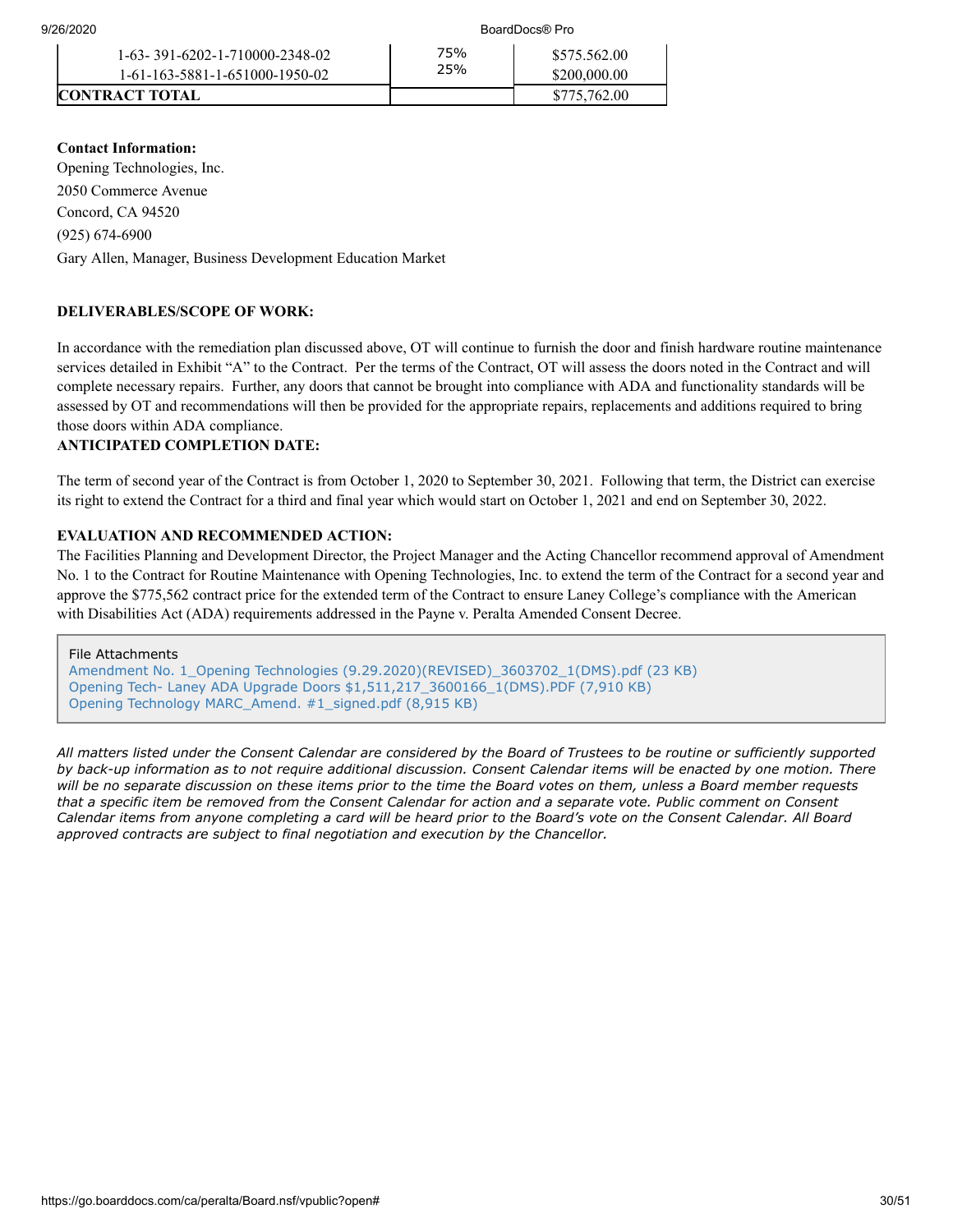### **6. CONSENT CALENDAR - FACILITIES**

| <b>Subject</b>                       | 6.4 Consider Approval of the Independent Consultant Agreement for Professional<br>Services with Terraphase Engineering, Inc. in the Amount of \$13,900 for the Phase II<br>Environmental Site Assessment - Hazmat Building Material Assessment and Surficial<br>Soil Sampling for the New Landscape Horticulture Complex (MLH) Project at Merritt<br>College. Presenter: Director Atheria Smith. |
|--------------------------------------|--------------------------------------------------------------------------------------------------------------------------------------------------------------------------------------------------------------------------------------------------------------------------------------------------------------------------------------------------------------------------------------------------|
| Meeting                              | Sep 29, 2020 - REGULAR MEETING OF THE BOARD OF TRUSTEES                                                                                                                                                                                                                                                                                                                                          |
| Type                                 | Action (Consent)                                                                                                                                                                                                                                                                                                                                                                                 |
| <b>Preferred Date</b>                | Sep 29, 2020                                                                                                                                                                                                                                                                                                                                                                                     |
| Absolute Date                        | Sep 29, 2020                                                                                                                                                                                                                                                                                                                                                                                     |
| Fiscal Impact                        | Yes                                                                                                                                                                                                                                                                                                                                                                                              |
| Dollar Amount                        | \$13,900.00                                                                                                                                                                                                                                                                                                                                                                                      |
| <b>Budgeted</b>                      | Yes                                                                                                                                                                                                                                                                                                                                                                                              |
| <b>Budget Source</b>                 | 1-43-391-5105-1-710000-2463-00 (Fund 43 - Measure G Fund)                                                                                                                                                                                                                                                                                                                                        |
| <b>TO: Peralta Board of Trustees</b> |                                                                                                                                                                                                                                                                                                                                                                                                  |

 **FROM: Department of General Services**

#### **PREPARED BY: Kitchell CEM**

#### **BACKGROUND/ANALYSIS:**

The Board is asked to approve the Independent Consultant Agreement for Professional Services ("Agreement") with Terraphase Engineering Inc. ("Terraphase") for the Phase II Environmental Site Assessment ("Services") required for the Merritt College Landscape Horticulture Complex (MLH) project. The scope of work set forth in the Agreement includes Phase II Environmental Site Assessment services such as hazardous building material assessment and surficial soil sampling. The Services were recommended following the May 2020 completion of the Phase I Environmental Site Assessment performed by Basics Environmental. The Services shall be completed before the start of construction of the MLH project. It is imperative that the District have the Services performed in a timely manner as the Phase II Environmental Site Assessment is listed as a HAZ-1 mitigation measure in the project's CEQA Initial Study Mitigated Negative Declaration ("IS/MND") presented and approved by the Board on September 15, 2020.

Previously, the Department of General Services (DGS) solicited four organizations for the provisions of geotechnical engineering services for Geotechnical Hazards Reports needed in connection with the Merritt College Horticulture, Laney College Theater Modernization, College of Alameda Aviation Complex, and Auto/Diesel Projects. Three proposals were received, and the proposed scopes of work were reviewed by Kitchell CEM, Placemakers (CEQA Consultant), AECOM and DGS. Terraphase Engineering Inc. was the lowest bidder while also meeting the assessment requirements for this project site.

In the 2020-21 Fiscal Year, Terraphase Engineering Inc. has been awarded the following additional contracts or contract amendments with the District:

| <b>Contract Type</b>                                                                                                                                                                                                                                      | <b>Entity Using</b><br>Vendor | Amount      | <b>Board Approval</b>            |
|-----------------------------------------------------------------------------------------------------------------------------------------------------------------------------------------------------------------------------------------------------------|-------------------------------|-------------|----------------------------------|
| Agreement for Professional Services with<br>Terraphase Engineering, Inc. for Phase II<br>Environmental Site Assessment – Hazmat<br>Building Material Assessment and Surficial Soil<br>Sampling for the New Landscape Horticulture<br>Complex. (This Item) | Merritt College               | \$13,900.00 | Pending<br>September 29,<br>2020 |
| Amendment No. 1 Professional Services – New<br>Transportation Technology Center for<br>Geotechnical and Hazardous Material and<br>reporting services.                                                                                                     | College of Alameda            | \$11,560.00 | Pending<br>September 29,<br>2020 |

https://go.boarddocs.com/ca/peralta/Board.nsf/vpublic?open# 31/51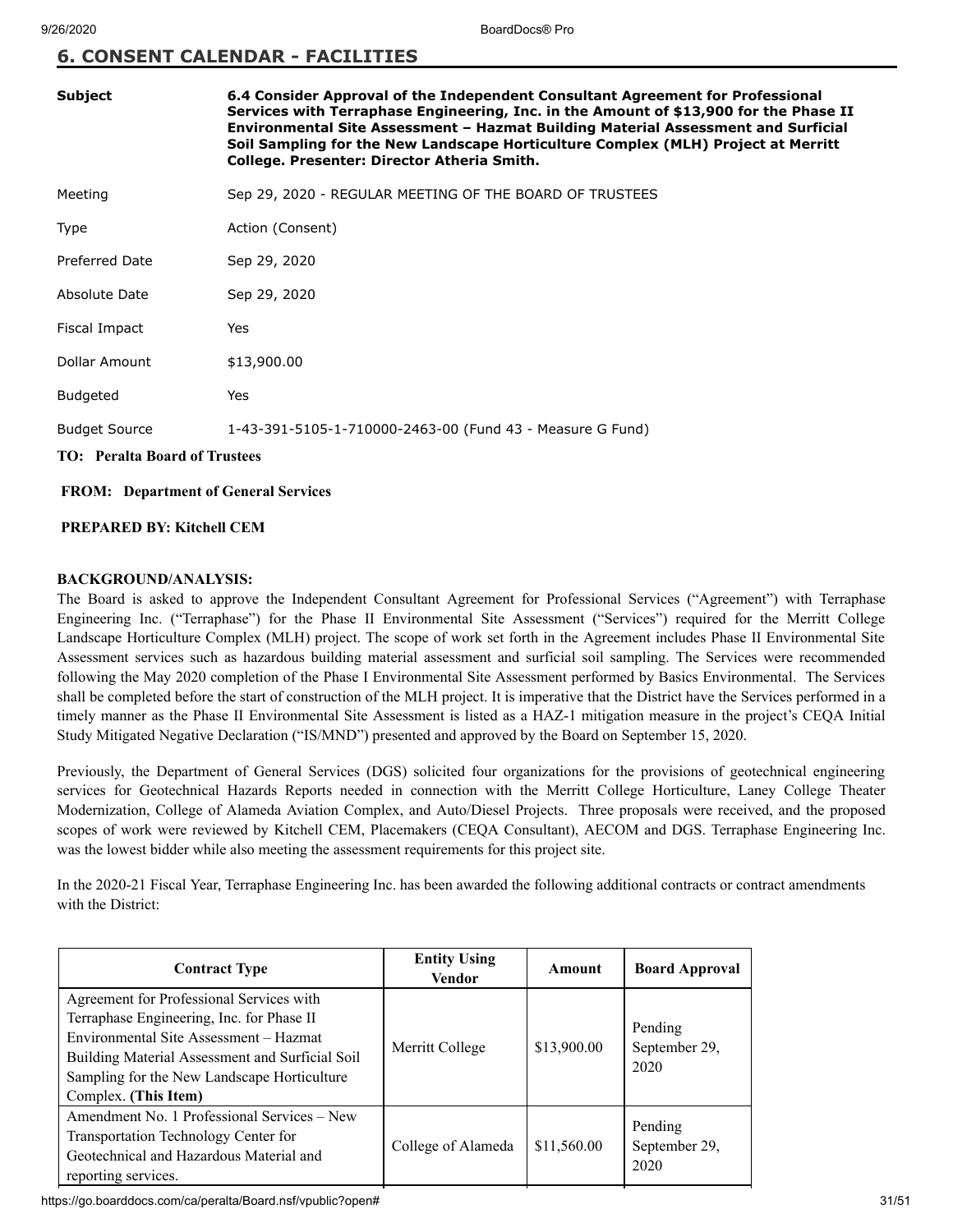| 9/26/2020                                                                                                                                                                                                                                                             |                 | BoardDocs® Pro |               |
|-----------------------------------------------------------------------------------------------------------------------------------------------------------------------------------------------------------------------------------------------------------------------|-----------------|----------------|---------------|
| Amendment No. 1 Professional Services -<br>additional environmental consulting services<br>including a soil gas survey, incremental sampling<br>at the Laney Child Development Center and<br>Regulatory interface with the Alameda County<br><b>Health Department</b> | Laney College   | \$33,225.00    | July 28, 2020 |
| Agreement for Professional Services for the<br>Landscape Horticulture Complex for percolation<br>testing.                                                                                                                                                             | Merritt College | \$5,440.00     | <b>NA</b>     |
| TOTAL                                                                                                                                                                                                                                                                 |                 | \$64,125       |               |

#### **Contact Information:**

Terraphase Engineering Inc. 1404 Franklin St. Ste 600 Oakland, CA 94612 Ph: (510) 645-1850

Jeff Raines, Principal Geotechnical Engineer

#### **DELIVERABLES/SCOPE OF WORK:**

Terraphase shall conduct a Phase II Environmental Site Assessment of Hazardous Building Materials for an asbestos‐containing material (ACM), lead‐based paint (LBP), polychlorinated biphenyls (PCBs), and visual assessment for mold at the Horticulture Project (i.e., Maintenance Building, Greenhouse, classrooms/labs, restroom, and Lath House) located at Merritt College located at 12500 Campus Drive in Oakland, California.

The Scope of Work includes:

#### **Task 1 – Hazardous Building Material Assessment**

- a. Terraphase will review construction drawings provided by the Owner and available ACM or LBP inspection reports that have been conducted at this site.
- b. Terraphase will perform a visual inspection to identify suspect ACMs, LBPs, PCBs located in the work area. Terraphase will then collect up to 210 samples of suspect ACMs, 15 samples of suspect LBPs, and 15 samples of suspect PCBs to confirm the visual observations. ACM samples will be analyzed by polarized light microscopy (PLM). LBP samples will be analyzed by Flame Atomic Absorption (FAA) or other suitable analytical methods), as needed. PCB samples will be analyzed by Environmental Protection Agency SW‐846 354OC/8082A. The samples will be analyzed by an appropriately qualified laboratory on a standard 5 to 10‐day turnaround times.
- c. Terraphase will also conduct a visual inspection for mold, which could pose indoor air quality concerns for sensitive individuals.

#### **Task 2 – Surficial Soil Sampling**

- a. Terraphase will conduct surficial soil samples from the site.
- b. The samples will be collected on a  $\frac{1}{4}$ -acre grid.
- c. Eight samples (and one duplicate sample) will be collected as part of this task.
- d. The samples will be analyzed for pesticide and heavy metals in accordance with the DTSC's "Interim Guidelines For Sampling Agricultural Fields that are Proposed for School Site".

#### **Task 3 – Reporting**

- a. A standalone summary report will be prepared that can be submitted to the local air quality management district and/or the DTSC, if required.
- b. The report will comply with federal, state and local regulations.
- c. A California Occupational Safety and Health Administration Certified Asbestos Consultant (CAC) and/or a California Department of Public Health Lead Related Inspector/Assessor (I/A) will provide technical oversight on the scope of work, laboratory results analysis, and report conclusions as they pertain the hazardous building materials.

A California licensed Professional Engineer will provide oversight for the surficial soil sampling scope of work, laboratory results, and report conclusions.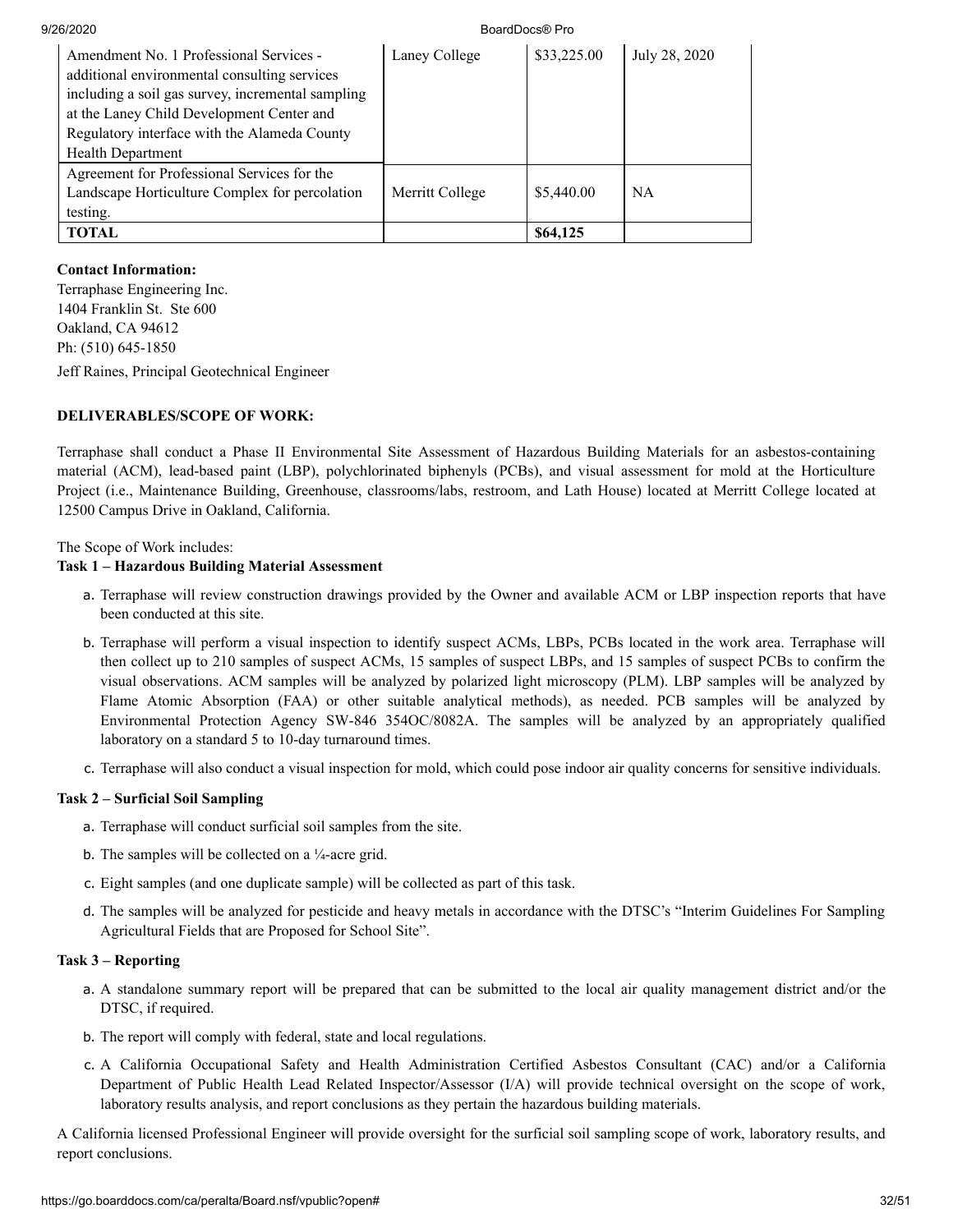#### **ANTICIPATED COMPLETION DATE:**

Terraphase will complete the Services on or before November 30, 2020.

#### **EVALUATION AND RECOMMENDED ACTION:**

The Construction Manager, Facilities Planning and Development Director, and Acting Chancellor recommend approval of the Independent Consultant Agreement for Professional Services with Terraphase in the amount of \$13,900 for the Phase II Environmental Site Assessment – Hazmat Building Material Assessment and Surficial Soil Sampling for the MLH project at Merritt College.

File Attachments

Independent Consultant Services Agreement TerraPhase\_PH I ESA\_20200929 (Clean)\_3603316\_1(DMS).pdf (160 KB) [Terraphase - Merritt MARC\\_signed.pdf \(1,416 KB\)](https://go.boarddocs.com/ca/peralta/Board.nsf/files/BTSVP981A8EC/$file/Terraphase%20-%20Merritt%20%20MARC_signed.pdf)

*All matters listed under the Consent Calendar are considered by the Board of Trustees to be routine or sufficiently supported by back-up information as to not require additional discussion. Consent Calendar items will be enacted by one motion. There will be no separate discussion on these items prior to the time the Board votes on them, unless a Board member requests that a specific item be removed from the Consent Calendar for action and a separate vote. Public comment on Consent Calendar items from anyone completing a card will be heard prior to the Board's vote on the Consent Calendar. All Board approved contracts are subject to final negotiation and execution by the Chancellor.*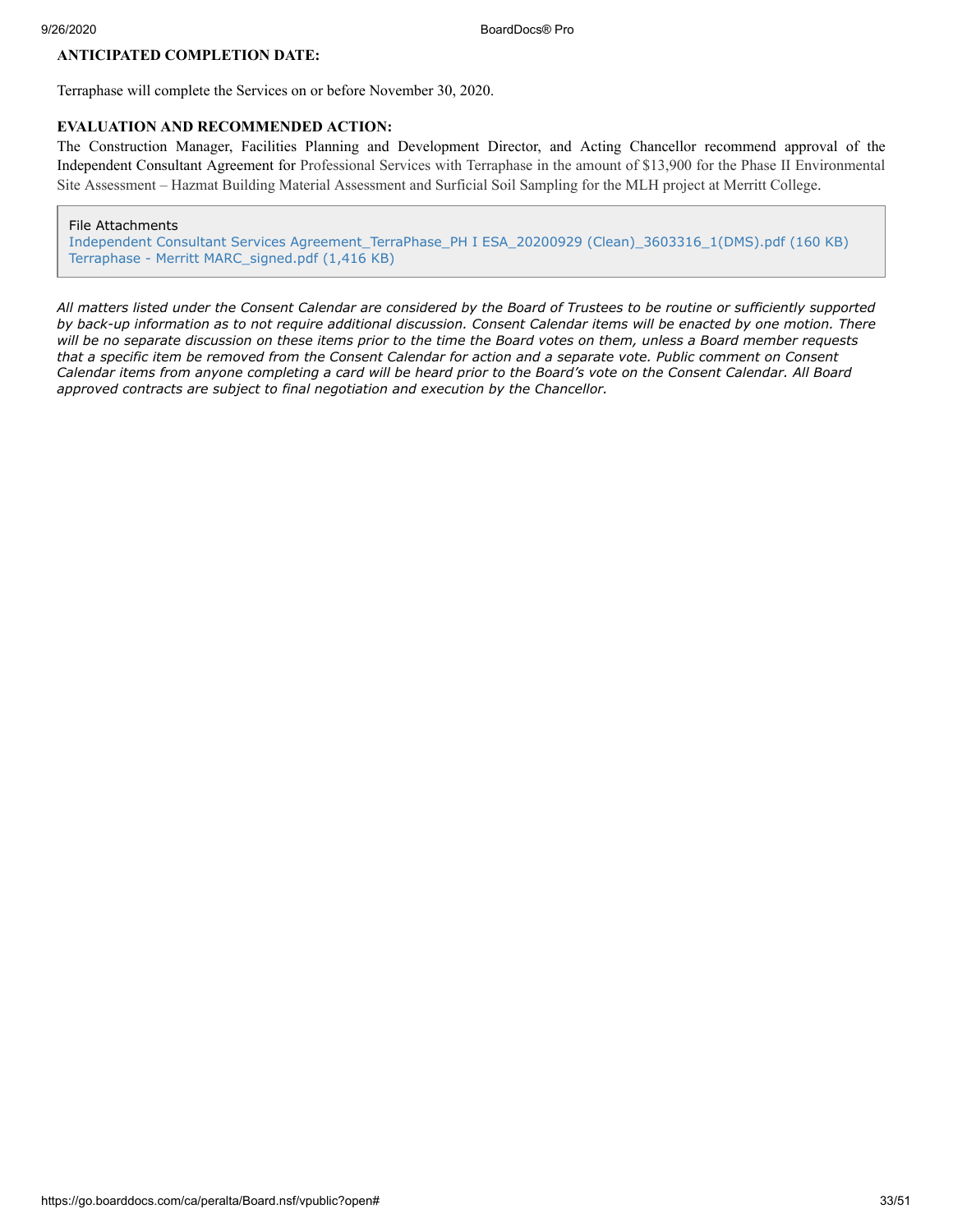### **7. CONSENT CALENDAR - FINANCE**

| <b>Subject</b>       | 7.1 Consider Approval of Budget Transfer Report for the period covering from August 1,<br>2020 through August 31, 2020. Presenter: Acting Vice Chancellor Ahmed |  |  |
|----------------------|-----------------------------------------------------------------------------------------------------------------------------------------------------------------|--|--|
| Meeting              | Sep 29, 2020 - REGULAR MEETING OF THE BOARD OF TRUSTEES                                                                                                         |  |  |
| Type                 | Action (Consent)                                                                                                                                                |  |  |
| Preferred Date       | Sep 29, 2020                                                                                                                                                    |  |  |
| Absolute Date        | Sep 29, 2020                                                                                                                                                    |  |  |
| Fiscal Impact        | No                                                                                                                                                              |  |  |
| <b>Budgeted</b>      | No                                                                                                                                                              |  |  |
| <b>Budget Source</b> | N/A                                                                                                                                                             |  |  |

#### **TO: Members of the Board of Trustees FROM: Adil Ahmed, Acting Vice Chancellor for Finance & Administration PREPARED BY: Richard Ferreira, Executive Assistant**

#### **Background/Analysis:**

The sum of budget transfers is within the board-approved total budget for the fiscal year. These changes are required in order to be in compliance with the [Community Colleges Budget and Accounting Manual](https://www.cccco.edu/-/media/CCCCO-Website/Files/Finance-and-Facilities/budget-and-accounting-manual-2012-edition-ada.ashx?la=en&hash=8D0B20749805F8DFEA3C3AFD2FDF0096A5361EB2) in order to make major object code adjustments or adjustments to TOP codes.

Chapter 4 of the California Community Colleges Budget and Accounting Manual, 12th Edition (2012) explains classifications of expenditures by account codes. The Budget Transfer Report is presented in light of the California Community College Budget and [Accounting Manual, page I – 10 https://www.cccco.edu/-/media/CCCCO-Website/Files/Finance-and-Facilities/budget-and-accounting](https://www.cccco.edu/-/media/CCCCO-Website/Files/Finance-and-Facilities/budget-and-accounting-manual-2012-edition-ada.ashx)manual-2012-edition-ada.ashx

Once the budget is adopted, the total amount designated as proposed expenditure for each major object of expenditure classification is the maximum allowed without additional governing board authorization for transfers between major classifications or from the reserve for contingencies in accordance with California Code of Regulations Section 58307. CCR §58307 limits district expenditures to the amount appropriated for each major expenditure classification as approved by the district governing board through adoption of the district budget (CCR §58305) or as amended by subsequent intra-budget transfers or other budget revisions.

For PCCDs Budget Transfer Reports:

The total of all the changes are within the board-approved total budget. Many of the changes are required to be in compliance with the extreme detail in the Community Colleges Budget and Accounting Manual, for example:

1. When the academic schedule of classes must be modified to reflect actual enrollments and resulting specific TOP (Taxonomy of Program) code changes each change requires moving budget to reflect the faculty reassignments.

2. Within a major object code there is so much finite detail that many minor adjustments must be made. For example, within the major 4000 object code if during the course of a year a department needs a little more printing (4531) but it can save on supplies (4521) that requires a budget transfer to allow the encumbrance.

#### **Deliverables and Scope of Work:**

N/A

#### **Anticipated Completion Date:**

N/A

#### **Evaluation and Recommended Action:**

Consider approval of Budget Transfer Report covering the period from August 1, 2020 through August 31, 2020.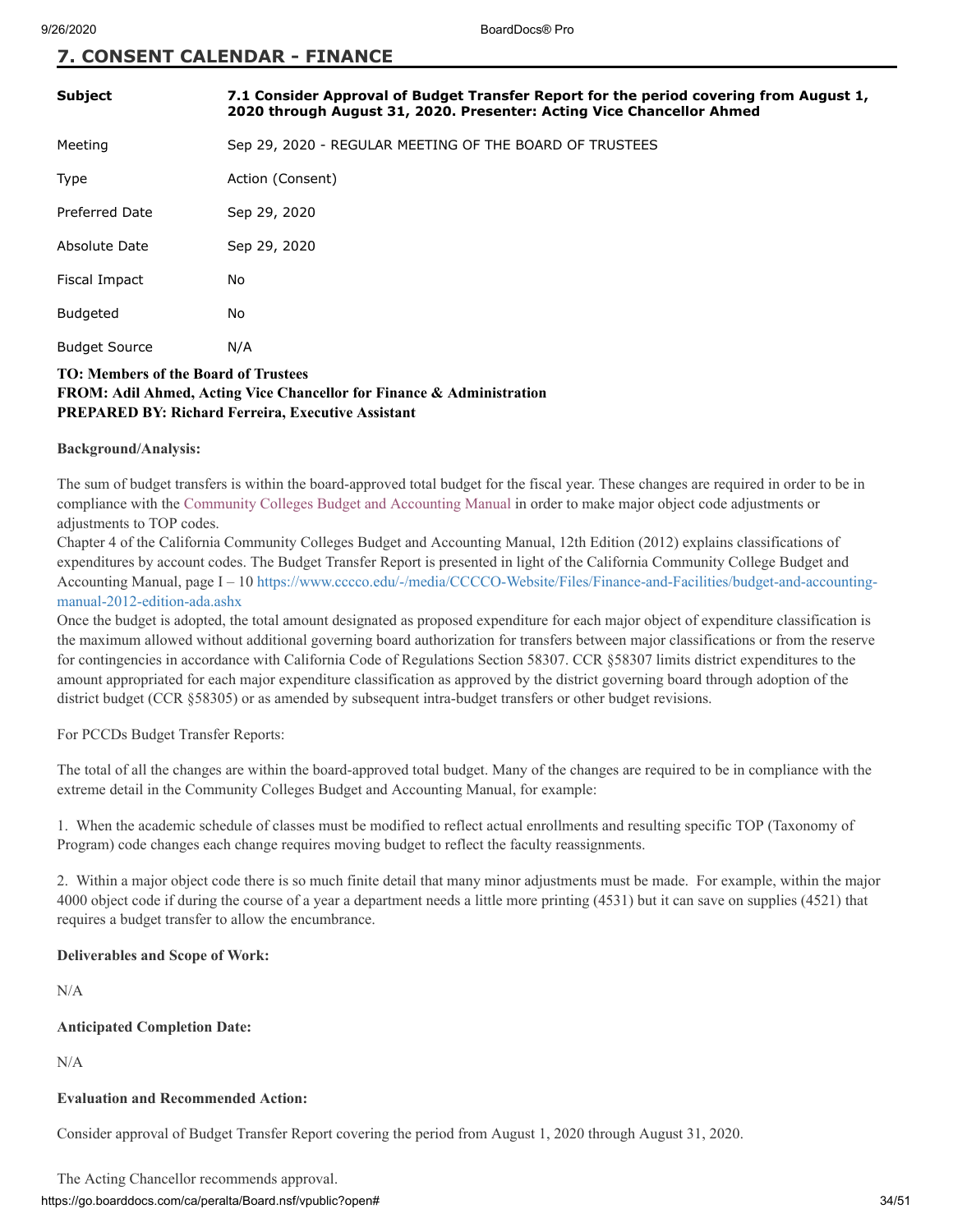File Attachments [Budget Transfer Report 08312020.pdf \(688 KB\)](https://go.boarddocs.com/ca/peralta/Board.nsf/files/BTD6A913F36B/$file/Budget%20Transfer%20Report%2008312020.pdf)

*All matters listed under the Consent Calendar are considered by the Board of Trustees to be routine or sufficiently supported by back-up information as to not require additional discussion. Consent Calendar items will be enacted by one motion. There will be no separate discussion on these items prior to the time the Board votes on them, unless a Board member requests that a specific item be removed from the Consent Calendar for action and a separate vote. Public comment on Consent Calendar items from anyone completing a card will be heard prior to the Board's vote on the Consent Calendar. All Board approved contracts are subject to final negotiation and execution by the Chancellor.*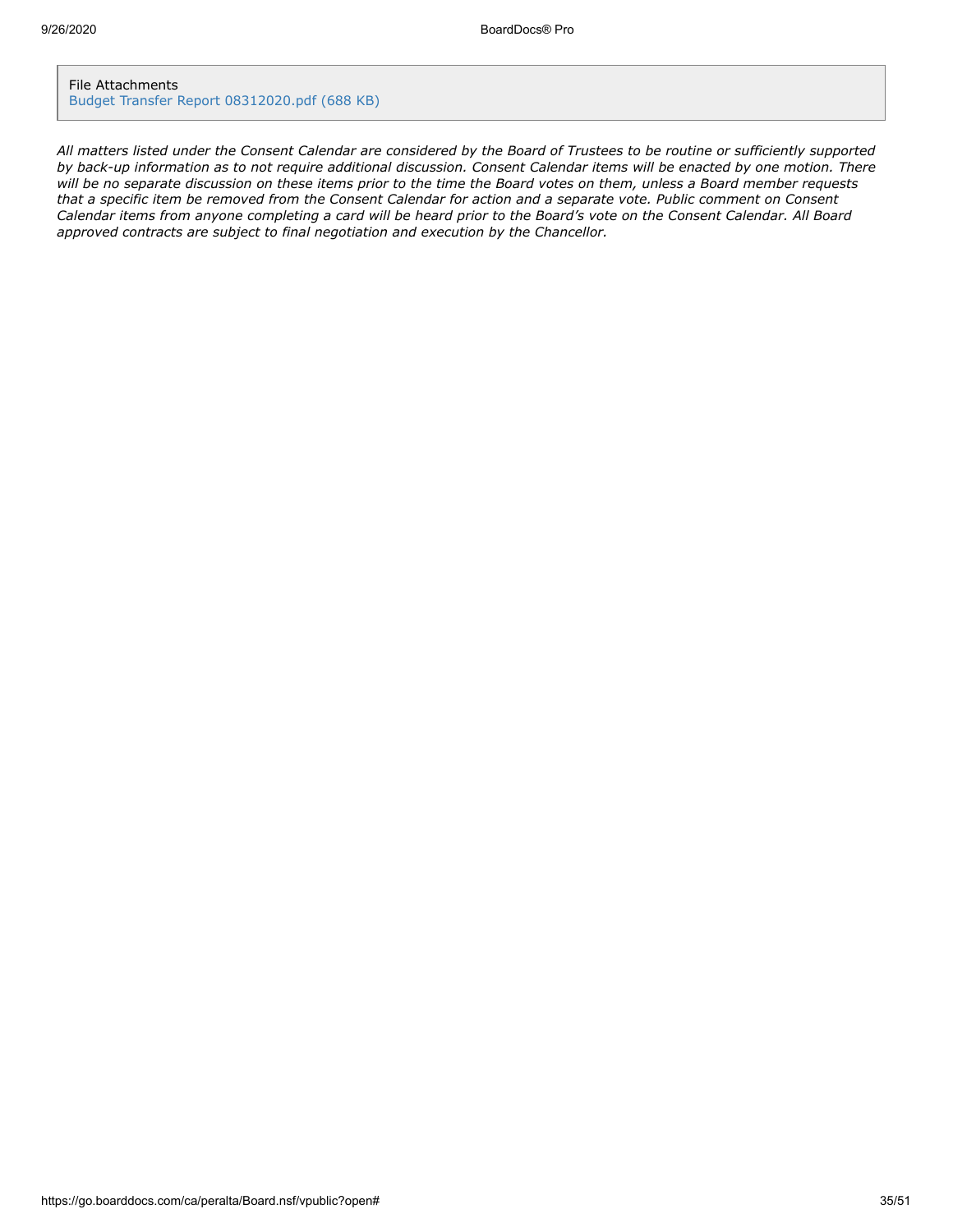#### **7. CONSENT CALENDAR - FINANCE**

| <b>Subject</b>        | 7.2 Review of Purchase Order Report for the period covering from August 1, 2020<br>through August 31, 2020. Presenter: Acting Vice Chancellor Ahmed |  |  |
|-----------------------|-----------------------------------------------------------------------------------------------------------------------------------------------------|--|--|
| Meeting               | Sep 29, 2020 - REGULAR MEETING OF THE BOARD OF TRUSTEES                                                                                             |  |  |
| Type                  | Action (Consent)                                                                                                                                    |  |  |
| <b>Preferred Date</b> | Sep 29, 2020                                                                                                                                        |  |  |
| Absolute Date         | Sep 29, 2020                                                                                                                                        |  |  |
| Fiscal Impact         | Yes                                                                                                                                                 |  |  |
| <b>Budgeted</b>       | Yes                                                                                                                                                 |  |  |
| <b>Budget Source</b>  | N/A                                                                                                                                                 |  |  |

#### **TO: Members of the Board of Trustees FROM: Adil Ahmed, Acting Vice Chancellor for Finance & Administration PREPARED BY: Richard Ferreira, Executive Assistant**

#### **Background/Analysis:**

All payments from the funds of a community college district are made by the use of Purchase Orders and within the parameters prescribed in Board Policy 6330 and Administrative Procedures 6330 & 6340. The Purchase Order Report presented for review is being done so in accordance with Education Code Section 81656 which states, "All transactions entered into by the officer or employee shall be reviewed by the governing board every 60 days."

The table below provides a summary by funding source of number of orders issued and total dollar value.

| <b>FUND</b>                                | Number of<br><b>Orders</b><br><b>Issued</b> | <b>Total Dollar</b><br><b>Value</b> |
|--------------------------------------------|---------------------------------------------|-------------------------------------|
| Fund Code: 01 General Unrestricted         | 186                                         | \$2,837,714.77                      |
| Fund Code: 08 Parcel Tax, Measure E        | 10                                          | \$4,549.82                          |
| Fund Code: 10 College Designated Funds     | 21                                          | \$217,156.83                        |
| Fund Code: 11 General Restricted Fund      | 169                                         | \$728,954.88                        |
| Fund Code: 43 Gen. Obligation Bond Meas. G | 11                                          | \$1,668,143.78                      |
| Fund Code: 61 Cap. Out. Proj. Funds-State  | $\overline{4}$                              | \$5,441.40                          |
| Fund Code: 63 Bond Measure A               | 100                                         | \$1,907,384.32                      |
| Fund Code: 68 Child Development Fund       | 6                                           | \$16,472.49                         |
| <b>Total</b>                               | 507                                         | \$7,385,818.29                      |

#### **Deliverables and Scope of Work:**

N/A

#### **Anticipated Completion Date:**

N/A

#### **Evaluation and Recommended Action:**

The Acting Chancellor recommends review.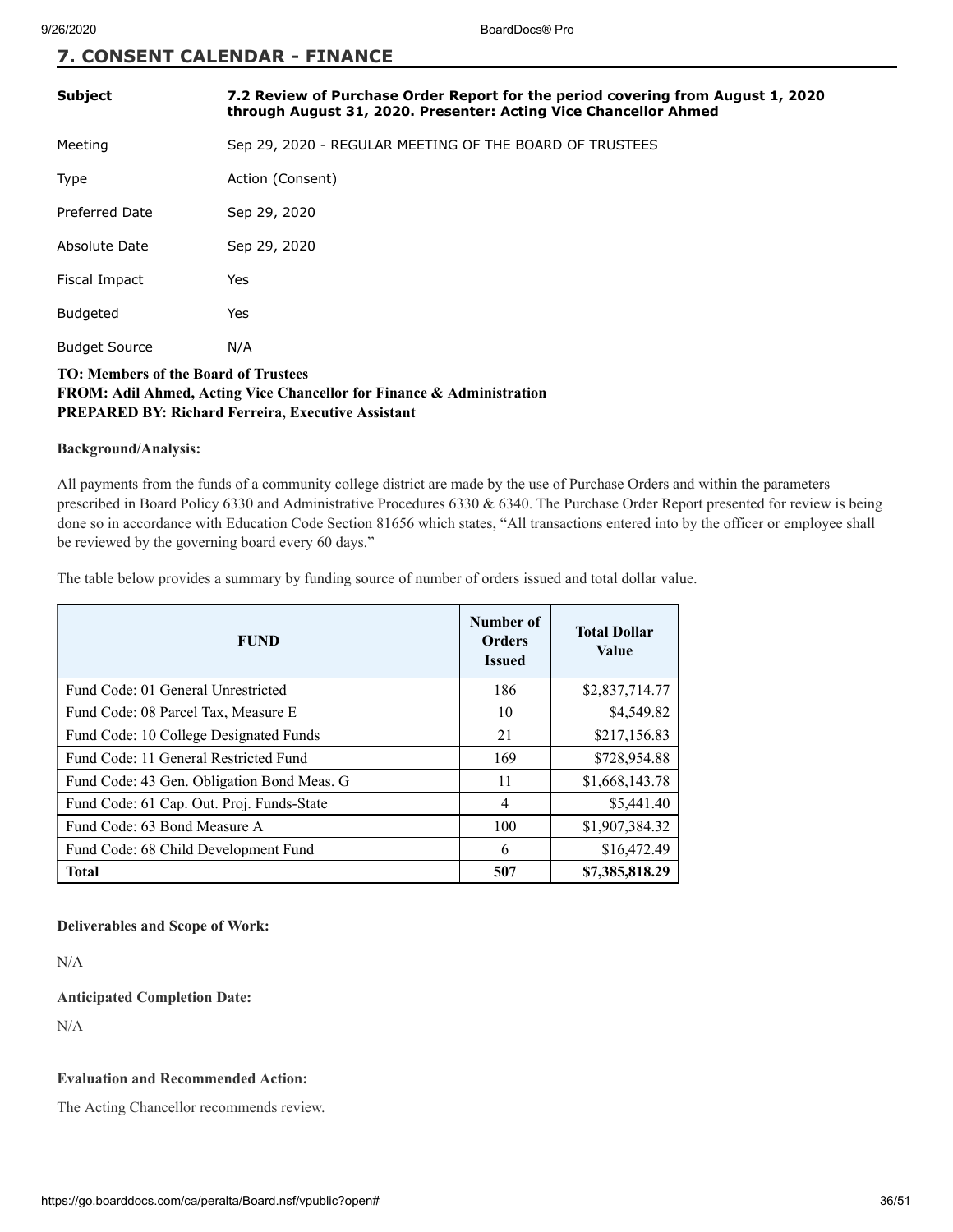#### File Attachments [Purchase Order Report 08312020.pdf \(288 KB\)](https://go.boarddocs.com/ca/peralta/Board.nsf/files/BTD6DD14686B/$file/Purchase%20Order%20Report%2008312020.pdf)

*All matters listed under the Consent Calendar are considered by the Board of Trustees to be routine or sufficiently supported by back-up information as to not require additional discussion. Consent Calendar items will be enacted by one motion. There will be no separate discussion on these items prior to the time the Board votes on them, unless a Board member requests that a specific item be removed from the Consent Calendar for action and a separate vote. Public comment on Consent Calendar items from anyone completing a card will be heard prior to the Board's vote on the Consent Calendar. All Board approved contracts are subject to final negotiation and execution by the Chancellor.*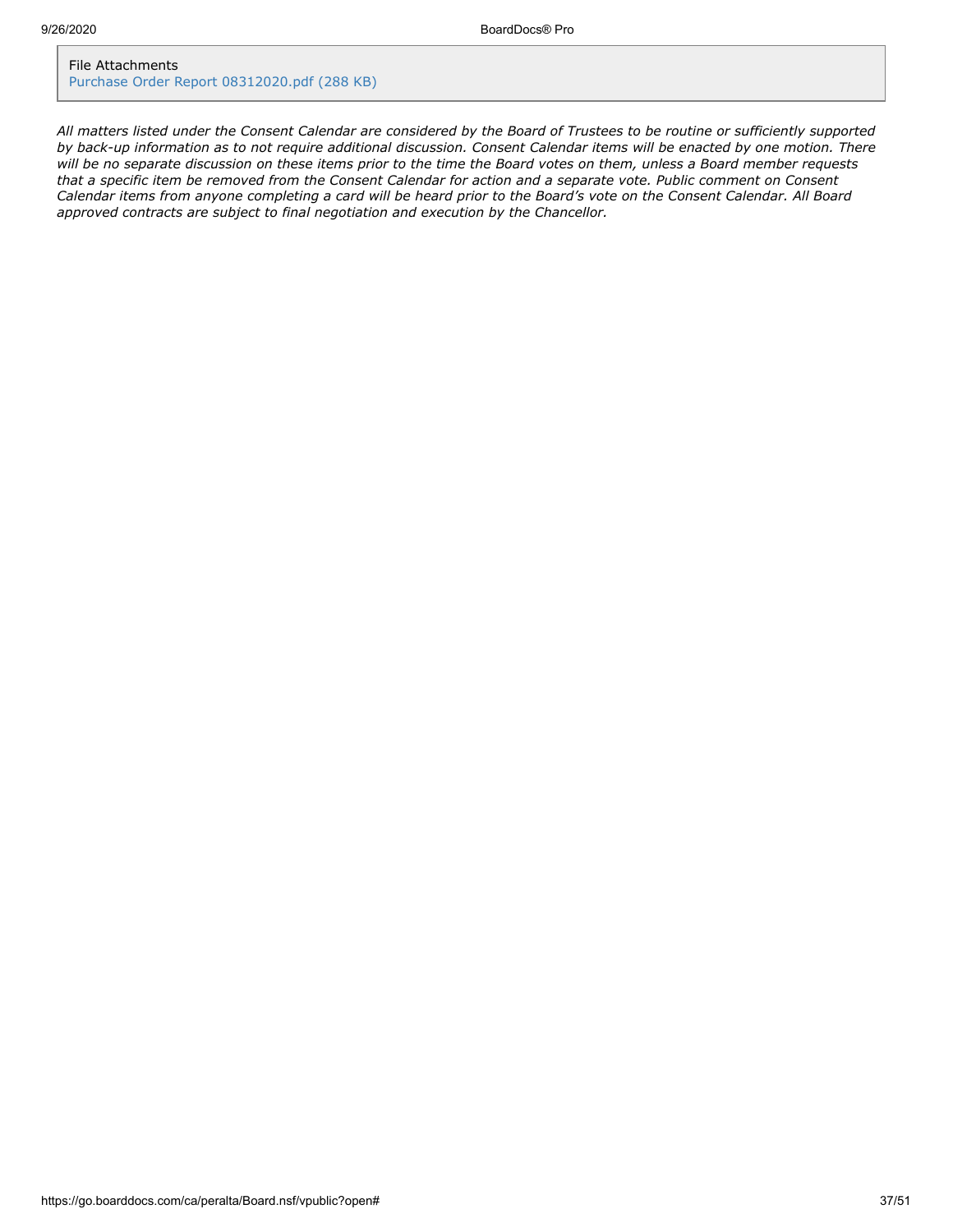#### **7. CONSENT CALENDAR - FINANCE**

| <b>Subject</b>       | 7.3 Consider Ratification of the Warrant/Payment Report for the period covering August<br>1, 2020 through August 31, 2020. Presenter: Acting Vice Chancellor Ahmed |  |  |
|----------------------|--------------------------------------------------------------------------------------------------------------------------------------------------------------------|--|--|
| Meeting              | Sep 29, 2020 - REGULAR MEETING OF THE BOARD OF TRUSTEES                                                                                                            |  |  |
| Type                 | Action (Consent)                                                                                                                                                   |  |  |
| Preferred Date       | Sep 29, 2020                                                                                                                                                       |  |  |
| Absolute Date        | Sep 29, 2020                                                                                                                                                       |  |  |
| Fiscal Impact        | Yes                                                                                                                                                                |  |  |
| <b>Budgeted</b>      | Yes                                                                                                                                                                |  |  |
| <b>Budget Source</b> | N/A                                                                                                                                                                |  |  |

#### **TO: Members of the Board of Trustees FROM: Adil Ahmed, Acting Vice Chancellor for Finance & Administration PREPARED BY: Richard Ferreira, Executive Assistant**

#### **Background/Analysis:**

Consider ratification of the AP, Travel, and Consulting Contract Warrant Register from August 1, 2020 through August 31, 2020. Recent AP, Travel and Consulting Contract warrant registers are brought to the Board for ratification purposes only.

#### **Deliverables and Scope of Work:**

N/A

#### **Anticipated Completion Date:**

N/A

#### **Evaluation and Recommended Action:**

The Acting Chancellor recommends ratification.

File Attachments [Warrent Payment Report 08312020.pdf \(321 KB\)](https://go.boarddocs.com/ca/peralta/Board.nsf/files/BTD6EU149FEB/$file/Warrent%20Payment%20Report%2008312020.pdf)

*All matters listed under the Consent Calendar are considered by the Board of Trustees to be routine or sufficiently supported by back-up information as to not require additional discussion. Consent Calendar items will be enacted by one motion. There will be no separate discussion on these items prior to the time the Board votes on them, unless a Board member requests that a specific item be removed from the Consent Calendar for action and a separate vote. Public comment on Consent Calendar items from anyone completing a card will be heard prior to the Board's vote on the Consent Calendar. All Board approved contracts are subject to final negotiation and execution by the Chancellor.*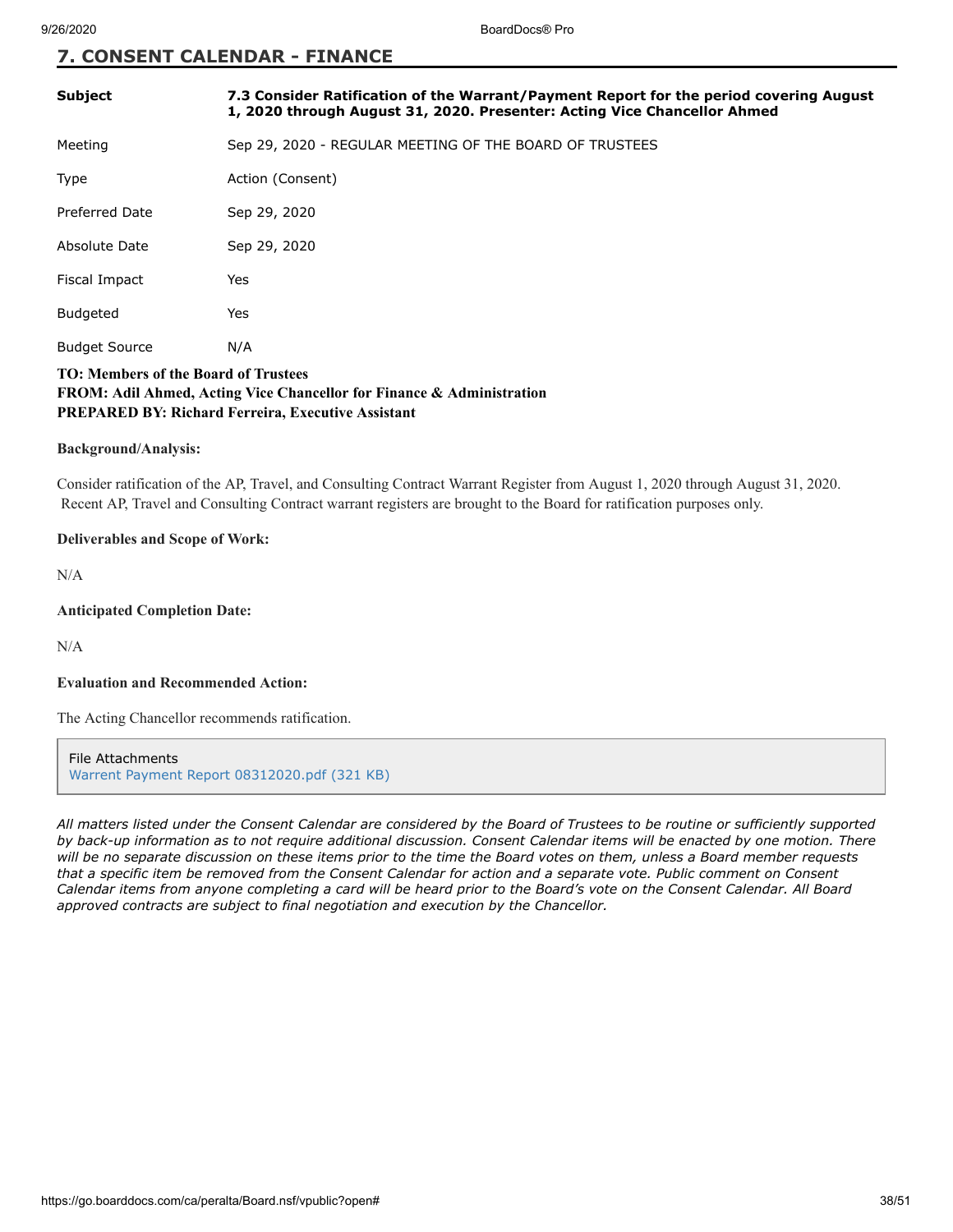|  |  |  | <b>8. ACTION ITEMS</b> |
|--|--|--|------------------------|
|--|--|--|------------------------|

| <b>Subject</b>                       | 8.1 Consider Approval of a Classified Personnel Item. Presenter: Vice Chancellor<br>Whittaker        |  |  |
|--------------------------------------|------------------------------------------------------------------------------------------------------|--|--|
| Meeting                              | Sep 29, 2020 - REGULAR MEETING OF THE BOARD OF TRUSTEES                                              |  |  |
| Type                                 | Action                                                                                               |  |  |
| <b>Preferred Date</b>                | Sep 29, 2020                                                                                         |  |  |
| Absolute Date                        | Sep 29, 2020                                                                                         |  |  |
| Fiscal Impact                        | Yes                                                                                                  |  |  |
| <b>Budgeted</b>                      | Yes                                                                                                  |  |  |
| <b>Budget Source</b>                 | Fund 11 Budget String: 5-11-546-2102-1-640000-2063-00 (75%) 5-11-546-2102-1-672700-<br>2078-00 (25%) |  |  |
| <b>TO: Peralta Board of Trustees</b> |                                                                                                      |  |  |
| <b>FROM: Chanelle Whittaker</b>      |                                                                                                      |  |  |
| <b>PREPARED BY: Socorro Taylor</b>   |                                                                                                      |  |  |

**BACKGROUND/ANALYSIS: (Please discuss this item. If a Vendor is Involved, please include the company name as well as the individual.)**

#### **RATIFICATION OF CLASSIFIED PERSONNEL ITEMS**

New employment; changes in assignment, compensation, and placement; leaves of absence; changes in staff allocation and cl of classified personnel; retirements, phase-in retirements and resignations; and short-term temporary classified positions.

#### **A. CLASSIFIED EMPLOYMENT**

( $NP = New Position * = New Empire)$ )

| <b>Name</b>                                                                                              | <b>Location</b>                                                       | Department/Reports to:            |
|----------------------------------------------------------------------------------------------------------|-----------------------------------------------------------------------|-----------------------------------|
| None                                                                                                     | <b>Berkeley City College</b>                                          |                                   |
|                                                                                                          | <b>College of Alameda</b>                                             |                                   |
| None                                                                                                     |                                                                       |                                   |
|                                                                                                          | <b>District Office</b>                                                |                                   |
|                                                                                                          |                                                                       |                                   |
|                                                                                                          | <b>Laney College</b>                                                  |                                   |
| Toya Groves                                                                                              | <b>Student Services Specialist/Restoring</b><br>Our Communities (ROC) | Student Services/Dean Diane Chang |
| Classified employment of Toya Groves as<br>Student Services Specialist, effective<br>September 30, 2020. |                                                                       |                                   |
|                                                                                                          | <b>Merritt College</b>                                                |                                   |
| None                                                                                                     |                                                                       |                                   |
| <b>B. PHASE-IN RETIREMENT</b>                                                                            |                                                                       |                                   |
| None                                                                                                     |                                                                       |                                   |
|                                                                                                          |                                                                       |                                   |

#### **C. LEAVE OF ABSENCE**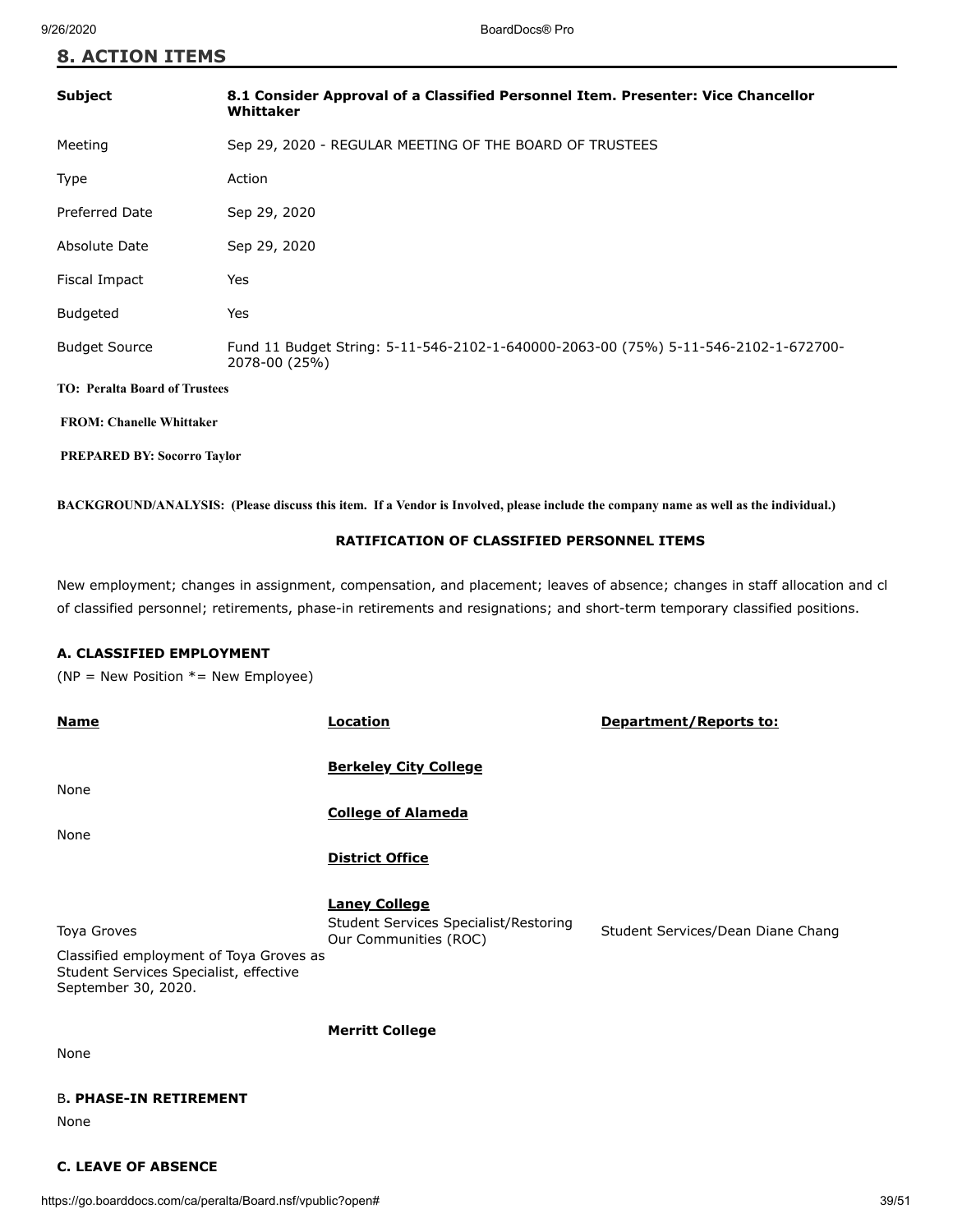None

#### **D. PUBLIC EMPLOYEE RETIREMENT AND RESIGNATION**

| 1. Retirement                          |                              |                        |
|----------------------------------------|------------------------------|------------------------|
| <b>Name</b>                            | <b>Location</b>              | Department/Reports to: |
|                                        | <b>Berkeley City College</b> |                        |
| None                                   | <b>College of Alameda</b>    |                        |
| None                                   | <b>District Office</b>       |                        |
| None                                   |                              |                        |
| None                                   | <b>Laney College</b>         |                        |
| None                                   | <b>Merritt College</b>       |                        |
|                                        |                              |                        |
| 2. Resignation                         |                              |                        |
| None                                   | <b>Berkeley City College</b> |                        |
| None                                   | <b>College of Alameda</b>    |                        |
| None                                   | <b>District Office</b>       |                        |
|                                        | <b>Laney College</b>         |                        |
|                                        | <b>Merritt College</b>       |                        |
| None                                   |                              |                        |
| E. SHORT-TERM NON-CONTINUING POSITIONS |                              |                        |
| <b>Name</b>                            | <b>Location</b>              | Department/Reports to: |
|                                        | <b>Berkeley City College</b> |                        |
| None                                   | <b>College of Alameda</b>    |                        |
| None                                   | <b>District Office</b>       |                        |
| None                                   | <b>Laney College</b>         |                        |
| None                                   |                              |                        |
| None                                   | <b>Merritt College</b>       |                        |
| DELIVERABLES/SCOPE OF WORK:            |                              |                        |
| N/A                                    |                              |                        |
| <b>ANTICIPATED COMPLETION DATE:</b>    |                              |                        |
| N/A                                    |                              |                        |
|                                        |                              |                        |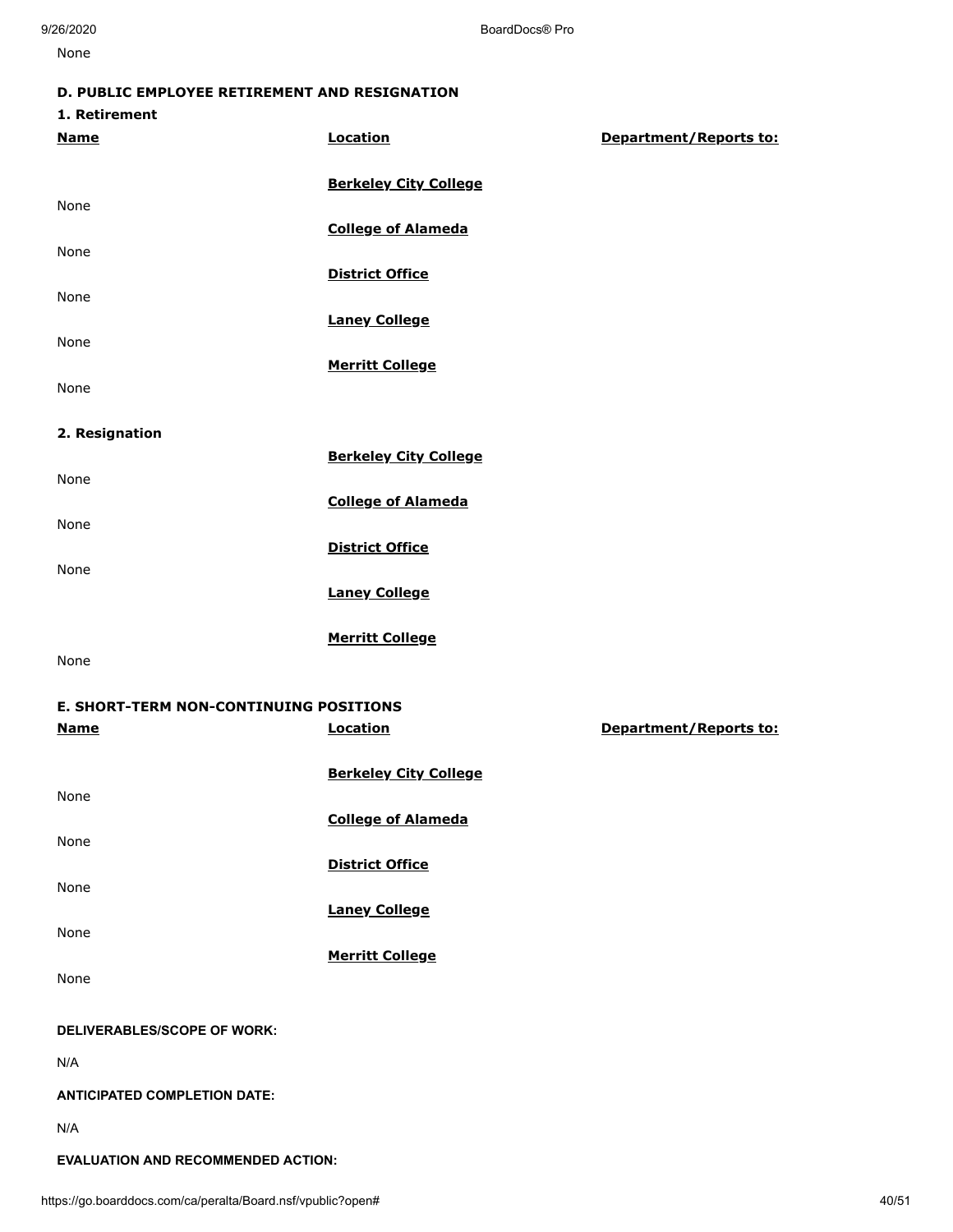The Acting Chancellor recommends approval.

9/26/2020 BoardDocs® Pro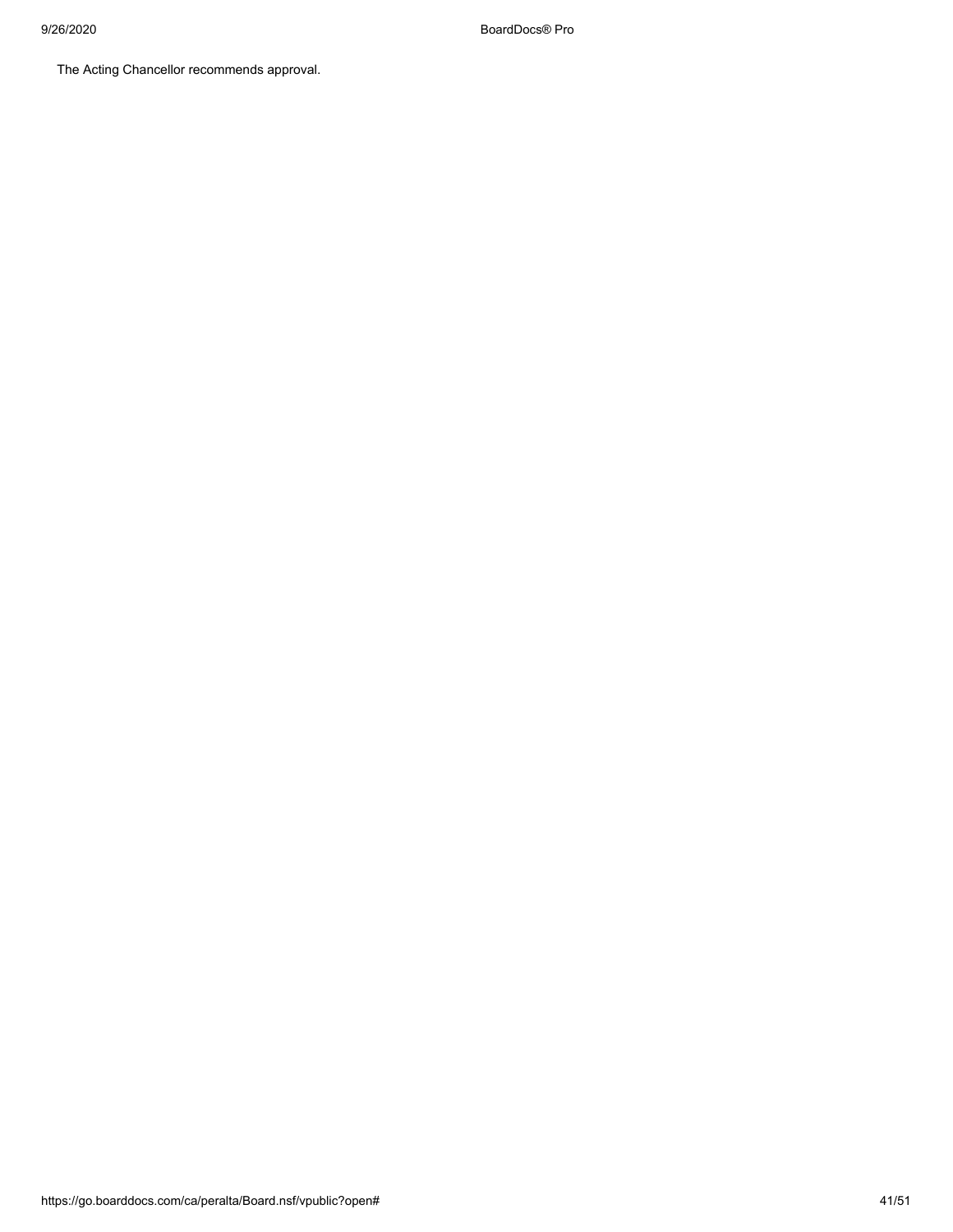**8. ACTION ITEMS**

| <b>Subject</b>                       | 8.2 Consideration and Approval of the Attached Memorandum of Understanding (MOU)<br>Between the District and the Peralta Federation of Teachers (PFT) Regarding Stipend<br>for Transition to Distance Education. Presenter: Vice Chancellor Whittaker |
|--------------------------------------|-------------------------------------------------------------------------------------------------------------------------------------------------------------------------------------------------------------------------------------------------------|
| Meeting                              | Sep 29, 2020 - REGULAR MEETING OF THE BOARD OF TRUSTEES                                                                                                                                                                                               |
| Type                                 | Action                                                                                                                                                                                                                                                |
| Preferred Date                       | Sep 29, 2020                                                                                                                                                                                                                                          |
| Absolute Date                        | Sep 29, 2020                                                                                                                                                                                                                                          |
| Fiscal Impact                        | Yes                                                                                                                                                                                                                                                   |
| Dollar Amount                        | \$800,000.00                                                                                                                                                                                                                                          |
| <b>Budgeted</b>                      | Yes                                                                                                                                                                                                                                                   |
| <b>Budget Source</b>                 | State Chancellor's Office COVID 19 BLOCK GRANT 1-11-141-1-1456-1-672000-2094-00 (Fiscal<br>Impact is \$800,000)                                                                                                                                       |
| <b>TO: Peralta Board of Trustees</b> |                                                                                                                                                                                                                                                       |

#### **FROM: Chanelle Whittaker**

#### **PREPARED BY: Socorro Taylor**

#### **BACKGROUND/ANALYSIS:**

The District and the Peralta Federation of Teachers entered into the attached Memorandum of Understanding regarding the conversion of face-to-face and hybrid classes to 100% distance education.

The fiscal impact is \$800,000. The budget source is the State Chancellor's Office COVID 19 BLOCK GRANT 1-11-141-1-1456- 1-672000-2094-00.

#### **DELIVERABLES/SCOPE OF WORK:**

#### **ANTICIPATED COMPLETION DATE:**

#### **EVALUATION AND RECOMMENDED ACTION:**

The Acting Chancellor recommends approval.

File Attachments [09-20-20 MOU between PCCD & PFT on Stipend for Transition to Distance Education.pdf \(128 KB\)](https://go.boarddocs.com/ca/peralta/Board.nsf/files/BTJT5E75A3E6/$file/09-20-20%20MOU%20between%20PCCD%20%26%20PFT%20on%20Stipend%20for%20Transition%20to%20Distance%20Education.pdf)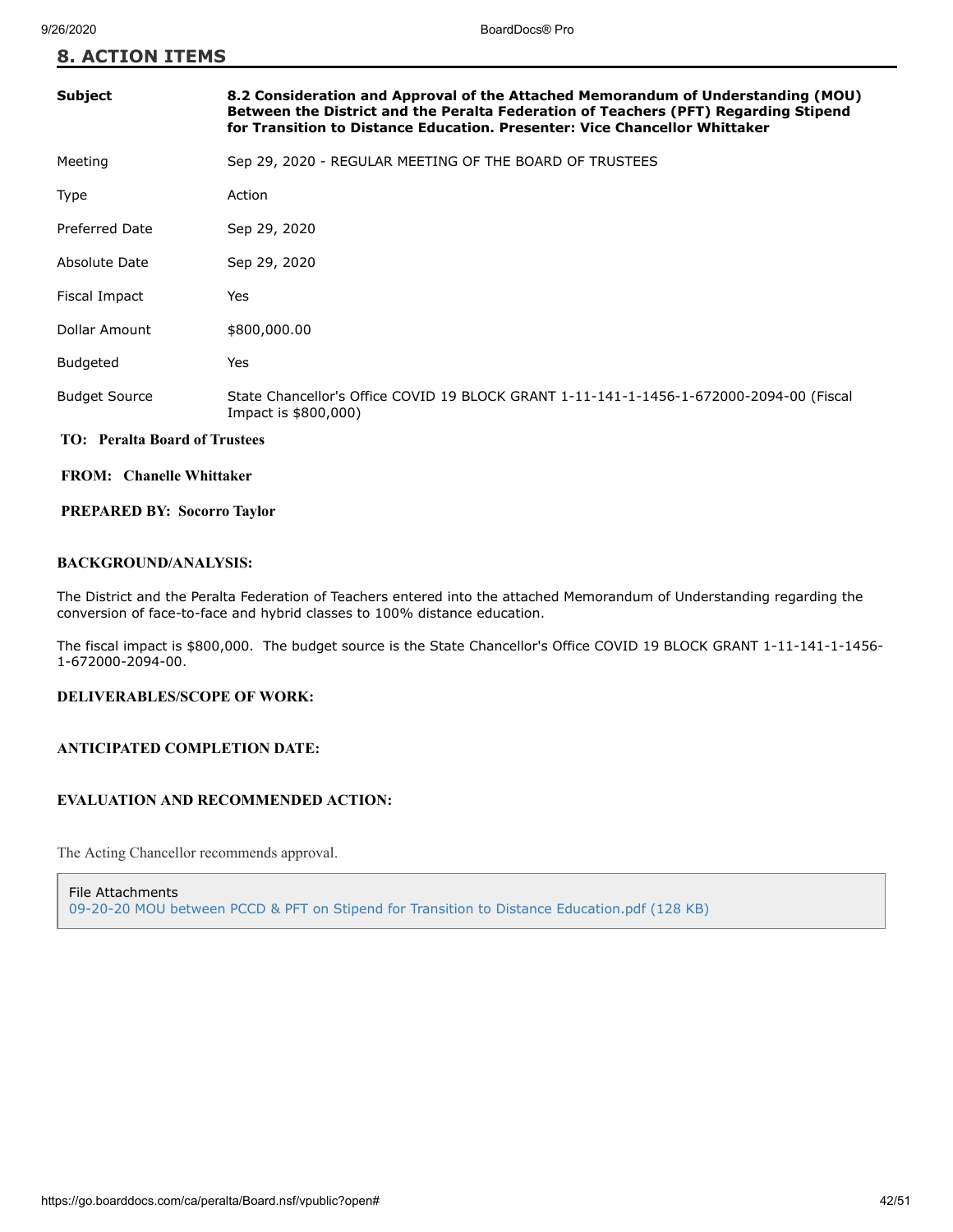**8. ACTION ITEMS**

| Subject                          | 8.3 Consideration and Approval of the Attached Memorandum of Understanding (MOU)<br>Between the District and the Peralta Federation of Teachers (PFT) Regarding Class Cap<br>Settlement. Presenter: Vice Chancellor Whittaker |  |
|----------------------------------|-------------------------------------------------------------------------------------------------------------------------------------------------------------------------------------------------------------------------------|--|
| Meeting                          | Sep 29, 2020 - REGULAR MEETING OF THE BOARD OF TRUSTEES                                                                                                                                                                       |  |
| Type                             | Action                                                                                                                                                                                                                        |  |
| <b>Preferred Date</b>            | Sep 29, 2020                                                                                                                                                                                                                  |  |
| Absolute Date                    | Sep 29, 2020                                                                                                                                                                                                                  |  |
| Fiscal Impact                    | Yes                                                                                                                                                                                                                           |  |
| Dollar Amount                    | \$400,000.00                                                                                                                                                                                                                  |  |
| <b>Budgeted</b>                  | Yes                                                                                                                                                                                                                           |  |
| <b>Budget Source</b>             | State Chancellor's Office COVID 19 BLOCK GRANT (Fiscal Impact is NOT TO EXCEED \$400,000)                                                                                                                                     |  |
| <b>Peralta Board of Trustees</b> |                                                                                                                                                                                                                               |  |
| <b>FROM:</b> Chanelle Whittaker  |                                                                                                                                                                                                                               |  |

 **PREPARED BY: Socorro Taylor**

#### **BACKGROUND/ANALYSIS:**

The District and the Peralta Federation of Teachers entered into the attached Memorandum of Understanding regarding the Implementation of Embedded Tutors and Course Design Specialists for classes with 35 or more students.

The fiscal impact is Not to Exceed \$400,000. The budget source is the State Chancellor's Office COVID 19 BLOCK GRANT 1-11-141-1-1456-1-672000-2094-00.

#### **DELIVERABLES/SCOPE OF WORK:**

#### **ANTICIPATED COMPLETION DATE:**

#### **EVALUATION AND RECOMMENDED ACTION:**

The Acting Chancellor recommends approval.

File Attachments [09-29-20 MOU between PCCD & PFT on Class Cap Settlement.pdf \(133 KB\)](https://go.boarddocs.com/ca/peralta/Board.nsf/files/BTJT7G75FB45/$file/09-29-20%20MOU%20between%20PCCD%20%26%20PFT%20on%20Class%20Cap%20Settlement.pdf)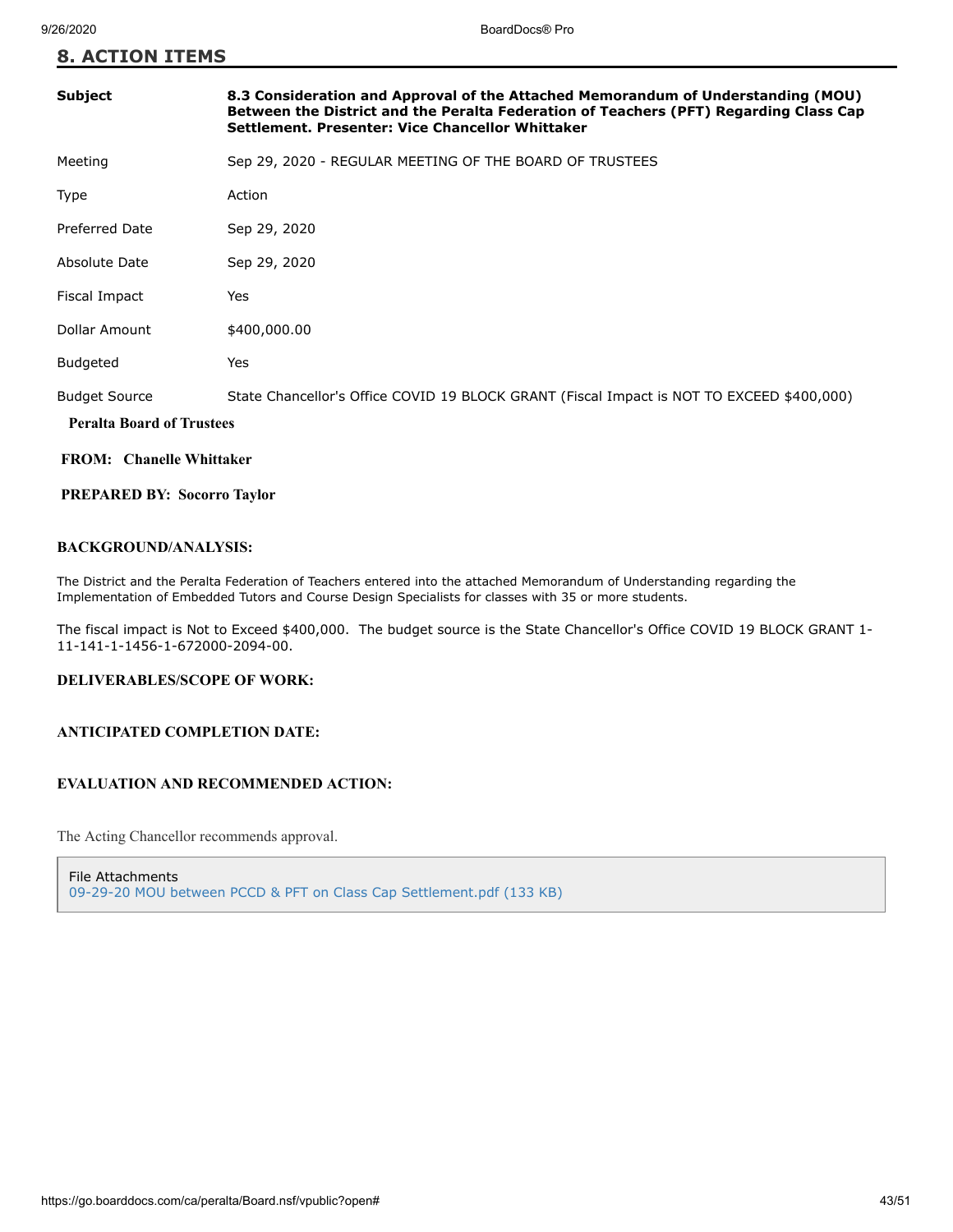# **8. ACTION ITEMS**

| <b>Subject</b>              | 8.4 Consider Approval of the Employment Agreement with Dr. Carla Walter. Presenter:<br><b>President Bonilla</b> |  |  |
|-----------------------------|-----------------------------------------------------------------------------------------------------------------|--|--|
| Meeting                     | Sep 29, 2020 - REGULAR MEETING OF THE BOARD OF TRUSTEES                                                         |  |  |
| Type                        | Action                                                                                                          |  |  |
| Preferred Date              | Sep 29, 2020                                                                                                    |  |  |
| Absolute Date               | Sep 29, 2020                                                                                                    |  |  |
| Fiscal Impact               | Yes                                                                                                             |  |  |
| <b>Budgeted</b>             | Yes                                                                                                             |  |  |
| <b>Budget Source</b>        | General Funds                                                                                                   |  |  |
| <b>Background/Analysis:</b> |                                                                                                                 |  |  |

#### Consider approval of the Employment Agreement with Dr. Carla Walter to serve as Peralta Community College District's Interim Chancellor. The term of the Agreement is from October 1, 2020, to February 28, 2021, at an annual salary of \$314,943.00 with dental benefits. The terms have been agreed to by Dr. Carla Walter and the Employment Agreement is presented here for the Board's consideration.

File Attachments [PCCD Interim Chancellor Agreement Walter 10-1-20 Final.pdf \(98 KB\)](https://go.boarddocs.com/ca/peralta/Board.nsf/files/BTT3H606E660/$file/PCCD%20Interim%20Chancellor%20Agreement%20Walter%2010-1-20%20Final.pdf)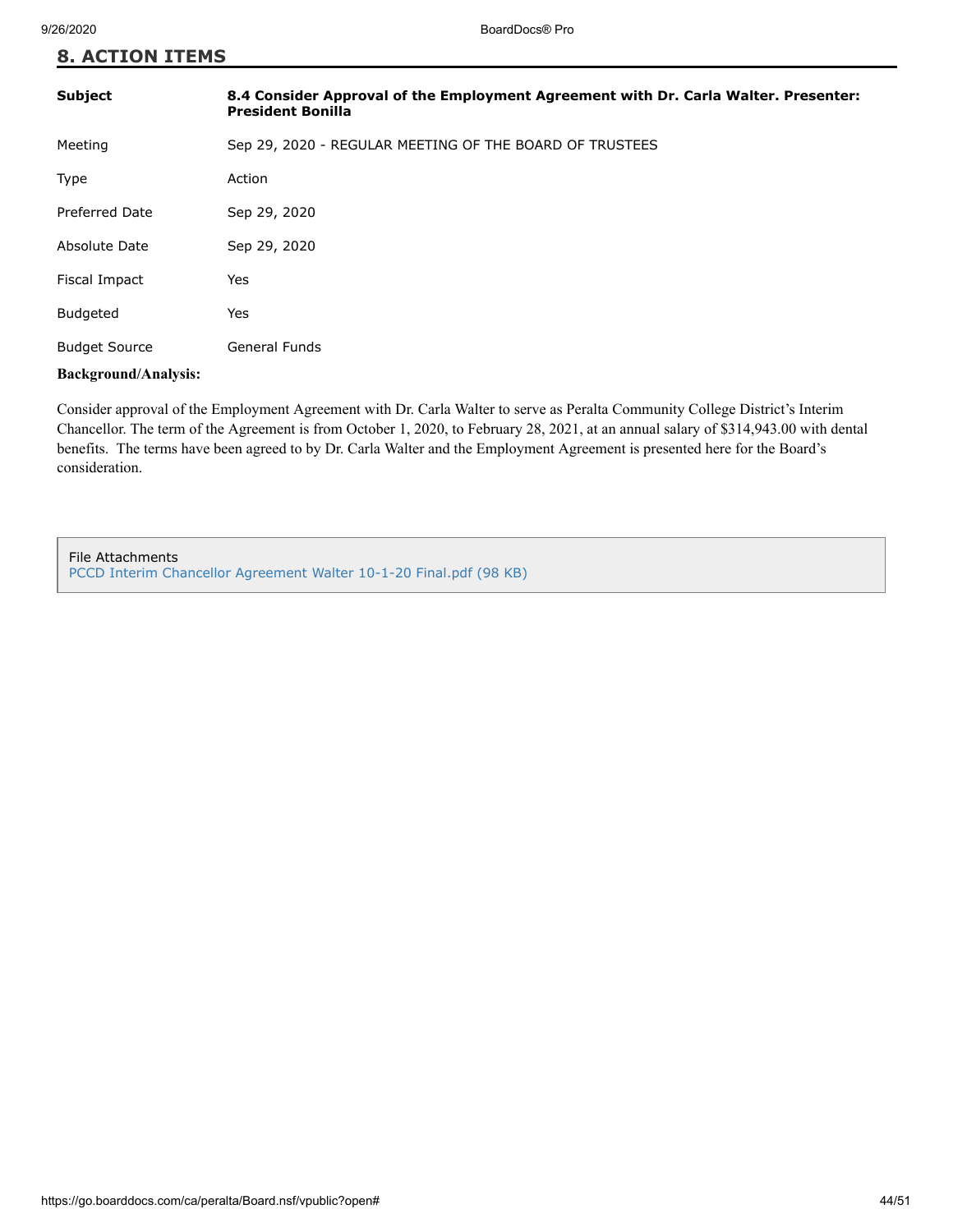|  |  | <b>8. ACTION ITEMS</b> |  |  |
|--|--|------------------------|--|--|
|--|--|------------------------|--|--|

## **Subject 8.5 Consider Ratification of Change Order No. 2 to the Agreement for Construction Services with Rosendin Electric, Inc. for Repair Work to Malfunctioning Parking Lot Lighting at Laney College to Extend the Contract Time by 21 days. Presenter: Director Atheria Smith.**

| Meeting | Sep 29, 2020 - REGULAR MEETING OF THE BOARD OF TRUSTEES |
|---------|---------------------------------------------------------|
|         |                                                         |

| <b>TO:</b> Peralta Board of Trustees |                                                    |  |
|--------------------------------------|----------------------------------------------------|--|
| <b>Budget Source</b>                 | 1-63-391-6120-1-710000-2423-02 (Fund 63 Measure A) |  |
| <b>Budgeted</b>                      | No                                                 |  |
| Fiscal Impact                        | No                                                 |  |
| Absolute Date                        | Sep 29, 2020                                       |  |
| <b>Preferred Date</b>                | Sep 29, 2020                                       |  |
| Type                                 | Action                                             |  |

#### **FROM: Department of General Services**

#### **PREPARED BY: Swinerton**

#### **BACKGROUND/ANALYSIS:**

As a result of unforeseen Covid-19 related delays, Rosendin Electric, Inc. ("Contractor") finished the scope of work set forth in the previously approved Change Order No 1, 21 days later than originally anticipated. Approval of this Change Order No. 2 ratifies the 21 day extension of the Contract Time.

On November 14, 2019, Laney College ("Laney Campus") experienced a sudden, surge of power in the lighting control wiring which caused the circuit breaker within the transformer room located adjacent to the physical plant in Building E to fail. The resulting malfunction of the lighting in the parking lot impaired visibility at the Laney Campus during low light periods of the day ("Loss of Lighting").

On December 10, 2019, the Governing Board of Trustees approved Resolution No.19/20-15 authorizing the Chancellor, or her designee, to take all actions required to restore power to the malfunctioning parking lot lights at the Laney College campus. At the same meeting, the Board of Trustees ratified an Agreement for Construction Services with Contractor to perform the necessary repair work While the temporary installation of gas-operated lighting addressed the immediate need, more permanent repairs were required to adequately address the failed circuit breaker.

The additional repairs were accomplished via three phases which were completed by December 13, 2019. The first was the provision and installation of a replacement 150 amp breaker. The second was the removal and replacement of the damaged parking lot wiring. The third, and final step, was a complete investigation and repair of the pre-existing parking light system to ensure District staff and students were protected from any risks posed by impaired visibility in the lot.

Despite the foregoing repairs, many of the existing fluorescent fixtures remained inoperable due to the bulbs being out or faulty ballasts. Furthermore, the intensity of the light being provided was insufficient, and the lighting conditions were still dim. Ultimately, the light provided by the temporary lights was substantially better than the permanent fixtures. Change Order No. 1 addressed these issues by having 24 LED fixtures installed at six selected light poles. The lighting system is now upgraded by improving the lighting conditions throughout the parking lot. This Change Order No. 2 is requesting approval of an extension of the Contract Time by 21 days which allowed the Contractor to complete the project. No monies are involved.

A summary of Rosendin's Agreement and Change Orders is noted below.

| Document                                  | Change | Price       | <b>Completion Date</b> | Board<br><b>Approval Date</b> |
|-------------------------------------------|--------|-------------|------------------------|-------------------------------|
| Agreement for<br>Construction<br>Services | N/A    | \$80,000.00 |                        | 12/10/19                      |
|                                           |        |             |                        |                               |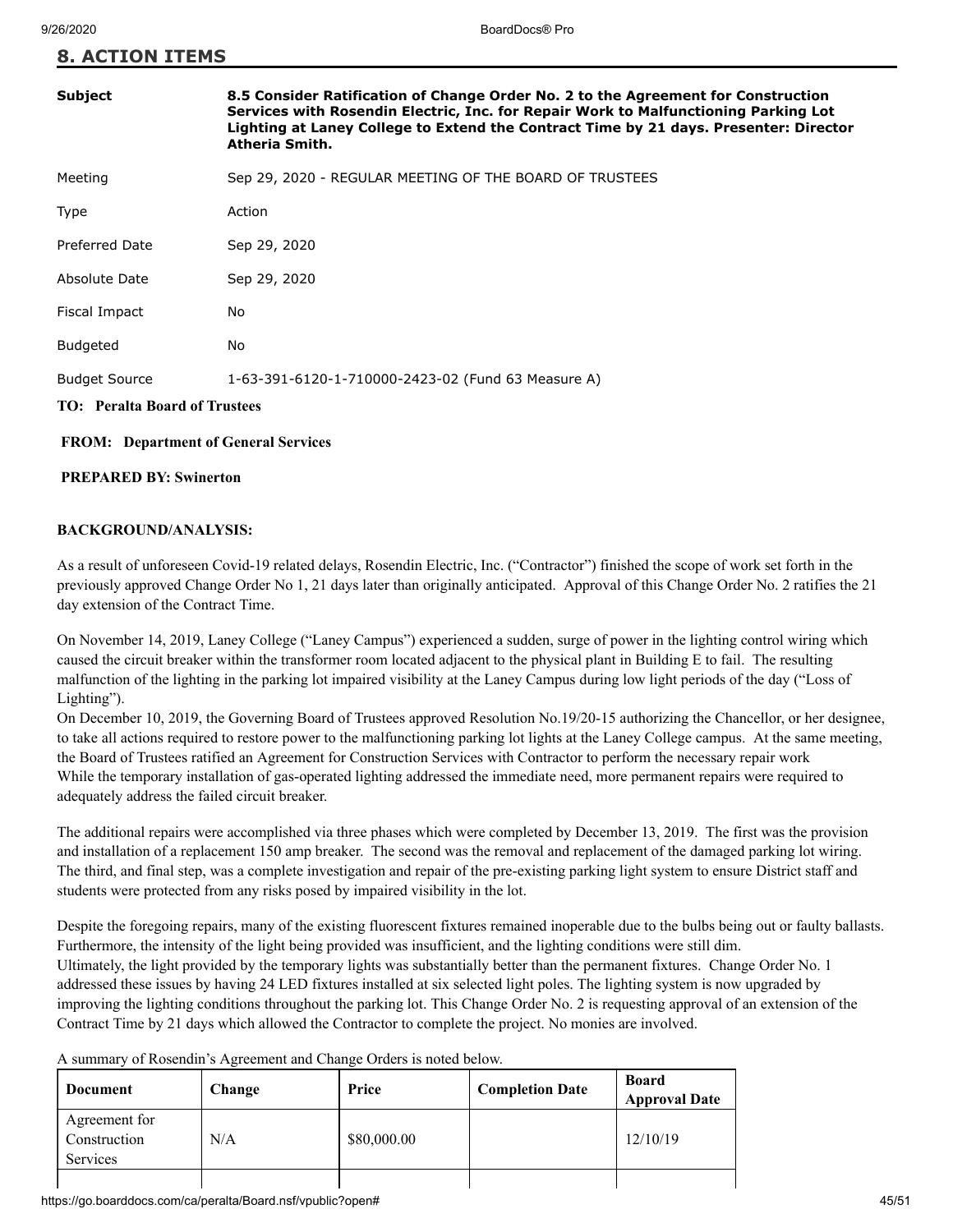#### 9/26/2020 BoardDocs® Pro

| Change Order #1        | Cost of Upgrade of      | \$27,849.00  | July 31, 2020   | 6/9/20     |
|------------------------|-------------------------|--------------|-----------------|------------|
|                        | <b>Existing Parking</b> |              |                 |            |
|                        | Lot Lighting            |              |                 |            |
|                        | System, due to          |              |                 |            |
|                        | Unforeseen              |              |                 |            |
|                        | Conditions              |              |                 |            |
| Change Order #2        | Time Extension          | \$0.00       | August 21, 2020 | This item. |
| <b>Contract Total:</b> |                         | \$107,849.00 |                 |            |

#### **DELIVERABLES/SCOPE OF WORK:**

The scope of work set forth in the Agreement for Construction Services was not changed by this amendment. The Contractor's scope of work is summarized below.

1. Contractor will safely power off, disconnect and replace twenty four (24) existing fluorescent pole mounted luminaire heads with new LED replacements that include 6" mounting arms. Four (4) LED luminaire heads will be installed per pole for a total of six (6) poles.

2. Contractor will relocate fourteen (14) of the removed and working fluorescent fixtures, install at specified locations, and make operable.

#### **ANTICIPATED COMPLETION DATE:**

The scope of work set forth in Change Order No. 1 was completed by August 21, 2020. Approval of Change Order No. 2 ratifies the extension of the Contract Time to August 21, 2020.

#### **EVALUATION AND RECOMMENDED ACTION:**

The College President, the Facilities Planning and Development Director and Acting Chancellor recommend ratification of Change Order No. 2 to the Agreement for Construction Services with Rosendin Electric, Inc. for repair work to malfunctioning parking lot lighting at Laney College to extend the Contract Time for 21 days.

File Attachments [Change Order No. 2 - REI\\_3602087\\_1\(DMS\).PDF \(109 KB\)](https://go.boarddocs.com/ca/peralta/Board.nsf/files/BTFQWF6B46C8/$file/Change%20Order%20No.%202%20-%20REI_3602087_1(DMS).PDF) [CO #1 and fully executed contract.pdf \(4,106 KB\)](https://go.boarddocs.com/ca/peralta/Board.nsf/files/BTFQWP6B4CC6/$file/CO%20%231%20and%20fully%20executed%20contract.pdf) [Rosendin Electrict MARC\\_signed.pdf \(9,918 KB\)](https://go.boarddocs.com/ca/peralta/Board.nsf/files/BTRTXK798291/$file/Rosendin%20Electrict%20MARC_signed.pdf)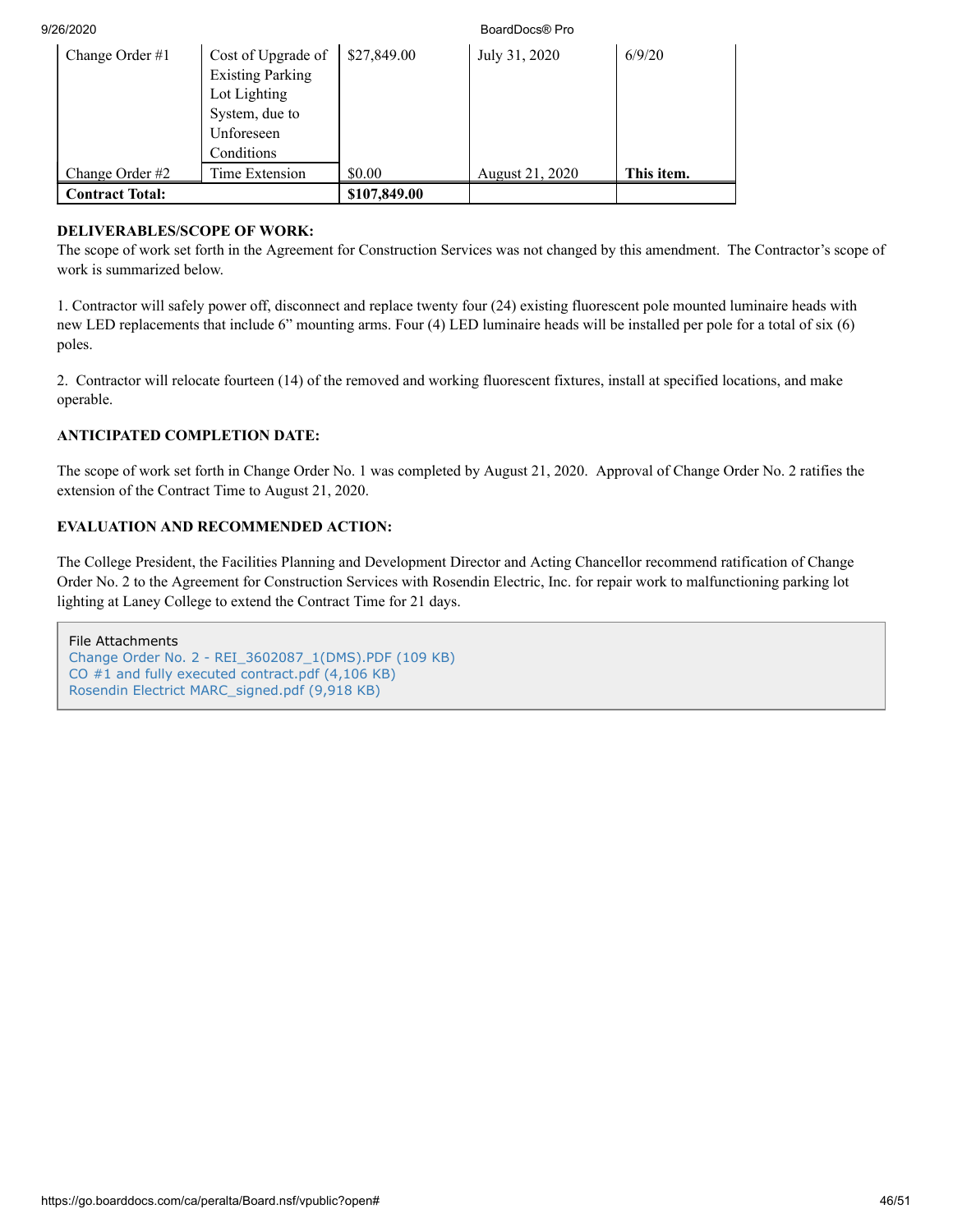| <b>8. ACTION ITEMS</b> |
|------------------------|
|------------------------|

#### **Subject 8.6 Consider Ratification of Amendment No. 1 to the Independent Consultant Agreement for Professional Services with Bellecci & Associates, Inc. for the AC Paving Rehabilitation Project at Laney College to Extend the Term of the Agreement by 274 days to Account for DSA Project Approval Delays. Presenter: Director Atheria Smith**

| Meeting | Sep 29, 2020 - REGULAR MEETING OF THE BOARD OF TRUSTEES |  |  |
|---------|---------------------------------------------------------|--|--|
|---------|---------------------------------------------------------|--|--|

| Type           | Action       |
|----------------|--------------|
| Preferred Date | Sep 29, 2020 |

Absolute Date Sep 29, 2020

- Fiscal Impact No
- Budgeted No

#### **TO: Peralta Board of Trustees**

#### **FROM: Department of General Services**

#### **PREPARED BY: Swinerton**

#### **BACKGROUND/ANALYSIS:**

As a result of unforeseen and unanticipated Division of State Architect ("DSA") project approval delays, Bellecci & Associates, Inc.'s ("Consultant") scope of work set forth in the Independent Consultant Agreement for Professional Services ("Agreement") will not be completed until March 31, 2021. Ratification of this Amendment No. 1 approves the 274 day extension of the Agreement term to account for the prolonged DSA approval process for the project.

Consultant was selected through an informal bid process and was the most qualified based on its work plan, experience, schedule, communication skills, and completeness of its proposal. The District Agreement with Consultant was approved by the Board on October 22, 2019. The scope of the Consultant's work set forth in the Board approved Agreement, as described below, has not changed. However, the time extension memorialized in this Amendment No. 1 is needed to account for the anticipated new completion date of March 31, 2021. The time extension and pushed out completion date for the construction project stem from the additional time required to obtain DSA approval of the project.

| <b>Document</b>                                                       | Change         | Price       | <b>Completion Date</b> | <b>Board</b><br><b>Approval Date</b> |
|-----------------------------------------------------------------------|----------------|-------------|------------------------|--------------------------------------|
| Original Contract<br>Agreement for<br>Construction<br><b>Services</b> | N/A            | \$63,786.00 | June 30, 2020          | 10/22/19                             |
| Amendment $#1$                                                        | Time Extension | \$0.00      | March 31, 2021         | This item.                           |
| <b>Contract Total</b>                                                 |                | \$63,786.00 |                        |                                      |

A summary of the Agreement and Amendment follows:

Bellecci & Associates, Inc. is a local civil engineering firm which has been provided design professional services for more than 30 years. Projects include paving rehabilitation, utility upgrades and relocations, complete street designs, and sustainable/environmental designs. Frank Bellecci is the Founding Principal of the firm. Dan Leary is a Principal and will manage this particular project.

Contact Information 2290 Diamond Blvd. Suite 100, Concord, CA 94520. 925-681-4880 www.bellecci.com

#### **DELIVERABLES/SCOPE OF WORK:**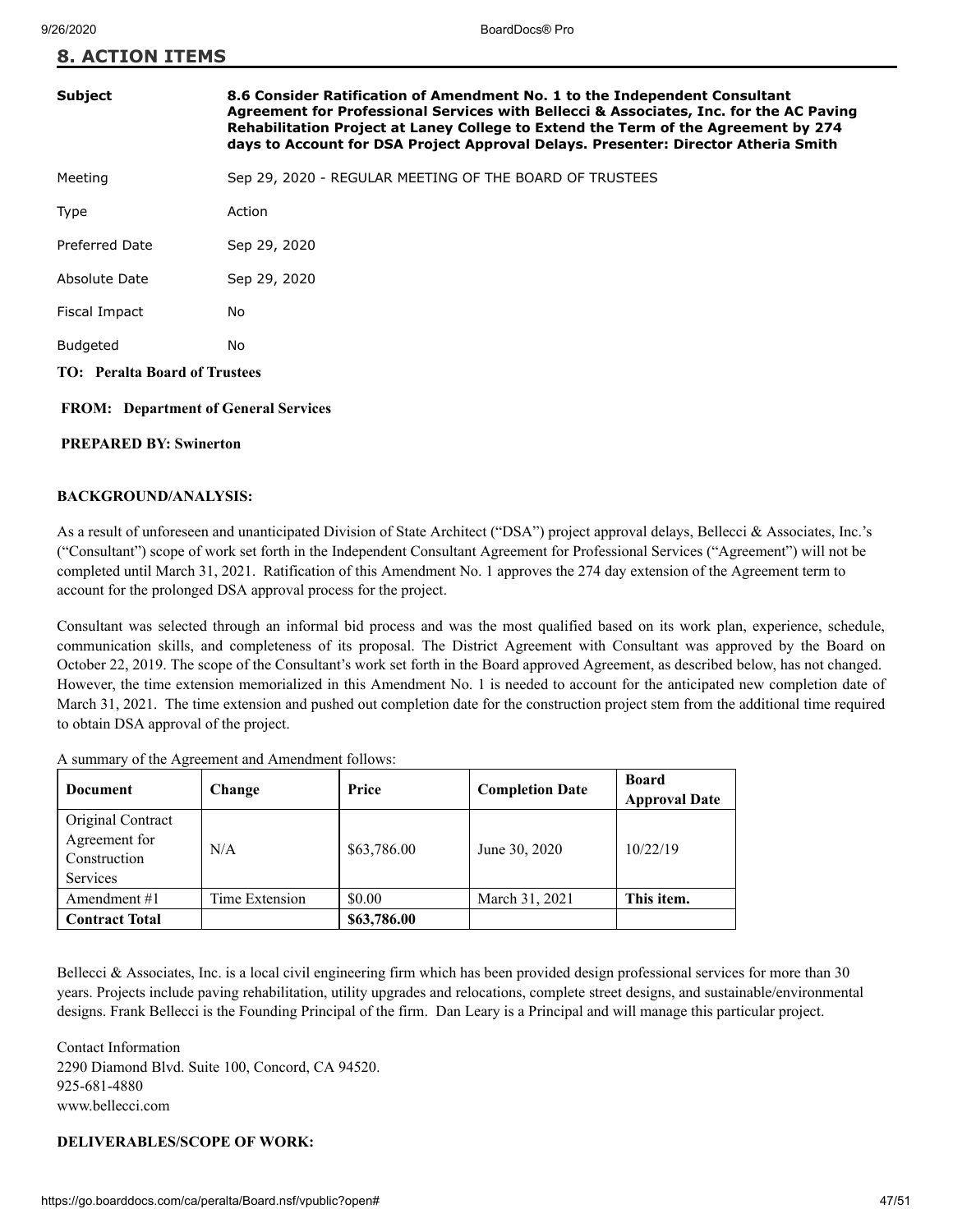9/26/2020 BoardDocs® Pro

Consultant will complete the same scope set forth in the Board approved Agreement, which consists of water pollution control, storm drainage improvements, demolition work and asphalt paving rehabilitation work. Amendment No. 1 extends the time for the Consultant to complete the services as necessitated by a prolonged DSA approval time.

#### **ANTICIPATED COMPLETION DATE:**

The Project is anticipated to be complete by March 31, 2021.

#### **EVALUATION AND RECOMMENDED ACTION:**

The Facilities Planning and Development Director, the Project Manager and the Acting Chancellor recommend ratification of this Amendment No. 1 to the Independent Consultant Agreement for Professional Services with Bellecci & Associates, Inc. for the AC Paving Rehabilitation Project at Laney College to extend the term of the Agreement 274 days to account for DSA project approval delays.

File Attachments Amendment #1 to Agreement for Professional Services (Bellecci & Associa) (Clean) 3602054 1(DMS).pdf (19 KB) [Original Agreement Bellecci & Associates,...\\_3599595\\_1\(DMS\).PDF \(2,419 KB\)](https://go.boarddocs.com/ca/peralta/Board.nsf/files/BTFU8F7AD005/$file/Original%20Agreement%20Bellecci%20%26%20Associates%2C..._3599595_1(DMS).PDF) [Bellecci Associates MARC \\_signed.pdf \(3,255 KB\)](https://go.boarddocs.com/ca/peralta/Board.nsf/files/BTRTZ779BF63/$file/Bellecci%20Associates%20MARC%20_signed.pdf)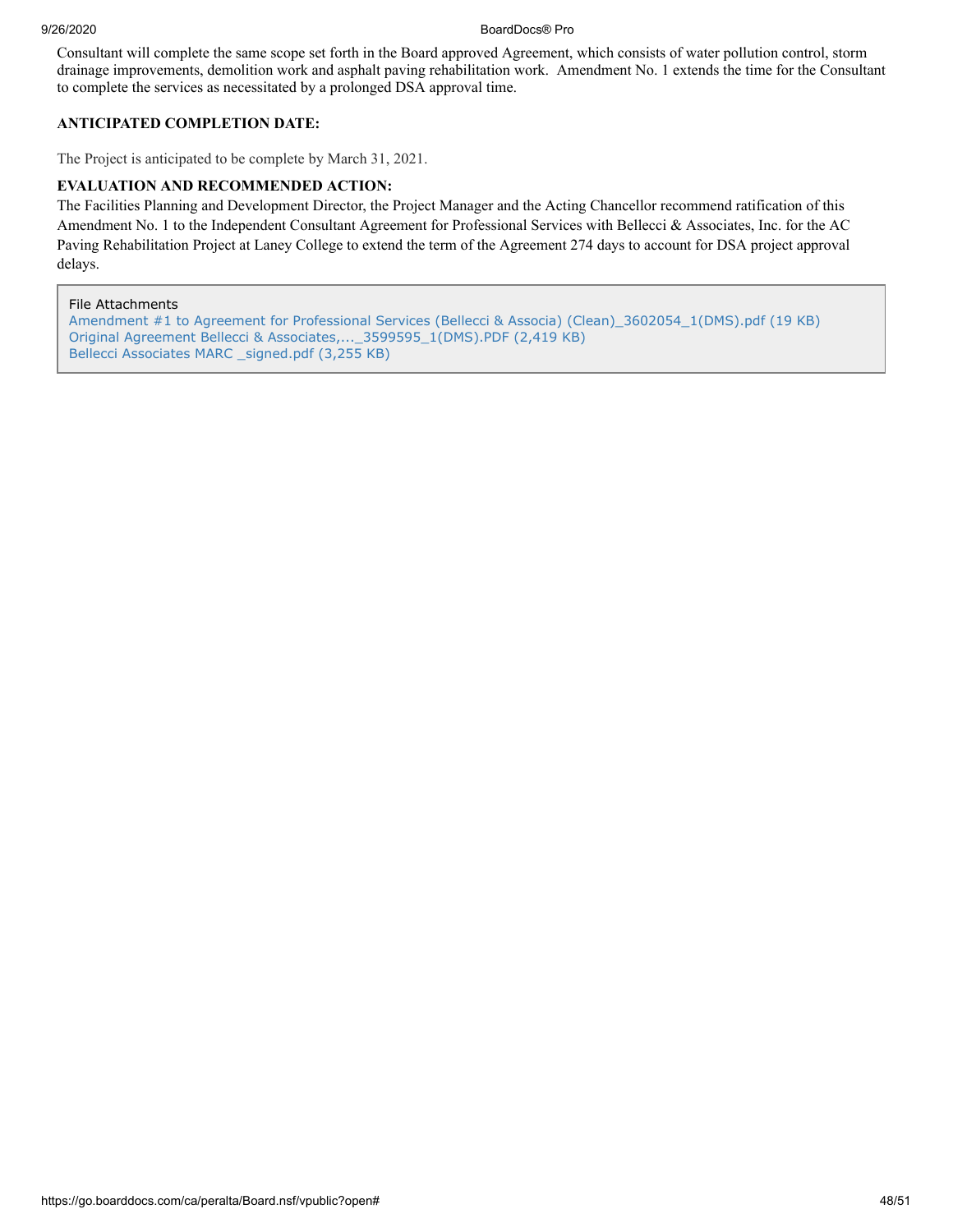# **9. REPORTS/ANNOUNCEMENTS**

| Subject | 9.1 Board of Trustees' Reports                          |
|---------|---------------------------------------------------------|
| Meeting | Sep 29, 2020 - REGULAR MEETING OF THE BOARD OF TRUSTEES |
| Type    | Information                                             |

https://go.boarddocs.com/ca/peralta/Board.nsf/vpublic?open# 49/51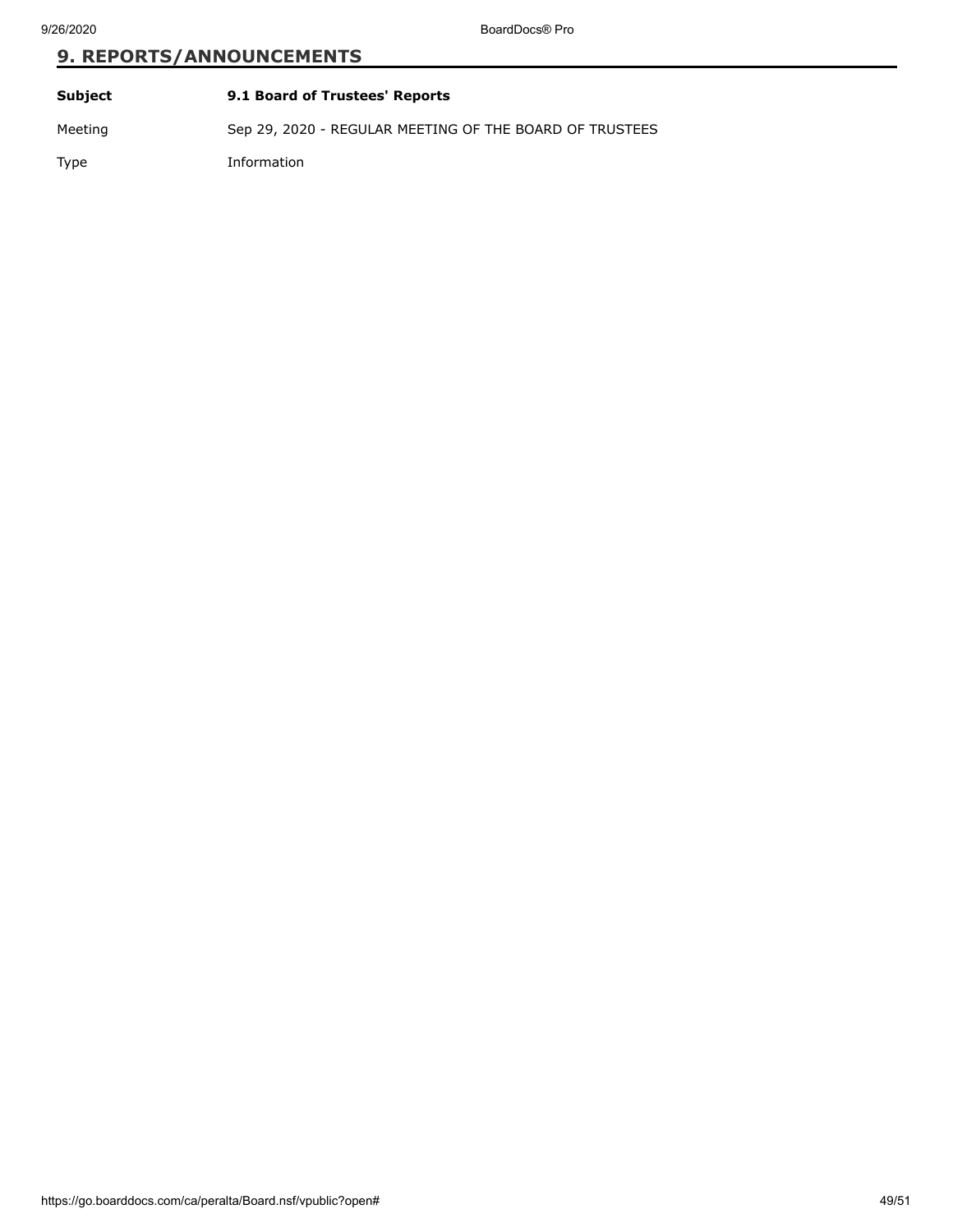9/26/2020 BoardDocs® Pro

# **9. REPORTS/ANNOUNCEMENTS**

| Subject | 9.2 Announcements                                       |
|---------|---------------------------------------------------------|
| Meeting | Sep 29, 2020 - REGULAR MEETING OF THE BOARD OF TRUSTEES |
| Type    | Information                                             |